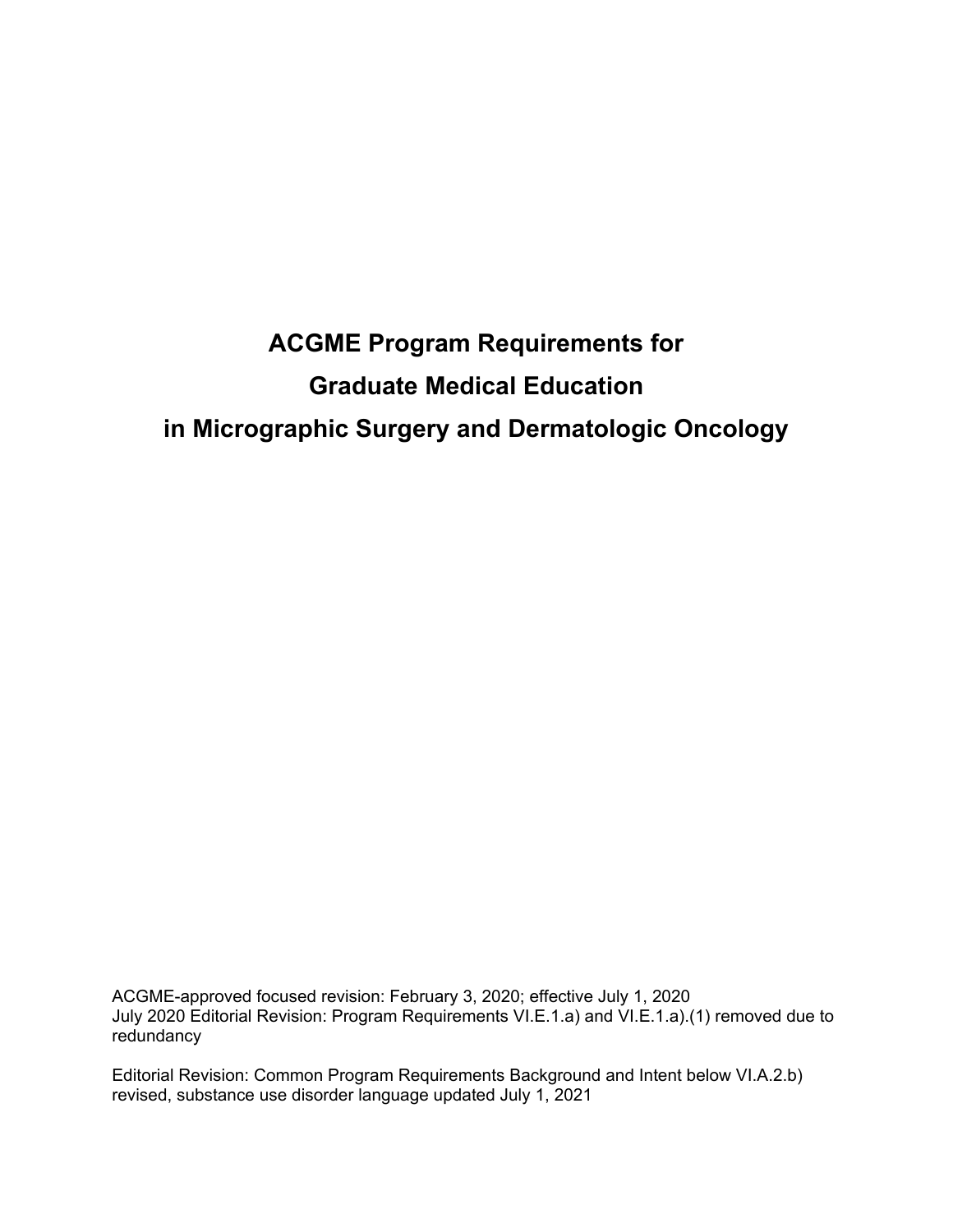|    | Int.A.      |                                                                         |  |
|----|-------------|-------------------------------------------------------------------------|--|
|    | Int.B.      |                                                                         |  |
|    | Int.C.      |                                                                         |  |
| L. |             |                                                                         |  |
|    | I.A.        |                                                                         |  |
|    | I.B.        |                                                                         |  |
|    | I.C.        |                                                                         |  |
|    | I.D.        |                                                                         |  |
|    | I.E.        |                                                                         |  |
|    |             |                                                                         |  |
|    | II.A.       |                                                                         |  |
|    | II.B.       |                                                                         |  |
|    | II.C.       |                                                                         |  |
|    | II.D.       |                                                                         |  |
|    |             |                                                                         |  |
|    | III.A.      |                                                                         |  |
|    | III.B.      | Number of Fellows …………………………………………………………………………………………17                  |  |
|    |             |                                                                         |  |
|    | IV.A.       |                                                                         |  |
|    | IV.B.       |                                                                         |  |
|    | IV.C.       |                                                                         |  |
|    | IV.D.       |                                                                         |  |
|    |             |                                                                         |  |
|    | <b>V.A.</b> |                                                                         |  |
|    | V.B.        |                                                                         |  |
|    | V.C.        |                                                                         |  |
|    |             |                                                                         |  |
|    | VI.A.       | Patient Safety, Quality Improvement, Supervision, and Accountability 32 |  |
|    | VI.B.       |                                                                         |  |
|    | VI.C.       |                                                                         |  |
|    | VI.D.       |                                                                         |  |
|    | VI.E.       | Clinical Responsibilities, Teamwork, and Transitions of Care 43         |  |
|    | VI.F.       |                                                                         |  |

# **Contents**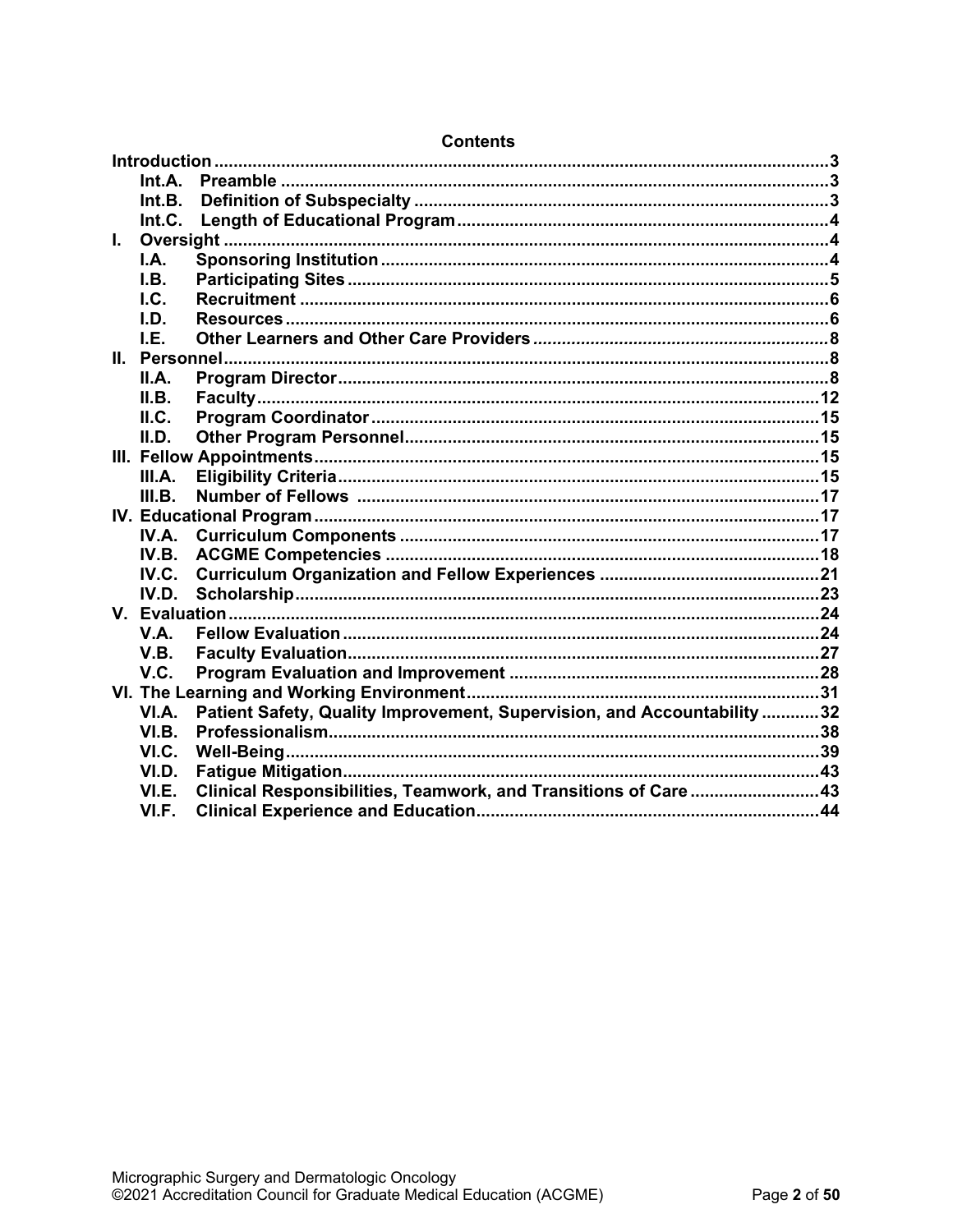# **ACGME Program Requirements for Graduate Medical Education in Micrographic Surgery and Dermatologic Oncology**

#### **Common Program Requirements (One-Year Fellowship) are in BOLD**

Where applicable, text in italics describes the underlying philosophy of the requirements in that section. These philosophic statements are not program requirements and are therefore not citable.

**Background and Intent: These fellowship requirements reflect the fact that these learners have already completed the first phase of graduate medical education. Thus, the Common Program Requirements (One-Year Fellowship) are intended to explain the differences.**

#### <span id="page-2-0"></span>**Introduction**

<span id="page-2-1"></span>**Int.A.** *Fellowship is advanced graduate medical education beyond a core residency program for physicians who desire to enter more specialized practice. Fellowship-trained physicians serve the public by providing subspecialty care, which may also include core medical care, acting as a community resource for expertise in their field, creating and integrating new knowledge into practice, and educating future generations of physicians. Graduate medical education values the strength that a diverse group of physicians brings to medical care.*

> *Fellows who have completed residency are able to practice independently in their core specialty. The prior medical experience and expertise of fellows distinguish them from physicians entering into residency training. The fellow's care of patients within the subspecialty is undertaken with appropriate faculty supervision and conditional independence. Faculty members serve as role models of excellence, compassion, professionalism, and scholarship. The fellow develops deep medical knowledge, patient care skills, and expertise applicable to their focused area of practice. Fellowship is an intensive program of subspecialty clinical and didactic education that focuses on the multidisciplinary care of patients. Fellowship education is often physically, emotionally, and intellectually demanding, and occurs in a variety of clinical learning environments committed to graduate medical education and the well-being of patients, residents, fellows, faculty members, students, and all members of the health care team.*

*In addition to clinical education, many fellowship programs advance fellows' skills as physician-scientists. While the ability to create new knowledge within medicine is not exclusive to fellowship-educated physicians, the fellowship experience expands a physician's abilities to pursue hypothesis-driven scientific inquiry that results in contributions to the medical literature and patient care. Beyond the clinical subspecialty expertise achieved, fellows develop mentored relationships built on an infrastructure that promotes collaborative research.*

# <span id="page-2-2"></span>**Int.B. Definition of Subspecialty**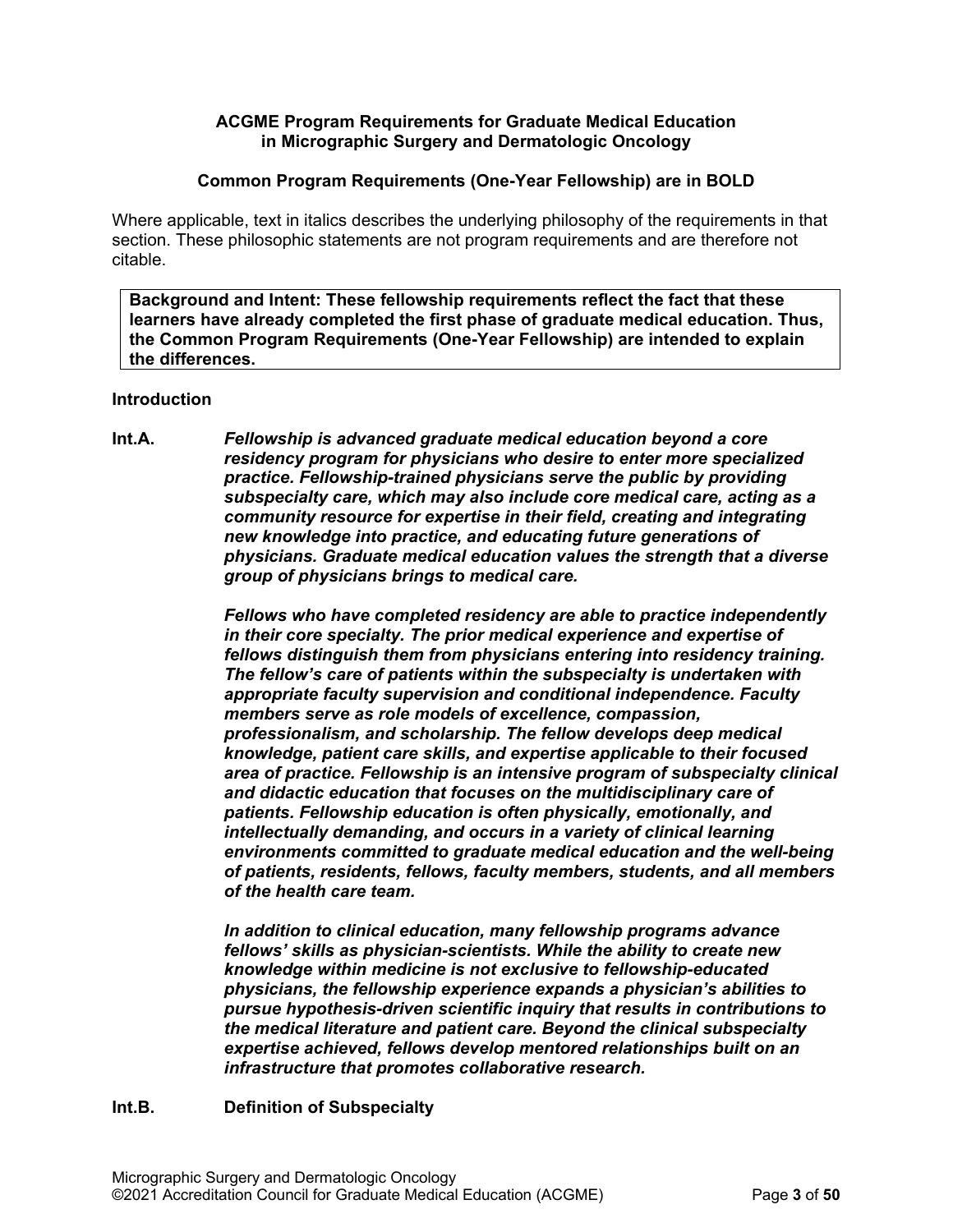Micrographic surgery and dermatologic oncology is the subspecialty of dermatology concerned with the study, diagnosis, and surgical treatment of malignancies of the skin and adjacent mucous membranes, cutaneous appendages, hair, nails, and subcutaneous tissue. A particular emphasis is the surgical and medical management of patients with high risk cutaneous malignancies. Micrographic surgery and dermatologic oncology is broadly categorized into the following areas:

- Int.B.1. Cutaneous oncologic surgery, which incorporates medical, surgical, and dermatopathological knowledge of cutaneous malignancies. An essential technique is Mohs micrographic surgical excision, which is used for certain cancers of the skin and incorporates education in clinical dermatology and dermatopathology as they apply to dermatologic surgery.
- Int.B.2. Cutaneous reconstructive surgery, which includes the repair of skin and subcutaneous defects that result from the surgical removal of tumors or other skin disease, scar revision, and restoration of the skin following skin surgery to its best possible appearance. This is based upon knowledge of cutaneous anatomy, wound healing, cutaneous repair techniques, and aesthetic procedures that improve the appearance of the skin following surgery.
- Int.B.3. Dermatologic oncology, which incorporates knowledge of the clinical and pathologic diagnosis, staging, and treatment options for patients with cutaneous malignancies. This incorporates knowledge of cutaneous cancer syndromes and optimal management of cutaneous malignancies both surgical and non-surgical.

#### <span id="page-3-0"></span>**Int.C. Length of Educational Program**

The educational program in micrographic surgery and dermatologic oncology must be 12 months in length. (Core)\*

#### <span id="page-3-1"></span>**I. Oversight**

#### <span id="page-3-2"></span>**I.A. Sponsoring Institution**

*The Sponsoring Institution is the organization or entity that assumes the ultimate financial and academic responsibility for a program of graduate medical education consistent with the ACGME Institutional Requirements.*

*When the Sponsoring Institution is not a rotation site for the program, the most commonly utilized site of clinical activity for the program is the primary clinical site.*

**Background and Intent: Participating sites will reflect the health care needs of the community and the educational needs of the fellows. A wide variety of organizations may provide a robust educational experience and, thus, Sponsoring Institutions and participating sites may encompass inpatient and outpatient settings including, but not limited to a university, a medical school, a teaching hospital, a nursing home, a**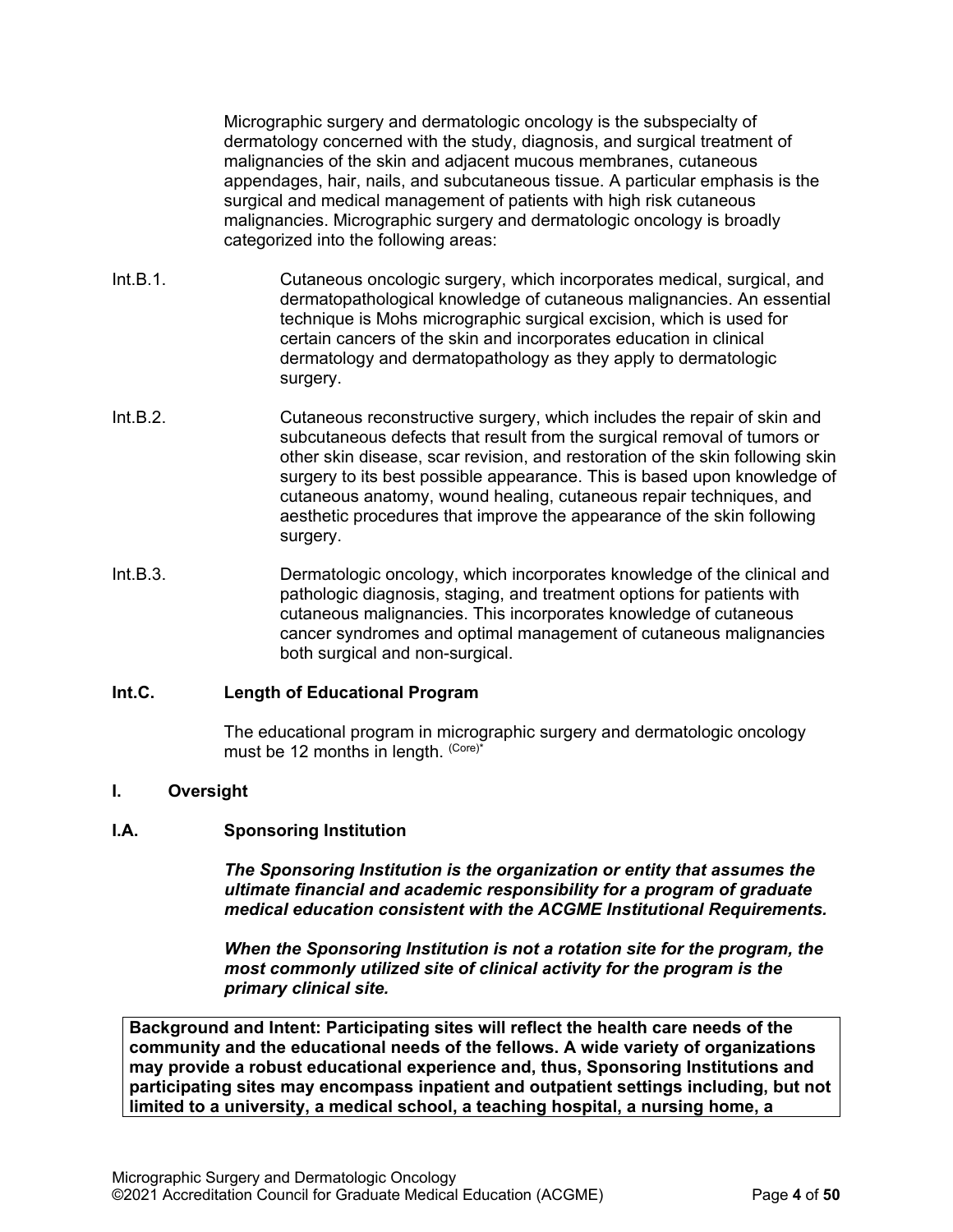**school of public health, a health department, a public health agency, an organized health care delivery system, a medical examiner's office, an educational consortium, a teaching health center, a physician group practice, a federally qualified health center, a surgery center, an academic and private single-specialty clinic, or an educational foundation.**

<span id="page-4-0"></span>

| I.A.1.      | The program must be sponsored by one ACGME-accredited<br>Sponsoring Institution. (Core)*                                                                                                                                        |
|-------------|---------------------------------------------------------------------------------------------------------------------------------------------------------------------------------------------------------------------------------|
| I.B.        | <b>Participating Sites</b>                                                                                                                                                                                                      |
|             | A participating site is an organization providing educational experiences or<br>educational assignments/rotations for fellows.                                                                                                  |
| I.B.1.      | The program, with approval of its Sponsoring Institution, must<br>designate a primary clinical site. (Core)                                                                                                                     |
| I.B.2.      | There must be a program letter of agreement (PLA) between the<br>program and each participating site that governs the relationship<br>between the program and the participating site providing a required<br>assignment. (Core) |
| I.B.2.a)    | The PLA must:                                                                                                                                                                                                                   |
| I.B.2.a)(1) | be renewed at least every 10 years; and, (Core)                                                                                                                                                                                 |
| I.B.2.a)(2) | be approved by the designated institutional official<br>$(DIO)$ . $(Core)$                                                                                                                                                      |
| I.B.3.      | The program must monitor the clinical learning and working<br>environment at all participating sites. (Core)                                                                                                                    |
| I.B.3.a)    | At each participating site there must be one faculty member,<br>designated by the program director, who is accountable for<br>fellow education for that site, in collaboration with the<br>program director. (Core)             |

**Background and Intent: While all fellowship programs must be sponsored by a single ACGME-accredited Sponsoring Institution, many programs will utilize other clinical settings to provide required or elective training experiences. At times it is appropriate to utilize community sites that are not owned by or affiliated with the Sponsoring Institution. Some of these sites may be remote for geographic, transportation, or communication issues. When utilizing such sites, the program must designate a faculty member responsible for ensuring the quality of the educational experience. In some circumstances, the person charged with this responsibility may not be physically present at the site, but remains responsible for fellow education occurring at the site. The requirements under I.B.3. are intended to ensure that this will be the case.**

**Suggested elements to be considered in PLAs will be found in the ACGME Program Director's Guide to the Common Program Requirements. These include:**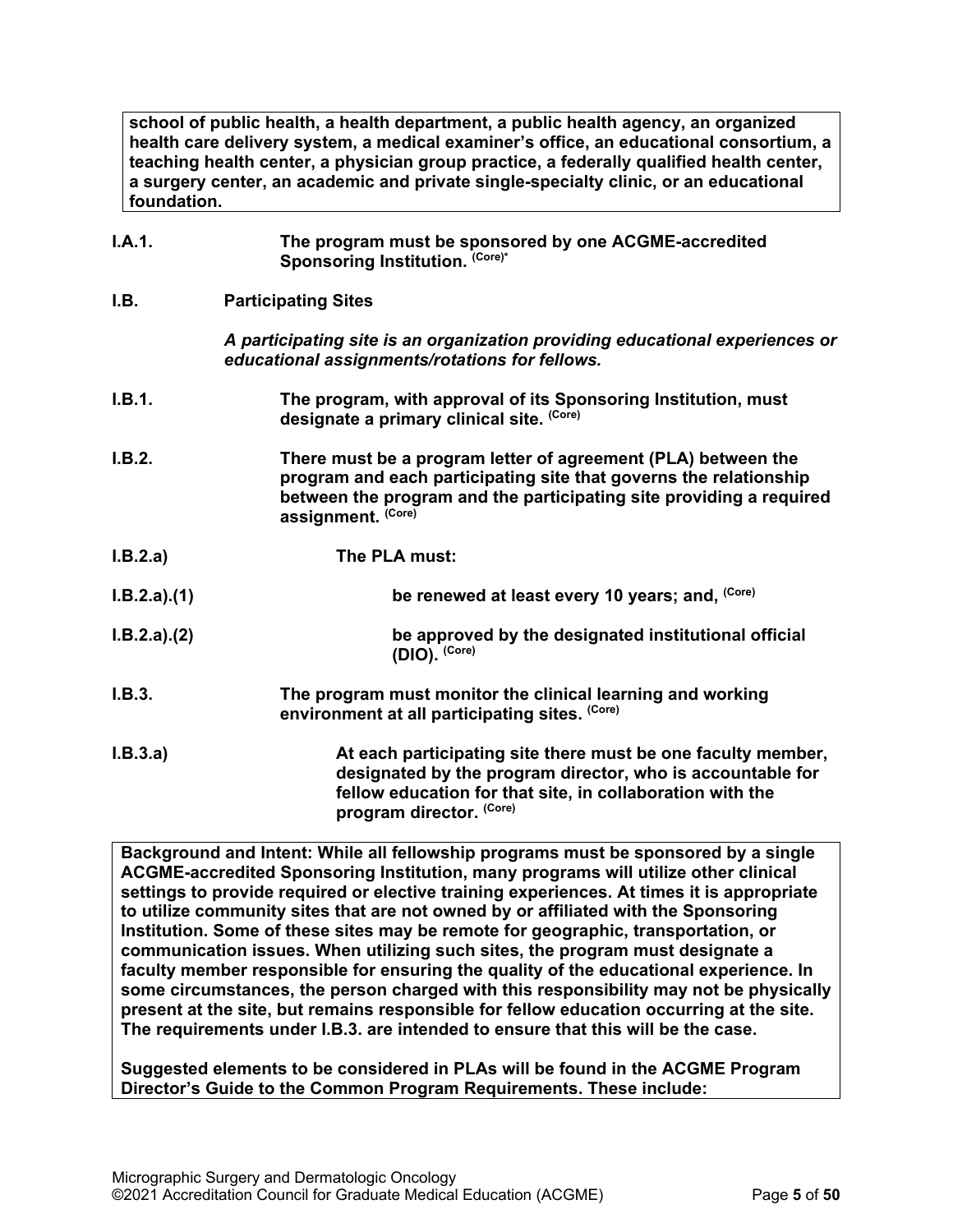- **Identifying the faculty members who will assume educational and supervisory responsibility for fellows**
- **Specifying the responsibilities for teaching, supervision, and formal evaluation of fellows**
- **Specifying the duration and content of the educational experience**
- **Stating the policies and procedures that will govern fellow education during the assignment**
- **I.B.4. The program director must submit any additions or deletions of participating sites routinely providing an educational experience, required for all fellows, of one month full time equivalent (FTE) or more through the ACGME's Accreditation Data System (ADS). (Core)**
- <span id="page-5-0"></span>**I.C. The program, in partnership with its Sponsoring Institution, must engage in practices that focus on mission-driven, ongoing, systematic recruitment and retention of a diverse and inclusive workforce of residents (if present), fellows, faculty members, senior administrative staff members, and other relevant members of its academic community. (Core)**

**Background and Intent: It is expected that the Sponsoring Institution has, and programs implement, policies and procedures related to recruitment and retention of minorities underrepresented in medicine and medical leadership in accordance with the Sponsoring Institution's mission and aims. The program's annual evaluation must include an assessment of the program's efforts to recruit and retain a diverse workforce, as noted in V.C.1.c).(5).(c).**

# <span id="page-5-1"></span>**I.D. Resources**

| I.D.1.      | The program, in partnership with its Sponsoring Institution, must<br>ensure the availability of adequate resources for fellow education.<br>(Core)                                                                  |
|-------------|---------------------------------------------------------------------------------------------------------------------------------------------------------------------------------------------------------------------|
| I.D.1.a)    | Adequate space must be dedicated to the performance of<br>dermatologic surgery procedures, and must include a Mohs<br>micrographic frozen section laboratory and examination areas for<br>surgical patients. (Core) |
| I.D.1.a)(1) | The space should be accredited by the appropriate<br>oversight bodies as required by federal, state, and local<br>laws. (Detail)t                                                                                   |
| I.D.1.a)(2) | The frozen section laboratory must be adjacent to the<br>operating suite or rooms in which dermatologic surgery is<br>performed. (Core)                                                                             |
| I.D.1.a)(3) | Program laboratories must be in compliance with all<br>federal, state, and local regulations regarding a work<br>environment. (Core)                                                                                |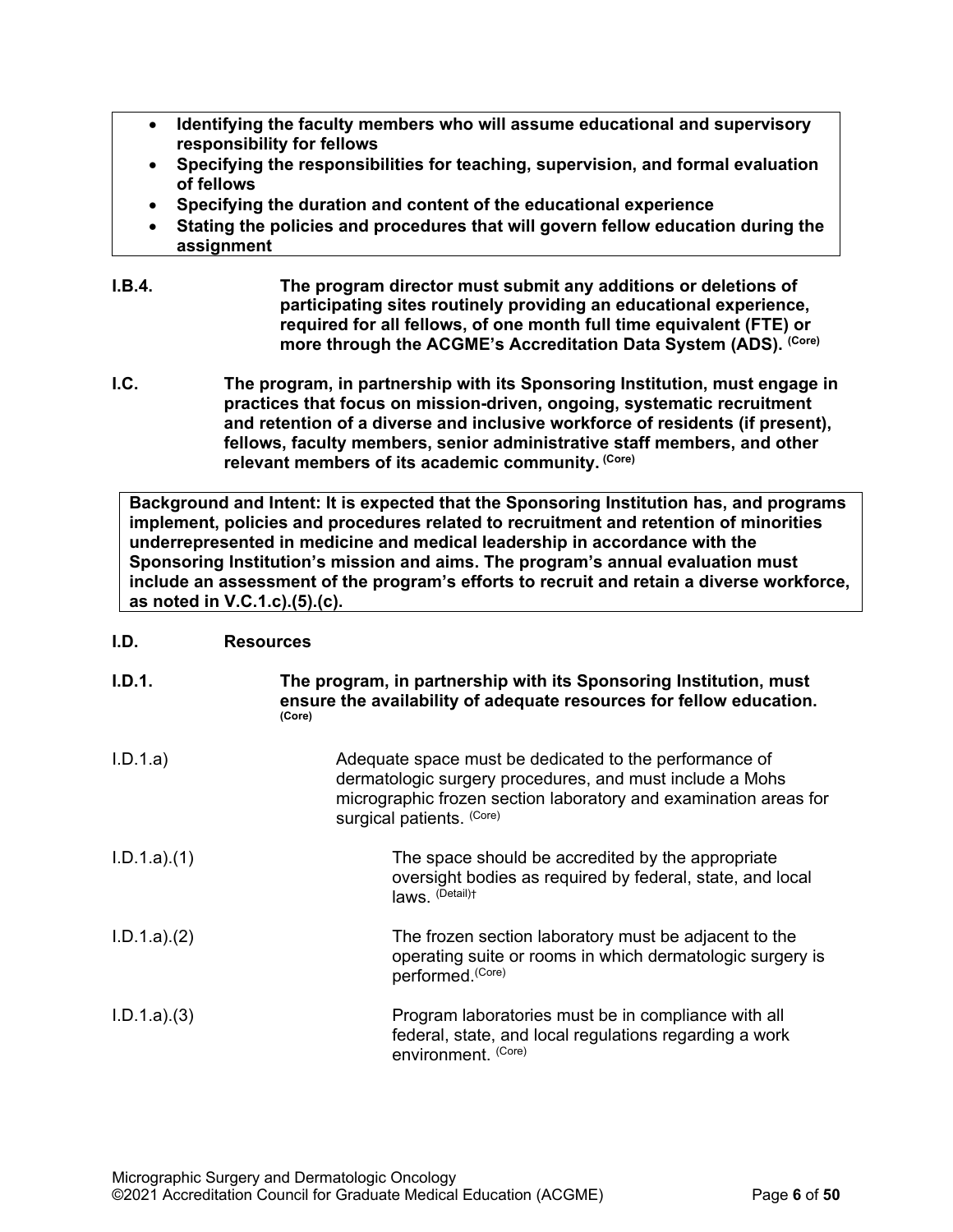| I.D.1.b)           | Frozen section slides for Mohs micrographic surgery must be<br>reviewed and approved, as part of an ongoing quality assurance<br>process, by an appropriately qualified external organization or<br>equivalent academic medical center's Quality Assessment and<br>Control program that has experience reviewing the unique method<br>of histology slide preparation required to perform Mohs surgery.<br>(Core) |
|--------------------|------------------------------------------------------------------------------------------------------------------------------------------------------------------------------------------------------------------------------------------------------------------------------------------------------------------------------------------------------------------------------------------------------------------|
| I.D.1.c            | Quality Assurance/Quality Control must include formal evaluation<br>and written comments regarding slide quality, to include tissue<br>thickness, completeness of epidermal edges, quality of sections of<br>fat, staining quality, lack of holes in sections, accuracy of staining<br>and mapping of section, and concordance with interpretation by<br>the fellows the slides. (Core)                          |
| I.D.1.d            | There should be appropriate space for fellows to read, study, and<br>complete their paperwork. (Detail)                                                                                                                                                                                                                                                                                                          |
| I.D.1.e            | The program must provide a sufficient volume and variety of<br>surgical cases. (Core)                                                                                                                                                                                                                                                                                                                            |
| $I.D.1.e$ $(1)$    | At least 1000 dermatologic surgical procedures per fellow<br>must be available. (Core)                                                                                                                                                                                                                                                                                                                           |
| $I.D.1.e$ $(1)(a)$ | At least 650 of that minimum total must be Mohs<br>micrographic surgery procedures. (Core)                                                                                                                                                                                                                                                                                                                       |
| I.D.2.             | The program, in partnership with its Sponsoring Institution, must<br>ensure healthy and safe learning and working environments that<br>promote fellow well-being and provide for: (Core)                                                                                                                                                                                                                         |
| I.D.2.a)           | access to food while on duty; (Core)                                                                                                                                                                                                                                                                                                                                                                             |
| I.D.2.b            | safe, quiet, clean, and private sleep/rest facilities available<br>and accessible for fellows with proximity appropriate for safe<br>patient care, if the fellows are assigned in-house call; (Core)                                                                                                                                                                                                             |

**Background and Intent: Care of patients within a hospital or health system occurs continually through the day and night. Such care requires that fellows function at their peak abilities, which requires the work environment to provide them with the ability to meet their basic needs within proximity of their clinical responsibilities. Access to food and rest are examples of these basic needs, which must be met while fellows are working. Fellows should have access to refrigeration where food may be stored. Food should be available when fellows are required to be in the hospital overnight. Rest facilities are necessary, even when overnight call is not required, to accommodate the fatigued fellow.**

**I.D.2.c) clean and private facilities for lactation that have refrigeration capabilities, with proximity appropriate for safe patient care; (Core)**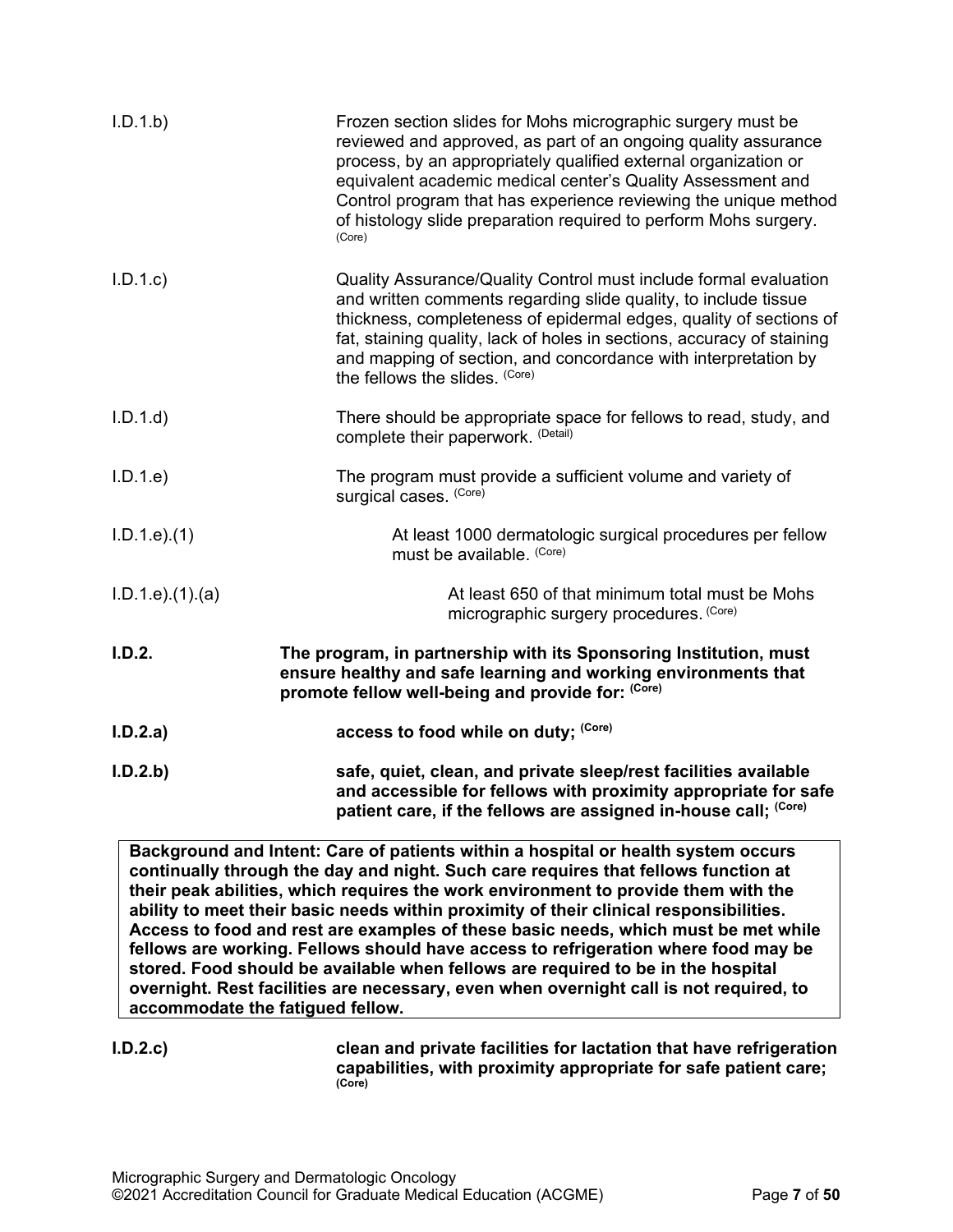**Background and Intent: Sites must provide private and clean locations where fellows may lactate and store the milk within a refrigerator. These locations should be in close proximity to clinical responsibilities. It would be helpful to have additional support within these locations that may assist the fellow with the continued care of patients, such as a computer and a phone. While space is important, the time required for lactation is also critical for the well-being of the fellow and the fellow's family, as outlined in VI.C.1.d).(1).**

| I.D.2.d | security and safety measures appropriate to the participating<br>site; and, (Core)                                                                                                                                                               |
|---------|--------------------------------------------------------------------------------------------------------------------------------------------------------------------------------------------------------------------------------------------------|
| I.D.2.e | accommodations for fellows with disabilities consistent with<br>the Sponsoring Institution's policy. (Core)                                                                                                                                      |
| I.D.3.  | Fellows must have ready access to subspecialty-specific and other<br>appropriate reference material in print or electronic format. This<br>must include access to electronic medical literature databases with<br>full text capabilities. (Core) |
| I.D.4.  | The program's educational and clinical resources must be adequate<br>to support the number of fellows appointed to the program. (Core)                                                                                                           |
| I.E.    | A fellowship program usually occurs in the context of many learners and<br>other care providers and limited clinical resources. It should be structured<br>to optimize education for all learners present.                                       |
| I.E.1.  | Fellows should contribute to the education of residents in core<br>programs, if present. (Core)                                                                                                                                                  |
| LE.2.   | The presence of other learners in the program, including residents from<br>other specialties, subspecialty fellows, PhD students, and nurse<br>practitioners, must not interfere with the appointed fellows' education. (Core)                   |

<span id="page-7-0"></span>**Background and Intent: The clinical learning environment has become increasingly complex and often includes care providers, students, and post-graduate residents and fellows from multiple disciplines. The presence of these practitioners and their learners enriches the learning environment. Programs have a responsibility to monitor the learning environment to ensure that fellows' education is not compromised by the presence of other providers and learners, and that fellows' education does not compromise core residents' education.**

- <span id="page-7-1"></span>**II. Personnel**
- <span id="page-7-2"></span>**II.A. Program Director**
- **II.A.1. There must be one faculty member appointed as program director with authority and accountability for the overall program, including compliance with all applicable program requirements. (Core)**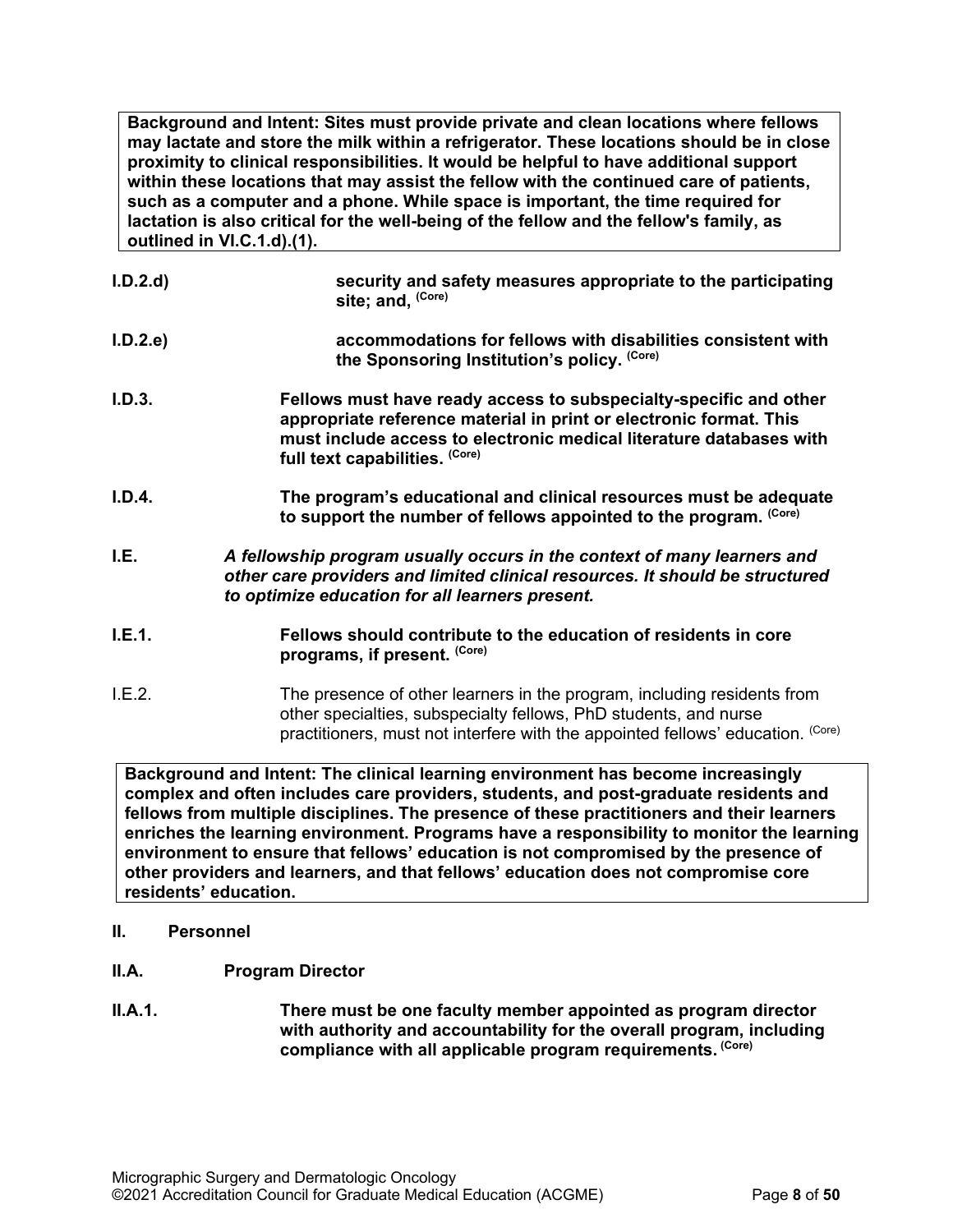| II.A.1.a) | The Sponsoring Institution's Graduate Medical Education<br>Committee (GMEC) must approve a change in program<br>director. (Core) |
|-----------|----------------------------------------------------------------------------------------------------------------------------------|
| II.A.1.b) | Final approval of the program director resides with the<br>Review Committee. (Core)                                              |

**Background and Intent: While the ACGME recognizes the value of input from numerous individuals in the management of a fellowship, a single individual must be designated as program director and made responsible for the program. This individual will have dedicated time for the leadership of the fellowship, and it is this individual's responsibility to communicate with the fellows, faculty members, DIO, GMEC, and the ACGME. The program director's nomination is reviewed and approved by the GMEC. Final approval of program directors resides with the Review Committee.**

- **II.A.2. The program director must be provided with support adequate for administration of the program based upon its size and configuration. (Core)**
- II.A.2.a) At a minimum, the program director must be provided with the salary support required to devote 20 percent FTE of non-clinical time to the administration of the program. (Core)

**Background and Intent: Twenty percent FTE is defined as one day per week.**

**"Administrative time" is defined as non-clinical time spent meeting the responsibilities of the program director as detailed in requirements II.A.4.-II.A.4.a).(16).** 

**The requirement does not address the source of funding required to provide the specified salary support.**

| II.A.3.   | Qualifications of the program director:                                                                                                                                                                                                                                                                                          |
|-----------|----------------------------------------------------------------------------------------------------------------------------------------------------------------------------------------------------------------------------------------------------------------------------------------------------------------------------------|
| II.A.3.a) | must include subspecialty expertise and qualifications<br>acceptable to the Review Committee; (Core)                                                                                                                                                                                                                             |
| II.A.3.b) | must include current certification in the subspecialty for<br>which they are the program director by the American Board<br>of Dermatology or by the American Osteopathic Board of<br>Dermatology, or subspecialty qualifications that are<br>acceptable to the Review Committee; (Core)                                          |
| II.A.3.c  | must include completion of an ACGME- or AOA-accredited<br>procedural dermatology or micrographic surgery and dermatologic<br>oncology fellowship, an American College of Mohs Surgery-<br>approved fellowship, or experience as a program director of a<br>dermatologic surgery fellowship program for at least 10 years; (Core) |
| II.A.3.d  | must include at least six years of patient care experience as a<br>dermatologist and dermatologic surgeon; (Core)                                                                                                                                                                                                                |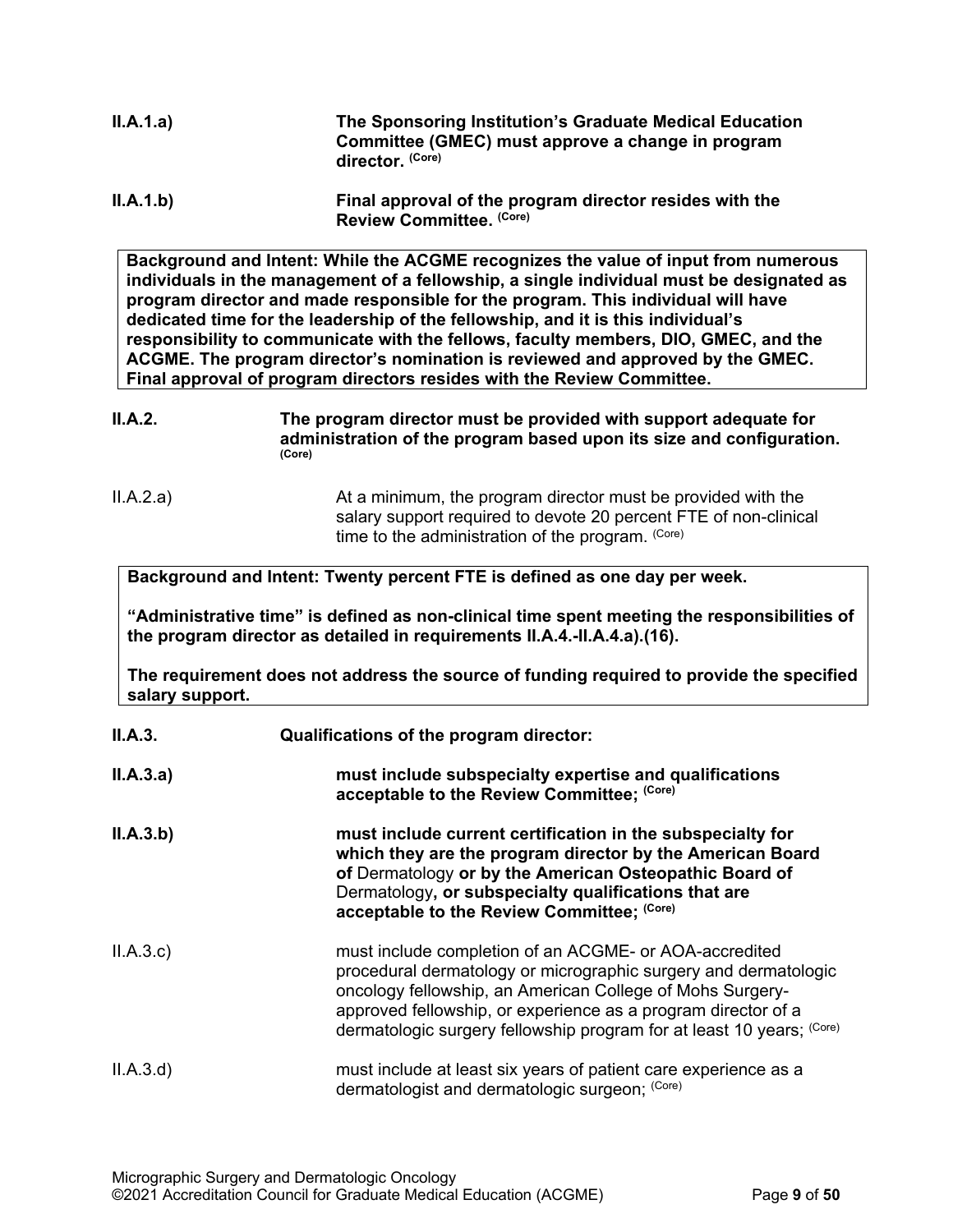| II.A.3.e    | must include at least three years of experience as a teacher in<br>graduate medical education in dermatology and dermatologic<br>surgery; and, (Core)                                                                                                                                                                                              |
|-------------|----------------------------------------------------------------------------------------------------------------------------------------------------------------------------------------------------------------------------------------------------------------------------------------------------------------------------------------------------|
| II.A.3.f    | must include an ongoing clinical practice in micrographic surgery<br>and dermatologic oncology that includes personal performance of<br>key aspects of micrographic surgery and dermatologic oncology<br>as the fellow observes. (Core)                                                                                                            |
| II.A.4.     | <b>Program Director Responsibilities</b>                                                                                                                                                                                                                                                                                                           |
|             | The program director must have responsibility, authority, and<br>accountability for: administration and operations; teaching and<br>scholarly activity; fellow recruitment and selection, evaluation, and<br>promotion of fellows, and disciplinary action; supervision of fellows;<br>and fellow education in the context of patient care. (Core) |
| II.A.4.a)   | The program director must:                                                                                                                                                                                                                                                                                                                         |
| ILA.4.a)(1) | be a role model of professionalism; (Core)                                                                                                                                                                                                                                                                                                         |

**Background and Intent: The program director, as the leader of the program, must serve as a role model to fellows in addition to fulfilling the technical aspects of the role. As fellows are expected to demonstrate compassion, integrity, and respect for others, they must be able to look to the program director as an exemplar. It is of utmost importance, therefore, that the program director model outstanding professionalism, high quality patient care, educational excellence, and a scholarly approach to work. The program director creates an environment where respectful discussion is welcome, with the goal of continued improvement of the educational experience.**

**II.A.4.a).(2) design and conduct the program in a fashion consistent with the needs of the community, the mission(s) of the Sponsoring Institution, and the**  mission(s) of the program; (Core)

**Background and Intent: The mission of institutions participating in graduate medical education is to improve the health of the public. Each community has health needs that vary based upon location and demographics. Programs must understand the social determinants of health of the populations they serve and incorporate them in the design and implementation of the program curriculum, with the ultimate goal of addressing these needs and health disparities.**

**II.A.4.a).(3) administer and maintain a learning environment conducive to educating the fellows in each of the ACGME Competency domains; (Core)**

**Background and Intent: The program director may establish a leadership team to assist in the accomplishment of program goals. Fellowship programs can be highly complex. In a complex organization the leader typically has the ability to delegate authority to**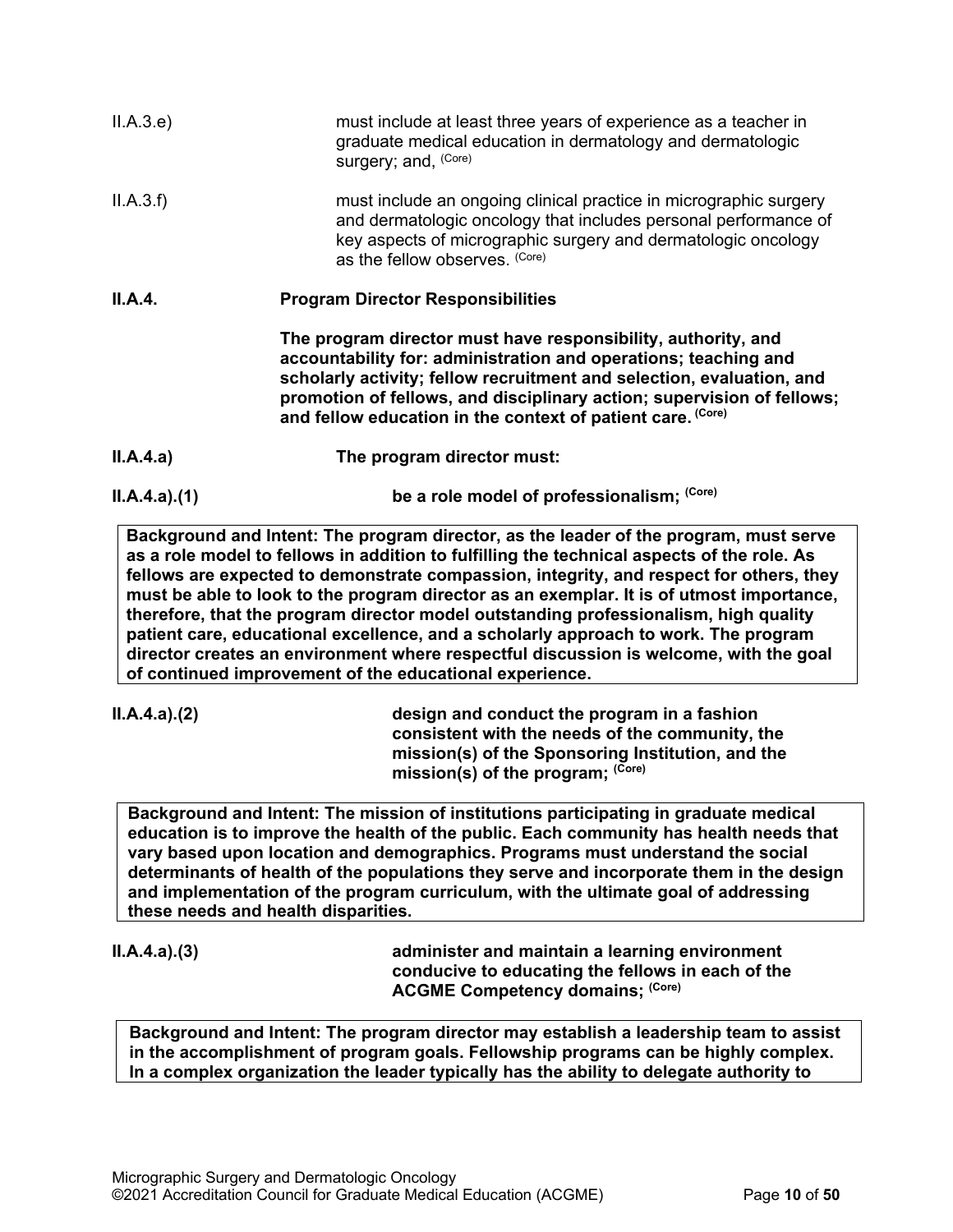**others, yet remains accountable. The leadership team may include physician and nonphysician personnel with varying levels of education, training, and experience.**

| ILA.4.a)(4) | develop and oversee a process to evaluate candidates<br>prior to approval as program faculty members for<br>participation in the fellowship program education and<br>at least annually thereafter, as outlined in V.B.; (Core) |
|-------------|--------------------------------------------------------------------------------------------------------------------------------------------------------------------------------------------------------------------------------|
| ILA.4.a)(5) | have the authority to approve program faculty<br>members for participation in the fellowship program<br>education at all sites; (Core)                                                                                         |
| ILA.4.a)(6) | have the authority to remove program faculty<br>members from participation in the fellowship program<br>education at all sites; (Core)                                                                                         |
| ILA.4.a)(7) | have the authority to remove fellows from supervising<br>interactions and/or learning environments that do not<br>meet the standards of the program; (Core)                                                                    |

**Background and Intent: The program director has the responsibility to ensure that all who educate fellows effectively role model the Core Competencies. Working with a fellow is a privilege that is earned through effective teaching and professional role modeling. This privilege may be removed by the program director when the standards of the clinical learning environment are not met.**

**There may be faculty in a department who are not part of the educational program, and the program director controls who is teaching the residents.**

| ILA.4.a)(8)  | submit accurate and complete information required<br>and requested by the DIO, GMEC, and ACGME; (Core)                                                                                                                                |
|--------------|---------------------------------------------------------------------------------------------------------------------------------------------------------------------------------------------------------------------------------------|
| ILA.4.a)(9)  | provide applicants who are offered an interview with<br>information related to the applicant's eligibility for the<br>relevant subspecialty board examination(s); (Core)                                                              |
| ILA.4.a)(10) | provide a learning and working environment in which<br>fellows have the opportunity to raise concerns and<br>provide feedback in a confidential manner as<br>appropriate, without fear of intimidation or retaliation;<br>(Core)      |
| ILA.4.a)(11) | ensure the program's compliance with the Sponsoring<br>Institution's policies and procedures related to<br>grievances and due process; (Core)                                                                                         |
| ILA.4.a)(12) | ensure the program's compliance with the Sponsoring<br>Institution's policies and procedures for due process<br>when action is taken to suspend or dismiss, not to<br>promote, or not to renew the appointment of a fellow;<br>(Core) |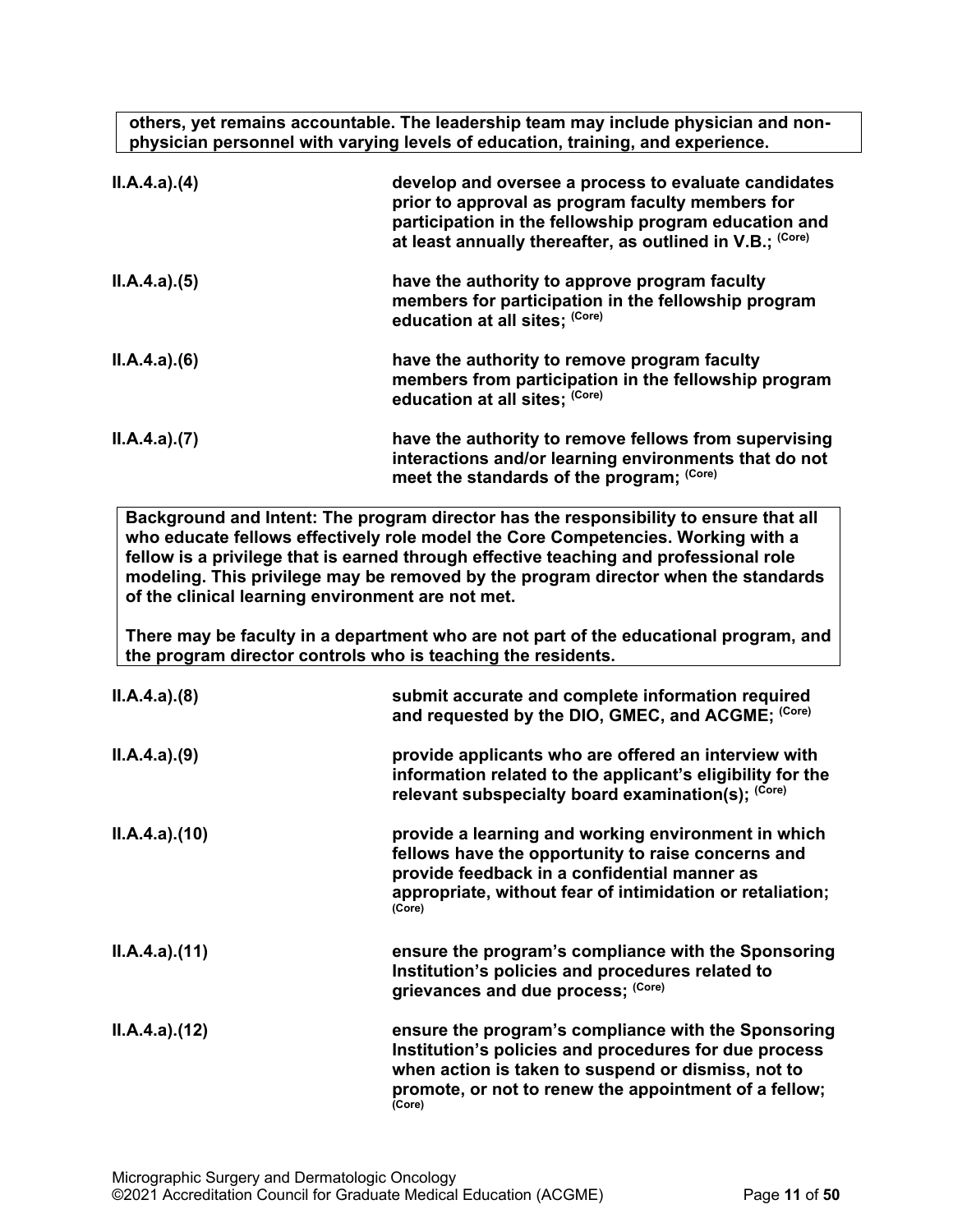**Background and Intent: A program does not operate independently of its Sponsoring Institution. It is expected that the program director will be aware of the Sponsoring Institution's policies and procedures, and will ensure they are followed by the program's leadership, faculty members, support personnel, and fellows.**

| ILA.4.a)(13)     | ensure the program's compliance with the Sponsoring<br>Institution's policies and procedures on employment<br>and non-discrimination; (Core) |
|------------------|----------------------------------------------------------------------------------------------------------------------------------------------|
| II.A.4.a)(13)(a) | Fellows must not be required to sign a non-<br>competition guarantee or restrictive covenant.<br>(Core)                                      |
| II.A.4.a)(14)    | document verification of program completion for all<br>graduating fellows within 30 days; (Core)                                             |
| II.A.4.a)(15)    | provide verification of an individual fellow's<br>completion upon the fellow's request, within 30 days;<br>and, (Core)                       |

**Background and Intent: Primary verification of graduate medical education is important to credentialing of physicians for further training and practice. Such verification must be accurate and timely. Sponsoring Institution and program policies for record retention are important to facilitate timely documentation of fellows who have previously completed the program. Fellows who leave the program prior to completion also require timely documentation of their summative evaluation.**

**II.A.4.a).(16) obtain review and approval of the Sponsoring Institution's DIO before submitting information or requests to the ACGME, as required in the Institutional Requirements and outlined in the ACGME Program Director's Guide to the Common Program Requirements. (Core)**

# <span id="page-11-0"></span>**II.B. Faculty**

*Faculty members are a foundational element of graduate medical education – faculty members teach fellows how to care for patients. Faculty members provide an important bridge allowing fellows to grow and become practice ready, ensuring that patients receive the highest quality of care. They are role models for future generations of physicians by demonstrating compassion, commitment to excellence in teaching and patient care, professionalism, and a dedication to lifelong learning. Faculty members experience the pride and joy of fostering the growth and development of future colleagues. The care they provide is enhanced by the opportunity to teach. By employing a scholarly approach to patient care, faculty members, through the graduate medical education system, improve the health of the individual and the population.*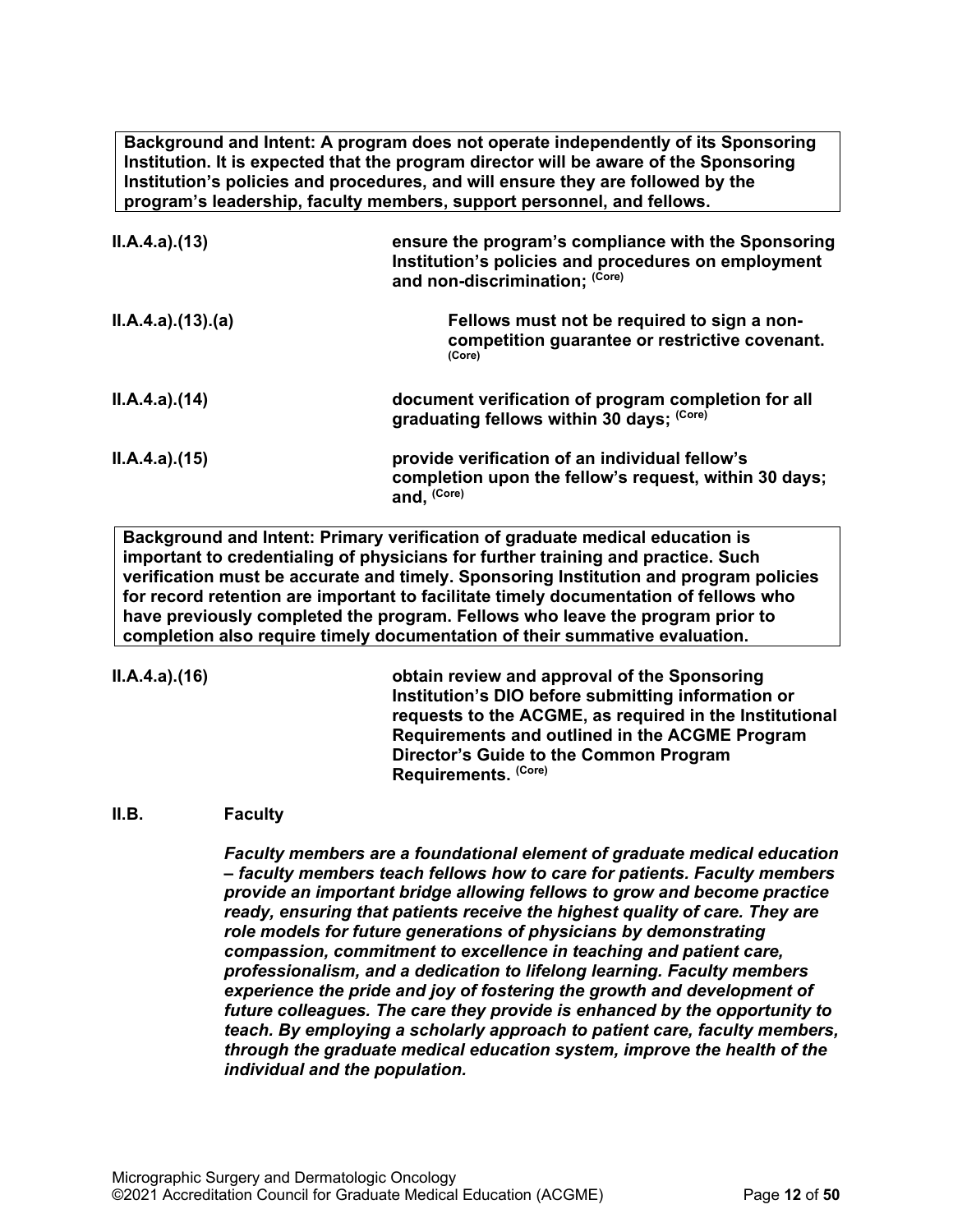*Faculty members ensure that patients receive the level of care expected from a specialist in the field. They recognize and respond to the needs of the patients, fellows, community, and institution. Faculty members provide appropriate levels of supervision to promote patient safety. Faculty members create an effective learning environment by acting in a professional manner and attending to the well-being of the fellows and themselves.*

**Background and Intent: "Faculty" refers to the entire teaching force responsible for educating fellows. The term "faculty," including "core faculty," does not imply or require an academic appointment or salary support.**

Subspecialty Background and Intent: Because Mohs fellowships often have only two total Mohs surgeons on the faculty, including the program director, the Review Committee for Dermatology suggests that if the program director is absent for longer than six consecutive weeks, a Mohs surgeon who meets the qualification requirements of the program director assume responsibility for the education of fellows until the program director returns.

| II.B.1.   | For each participating site, there must be a sufficient number of<br>faculty members with competence to instruct and supervise all<br>fellows at that location. (Core)                                                                                                                                                                                                                                                                 |
|-----------|----------------------------------------------------------------------------------------------------------------------------------------------------------------------------------------------------------------------------------------------------------------------------------------------------------------------------------------------------------------------------------------------------------------------------------------|
| II.B.1.a) | In addition to the program director, there must be at least one<br>faculty member who is actively involved in the clinical practice of<br>cutaneous oncologic surgery. (Core)                                                                                                                                                                                                                                                          |
| II.B.1.b) | A second faculty member should be a Mohs surgeon, an<br>otolaryngologist, an ophthalmic plastic and reconstructive<br>surgeon, or a plastic surgeon who is actively involved in the<br>surgical management of cutaneous oncology patients. (Detail)                                                                                                                                                                                    |
| II.B.1.c  | Other members of the faculty in related disciplines should include<br>members from specialties with overlapping expertise, including at<br>least two of the following: dermatology; dermatopathology; general<br>surgery; medical oncology; ophthalmology; otolaryngology;<br>ophthalmic plastic and reconstructive surgery (oculoplastic<br>surgeons), plastic surgery and prosthetics, pathology, and<br>radiation therapy. (Detail) |
| II.B.2.   | <b>Faculty members must:</b>                                                                                                                                                                                                                                                                                                                                                                                                           |
| II.B.2.a) | be role models of professionalism; (Core)                                                                                                                                                                                                                                                                                                                                                                                              |
| II.B.2.b) | demonstrate commitment to the delivery of safe, quality,<br>cost-effective, patient-centered care; (Core)                                                                                                                                                                                                                                                                                                                              |

**Background and Intent: Patients have the right to expect quality, cost-effective care with patient safety at its core. The foundation for meeting this expectation is formed during residency and fellowship. Faculty members model these goals and continually**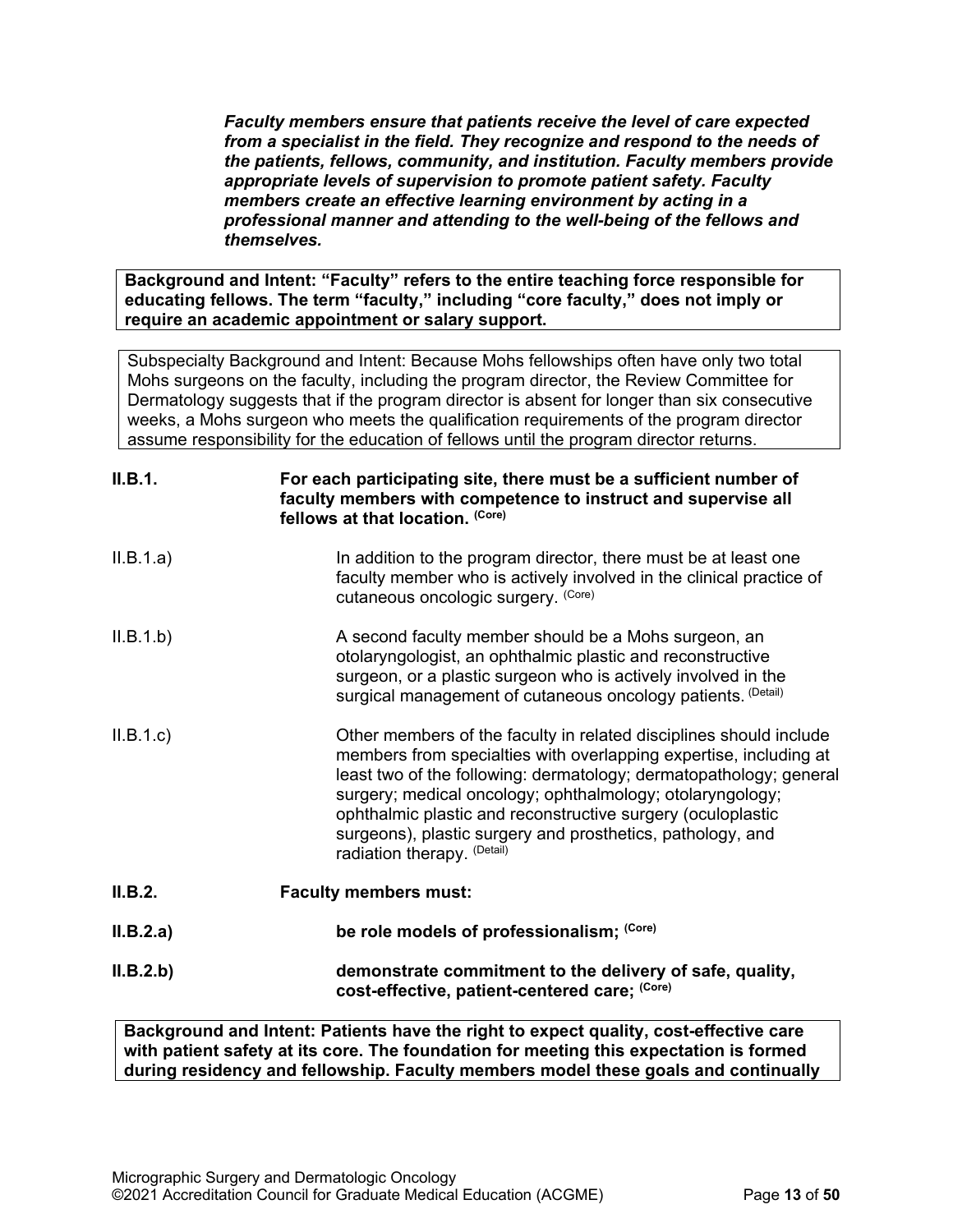**strive for improvement in care and cost, embracing a commitment to the patient and the community they serve.**

| II.B.2.c    | demonstrate a strong interest in the education of fellows; (Core)                                                                                                                                                                                                                                        |
|-------------|----------------------------------------------------------------------------------------------------------------------------------------------------------------------------------------------------------------------------------------------------------------------------------------------------------|
| II.B.2.d    | devote sufficient time to the educational program to fulfill<br>their supervisory and teaching responsibilities; (Core)                                                                                                                                                                                  |
| II.B.2.e    | administer and maintain an educational environment<br>conducive to educating fellows; and, (Core)                                                                                                                                                                                                        |
| II.B.2.f    | pursue faculty development designed to enhance their skills.<br>(Core)                                                                                                                                                                                                                                   |
| II.B.3.     | <b>Faculty Qualifications</b>                                                                                                                                                                                                                                                                            |
| II.B.3.a)   | Faculty members must have appropriate qualifications in<br>their field and hold appropriate institutional appointments.<br>(Core)                                                                                                                                                                        |
| II.B.3.b)   | <b>Subspecialty physician faculty members must:</b>                                                                                                                                                                                                                                                      |
| ILB.3.b)(1) | have current certification in the subspecialty by the<br>American Board of Dermatology or the American<br>Osteopathic Board of Dermatology, or possess<br>qualifications judged acceptable to the Review<br>Committee. (Core)                                                                            |
| ILB.3.b)(2) | Members of the faculty who have responsibility for fellow<br>education in Mohs micrographic surgery must have<br>completed a 12-month PGY-5 dermatologic surgery<br>fellowship or have experience as a program director of a<br>dermatologic surgery fellowship program for at least 10<br>years. (Core) |
| II.B.3.c    | Any non-physician faculty members who participate in<br>fellowship program education must be approved by the<br>program director. (Core)                                                                                                                                                                 |

**Background and Intent: The provision of optimal and safe patient care requires a team approach. The education of fellows by non-physician educators enables the fellows to better manage patient care and provides valuable advancement of the fellows' knowledge. Furthermore, other individuals contribute to the education of the fellow in the basic science of the subspecialty or in research methodology. If the program director determines that the contribution of a non-physician individual is significant to the education of the fellow, the program director may designate the individual as a program faculty member or a program core faculty member.**

**II.B.3.d) Any other specialty physician faculty members must have current certification in their specialty by the appropriate American Board of Medical Specialties (ABMS) member**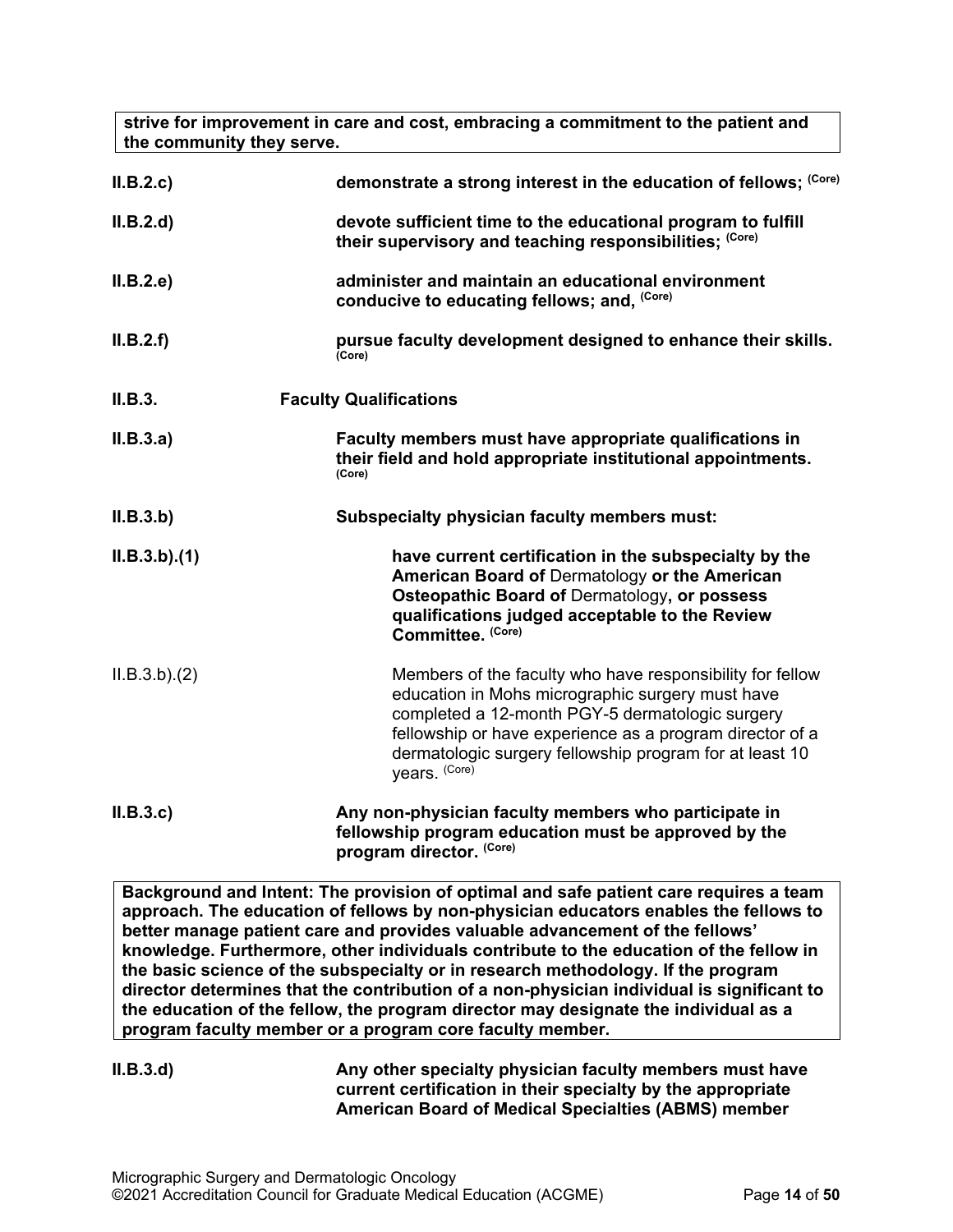**board or American Osteopathic Association (AOA) certifying board, or possess qualifications judged acceptable to the Review Committee. (Core)**

# **II.B.4. Core Faculty**

**Core faculty members must have a significant role in the education and supervision of fellows and must devote a significant portion of their entire effort to fellow education and/or administration, and must, as a component of their activities, teach, evaluate, and provide formative feedback to fellows. (Core)**

**Background and Intent: Core faculty members are critical to the success of fellow education. They support the program leadership in developing, implementing, and assessing curriculum and in assessing fellows' progress toward achievement of competence in the subspecialty. Core faculty members should be selected for their broad knowledge of and involvement in the program, permitting them to effectively evaluate the program, including completion of the annual ACGME Faculty Survey.**

| II.B.4.a) | Core faculty members must be designated by the program<br>director. (Core)                                               |
|-----------|--------------------------------------------------------------------------------------------------------------------------|
| II.B.4.b) | Core faculty members must complete the annual ACGME<br>Faculty Survey. (Core)                                            |
| II.B.4.c  | The program must maintain a ratio of at least one core faculty<br>member to each fellow appointed to the program. (Core) |
| II.C.     | <b>Program Coordinator</b>                                                                                               |

<span id="page-14-0"></span>**II.C.1. There must be administrative support for program coordination.** (Core)

**Background and Intent: The requirement does not address the source of funding required to provide the specified salary support.**

#### <span id="page-14-1"></span>**II.D. Other Program Personnel**

**The program, in partnership with its Sponsoring Institution***,* **must jointly ensure the availability of necessary personnel for the effective administration of the program. (Core)**

**Background and Intent: Multiple personnel may be required to effectively administer a program. These may include staff members with clerical skills, project managers, education experts, and staff members to maintain electronic communication for the program. These personnel may support more than one program in more than one discipline.**

#### <span id="page-14-2"></span>**III. Fellow Appointments**

# <span id="page-14-3"></span>**III.A. Eligibility Criteria**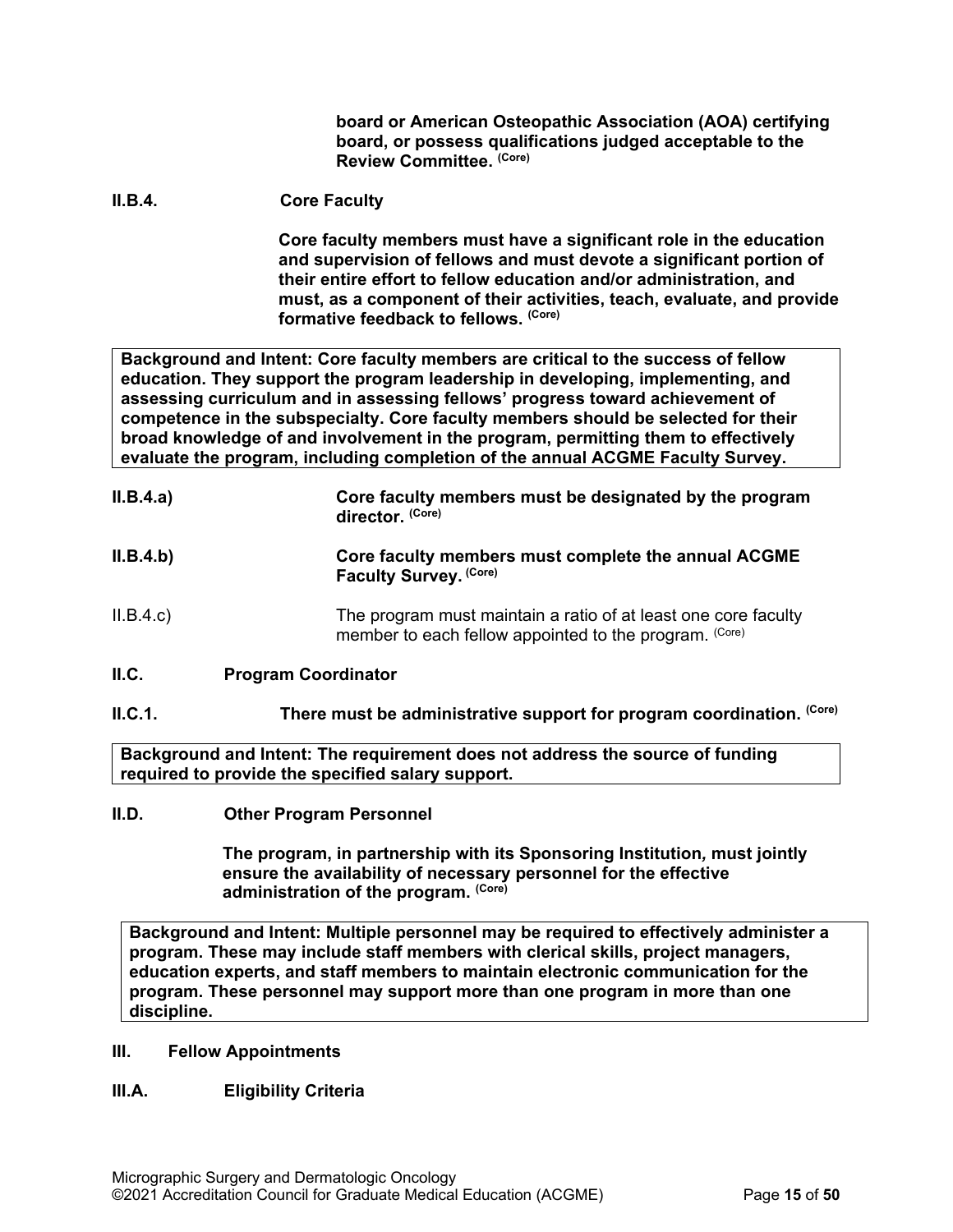# **III.A.1. Eligibility Requirements – Fellowship Programs**

**All required clinical education for entry into ACGME-accredited fellowship programs must be completed in an ACGME-accredited residency program, an AOA-approved residency program, a program with ACGME International (ACGME-I) Advanced Specialty Accreditation, or a Royal College of Physicians and Surgeons of Canada (RCPSC)-accredited or College of Family Physicians of Canada (CFPC)-accredited residency program located in Canada. (Core)**

**Background and Intent: Eligibility for ABMS or AOA Board certification may not be satisfied by fellowship training. Applicants must be notified of this at the time of application, as required in II.A.4.a).(9).**

| III.A.1.a)                 | Fellowship programs must receive verification of each<br>entering fellow's level of competence in the required field,<br>upon matriculation, using ACGME, ACGME-I, or CanMEDS<br>Milestones evaluations from the core residency program. (Core)                                            |
|----------------------------|--------------------------------------------------------------------------------------------------------------------------------------------------------------------------------------------------------------------------------------------------------------------------------------------|
| III.A.1.b)                 | Prior to appointment in the program, fellows must have<br>successfully completed a residency program in dermatology that<br>satisfies the requirements in III.A.1. (Core)                                                                                                                  |
| III.A.1.c                  | <b>Fellow Eligibility Exception</b>                                                                                                                                                                                                                                                        |
|                            | The Review Committee for Dermatology will allow the<br>following exception to the fellowship eligibility requirements:                                                                                                                                                                     |
| $III.A.1.c$ ). $(1)$       | An ACGME-accredited fellowship program may accept<br>an exceptionally qualified international graduate<br>applicant who does not satisfy the eligibility<br>requirements listed in III.A.1., but who does meet all of<br>the following additional qualifications and conditions:<br>(Core) |
| $III.A.1.c$ . $(1).$ $(a)$ | evaluation by the program director and<br>fellowship selection committee of the<br>applicant's suitability to enter the program,<br>based on prior training and review of the<br>summative evaluations of training in the core<br>specialty; and, (Core)                                   |
| $III.A.1.c$ . $(1).$ (b)   | review and approval of the applicant's<br>exceptional qualifications by the GMEC; and,<br>(Core)                                                                                                                                                                                           |
| $III.A.1.c$ ). $(1).$      | verification of Educational Commission for<br><b>Foreign Medical Graduates (ECFMG)</b><br>certification. (Core)                                                                                                                                                                            |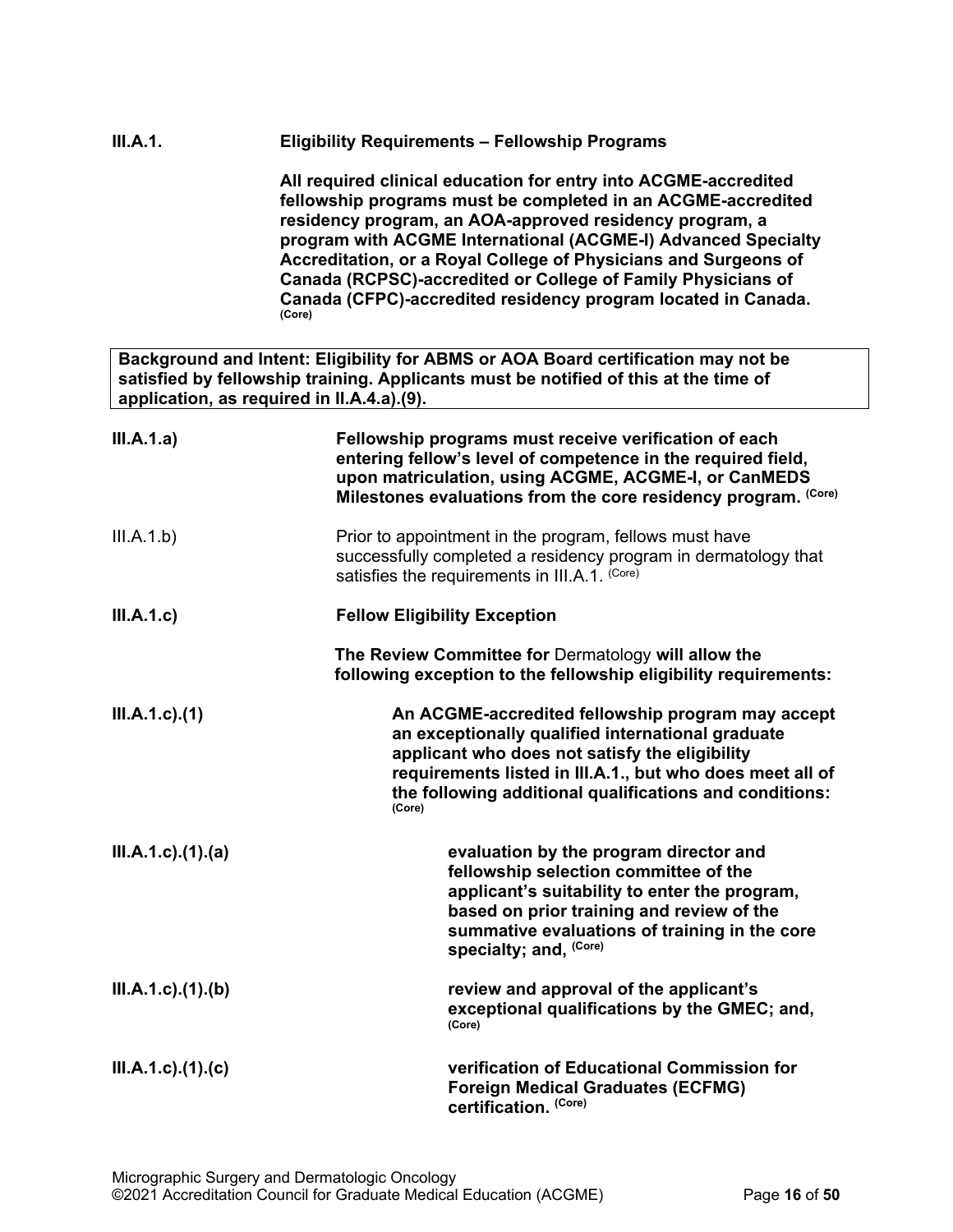**III.A.1.c).(2) Applicants accepted through this exception must have an evaluation of their performance by the Clinical Competency Committee within 12 weeks of matriculation. (Core)**

**Background and Intent: An exceptionally qualified international graduate applicant has (1) completed a residency program in the core specialty outside the continental United States that was not accredited by the ACGME, AOA, ACGME-I, RCPSC or CFPC, and (2) demonstrated clinical excellence, in comparison to peers, throughout training. Additional evidence of exceptional qualifications is required, which may include one of the following: (a) participation in additional clinical or research training in the specialty or subspecialty; (b) demonstrated scholarship in the specialty or subspecialty; and/or (c) demonstrated leadership during or after residency. Applicants being considered for these positions must be informed of the fact that their training may not lead to certification by ABMS member boards or AOA certifying boards.**

**In recognition of the diversity of medical education and training around the world, this early evaluation of clinical competence required for these applicants ensures they can provide quality and safe patient care. Any gaps in competence should be addressed as per policies for fellows already established by the program in partnership with the Sponsoring Institution.**

- <span id="page-16-0"></span>**III.B. The program director must not appoint more fellows than approved by the Review Committee. (Core)**
- **III.B.1. All complement increases must be approved by the Review Committee. (Core)**
- <span id="page-16-1"></span>**IV. Educational Program**

*The ACGME accreditation system is designed to encourage excellence and innovation in graduate medical education regardless of the organizational affiliation, size, or location of the program.*

*The educational program must support the development of knowledgeable, skillful physicians who provide compassionate care.*

*In addition, the program is expected to define its specific program aims consistent with the overall mission of its Sponsoring Institution, the needs of the community it serves and that its graduates will serve, and the distinctive capabilities of physicians it intends to graduate. While programs must demonstrate substantial compliance with the Common and subspecialty-specific Program Requirements, it is recognized that within this framework, programs may place different emphasis on research, leadership, public health, etc. It is expected that the program aims will reflect the nuanced program-specific goals for it and its graduates; for*  example, it is expected that a program aiming to prepare physician-scientists will *have a different curriculum from one focusing on community health.*

<span id="page-16-2"></span>**IV.A.** The curriculum must contain the following educational components: <sup>(Core)</sup>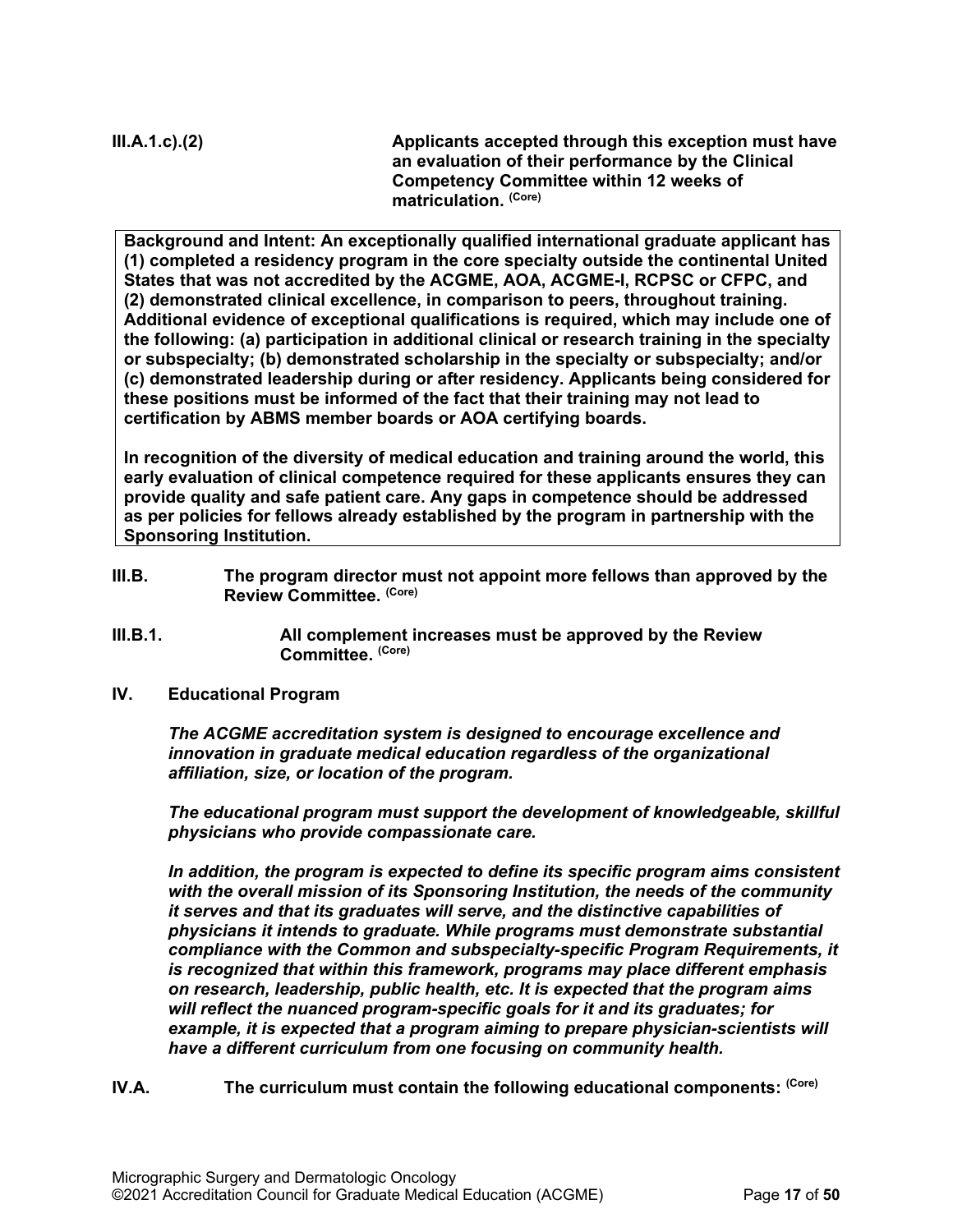| IV.A.1.        | a set of program aims consistent with the Sponsoring Institution's<br>mission, the needs of the community it serves, and the desired<br>distinctive capabilities of its graduates; (Core)                                                                              |
|----------------|------------------------------------------------------------------------------------------------------------------------------------------------------------------------------------------------------------------------------------------------------------------------|
| IV.A.1.a)      | The program's aims must be made available to program<br>applicants, fellows, and faculty members. (Core)                                                                                                                                                               |
| <b>IV.A.2.</b> | competency-based goals and objectives for each educational<br>experience designed to promote progress on a trajectory to<br>autonomous practice in their subspecialty. These must be<br>distributed, reviewed, and available to fellows and faculty members;<br>(Core) |
| IV.A.3.        | delineation of fellow responsibilities for patient care, progressive<br>responsibility for patient management, and graded supervision in                                                                                                                               |

**Background and Intent: These responsibilities may generally be described by PGY level and specifically by Milestones progress as determined by the Clinical Competency Committee. This approach encourages the transition to competencybased education. An advanced learner may be granted more responsibility independent of PGY level and a learner needing more time to accomplish a certain task may do so in a focused rather than global manner.**

**their subspecialty; (Core)**

**IV.A.4. structured educational activities beyond direct patient care; and,**  $\frac{\text{(Core)}}{\text{(Core)}}$ 

**Background and Intent: Patient care-related educational activities, such as morbidity and mortality conferences, tumor boards, surgical planning conferences, case discussions, etc., allow fellows to gain medical knowledge directly applicable to the patients they serve. Programs should define those educational activities in which fellows are expected to participate and for which time is protected. Further specification can be found in IV.C.**

**IV.A.5. advancement of fellows' knowledge of ethical principles foundational to medical professionalism. (Core)**

# <span id="page-17-0"></span>**IV.B. ACGME Competencies**

**Background and Intent: The Competencies provide a conceptual framework describing the required domains for a trusted physician to enter autonomous practice. These Competencies are core to the practice of all physicians, although the specifics are further defined by each subspecialty. The developmental trajectories in each of the Competencies are articulated through the Milestones for each subspecialty. The focus in fellowship is on subspecialty-specific patient care and medical knowledge, as well as refining the other competencies acquired in residency.**

#### **IV.B.1. The program must integrate the following ACGME Competencies into the curriculum: (Core)**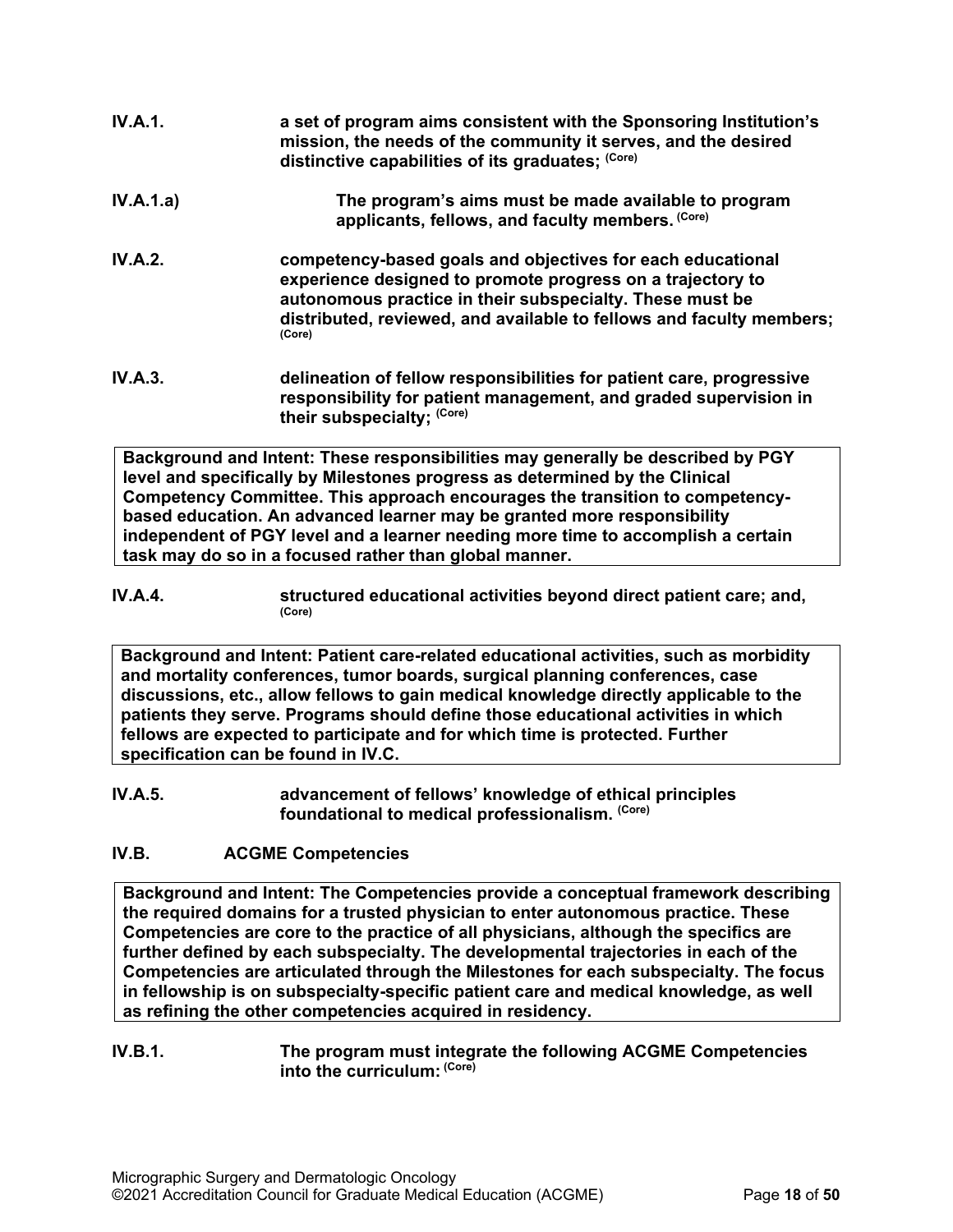| IV.B.1.a) | <b>Professionalism</b> |
|-----------|------------------------|
|-----------|------------------------|

**Fellows must demonstrate a commitment to professionalism**  and an adherence to ethical principles. <sup>(Core)</sup>

**IV.B.1.b) Patient Care and Procedural Skills**

**Background and Intent: Quality patient care is safe, effective, timely, efficient, patientcentered, equitable, and designed to improve population health, while reducing per capita costs. (See the Institute of Medicine [IOM]'s** *Crossing the Quality Chasm: A New Health System for the 21st Century***, 2001 and Berwick D, Nolan T, Whittington J.** *The Triple Aim: care, cost, and quality. Health Affairs.* **2008; 27(3):759-769.). In addition, there should be a focus on improving the clinician's well-being as a means to improve patient care and reduce burnout among residents, fellows, and practicing physicians.**

**These organizing principles inform the Common Program Requirements across all Competency domains. Specific content is determined by the Review Committees with input from the appropriate professional societies, certifying boards, and the community.**

| IV.B.1.b)(1)          | Fellows must be able to provide patient care that is<br>compassionate, appropriate, and effective for the<br>treatment of health problems and the promotion of<br>health. (Core)                                                                                |
|-----------------------|-----------------------------------------------------------------------------------------------------------------------------------------------------------------------------------------------------------------------------------------------------------------|
| IV.B.1.b)(1)(a)       | Fellows must demonstrate competence in making<br>decisions regarding patient treatment, including<br>instances in which the patient prefers to be referred<br>or would benefit from referral to a different specialty<br>or to a multidisciplinary team. (Core) |
| IV.B.1.b)(2)          | Fellows must be able to perform all medical,<br>diagnostic, and surgical procedures considered<br>essential for the area of practice. (Core)                                                                                                                    |
| IV.B.1.b)(2).(a)      | Fellows must demonstrate competence in<br>performing procedures and must: (Core)                                                                                                                                                                                |
| IV.B.1.b)(2).(a)(i)   | be competent in skin neoplasm destruction<br>techniques, excision, and Mohs<br>micrographic surgery; (Core)                                                                                                                                                     |
| IV.B.1.b)(2).(a)(ii)  | be competent in cutaneous reconstructive<br>surgery, including random pattern and axial<br>flap repair, and partial and full thickness<br>skin grafting. (Core)                                                                                                 |
| IV.B.1.b)(2).(a)(iii) | be competent in recognizing when a staged<br>reconstructive technique is in the best<br>interest of the patient and appropriately<br>refer to other specialists if necessary; and,<br>(Core)                                                                    |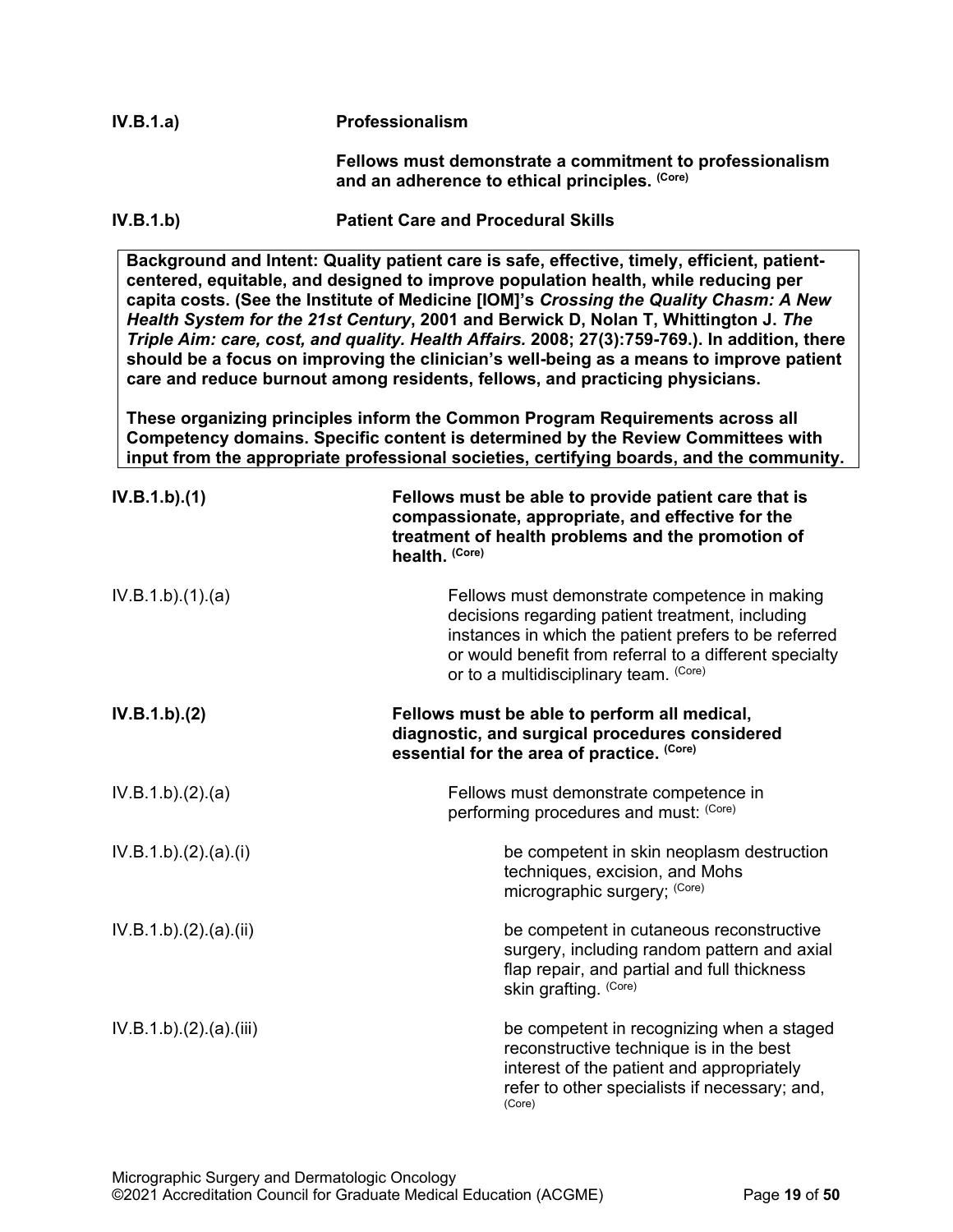| IV.B.1.b)(2)(a)(iv) | perform at least 500 Mohs micrographic<br>surgeries and 500 reconstructions as the<br>primary surgeon. (Core)                                                                                                                                                                                                                                                                                              |
|---------------------|------------------------------------------------------------------------------------------------------------------------------------------------------------------------------------------------------------------------------------------------------------------------------------------------------------------------------------------------------------------------------------------------------------|
| IV.B.1.b)(2)(b)     | Fellows must demonstrate advanced evaluation<br>and management skills for all cutaneous surgical<br>patients regardless of diagnosis, including pre-,<br>peri-, and post-operative evaluation; (Core)                                                                                                                                                                                                      |
| IV.B.1.b)(2).(c)    | Fellows must demonstrate competence in the early<br>identification of malignant skin lesions through<br>visual morphologic recognition; (Core)                                                                                                                                                                                                                                                             |
| IV.B.1.b)(2)(d)     | Fellows must demonstrate competence in<br>interpretation of frozen sections of a variety of<br>cutaneous cancers; (Core)                                                                                                                                                                                                                                                                                   |
| IV.B.1.b)(2)(e)     | Fellows must demonstrate competence in the<br>management, including multidisciplinary<br>management, of a variety of cutaneous cancers, to<br>include basal cell carcinoma, squamous cell<br>carcinoma, melanoma, adnexal carcinoma, Merkel<br>cell carcinoma, extramammary Paget's disease,<br>Atypical fibroxanthoma, sebaceous carcinoma, and<br>dermatofibrosarcoma protuberans (DFSP); and,<br>(Core) |
| IV.B.1.b)(2)(f)     | Fellows must demonstrate the ability to manage<br>emergencies that occur during the care of patients,<br>to include cardiac events and other life threatening<br>medical emergencies. (Core)                                                                                                                                                                                                               |
| IV.B.1.c)           | <b>Medical Knowledge</b>                                                                                                                                                                                                                                                                                                                                                                                   |
|                     | Fellows must demonstrate knowledge of established and<br>evolving biomedical, clinical, epidemiological and social-<br>behavioral sciences, as well as the application of this<br>knowledge to patient care. (Core)                                                                                                                                                                                        |
| $IV.B.1.c.$ (1)     | Fellows must demonstrate knowledge of related<br>disciplines, including surgical anatomy, sterilization of<br>equipment, aseptic technique, anesthesia, closure<br>materials, and instrumentation; (Core)                                                                                                                                                                                                  |
| $IV.B.1.c$ ). $(2)$ | Fellows must demonstrate knowledge of the basic science<br>of wound healing, surgical anatomy, local and regional<br>anesthesia, proper surgical technique, and, pre- and post-<br>operative management of patients who undergo Mohs or<br>cutaneous surgery; (Core)                                                                                                                                       |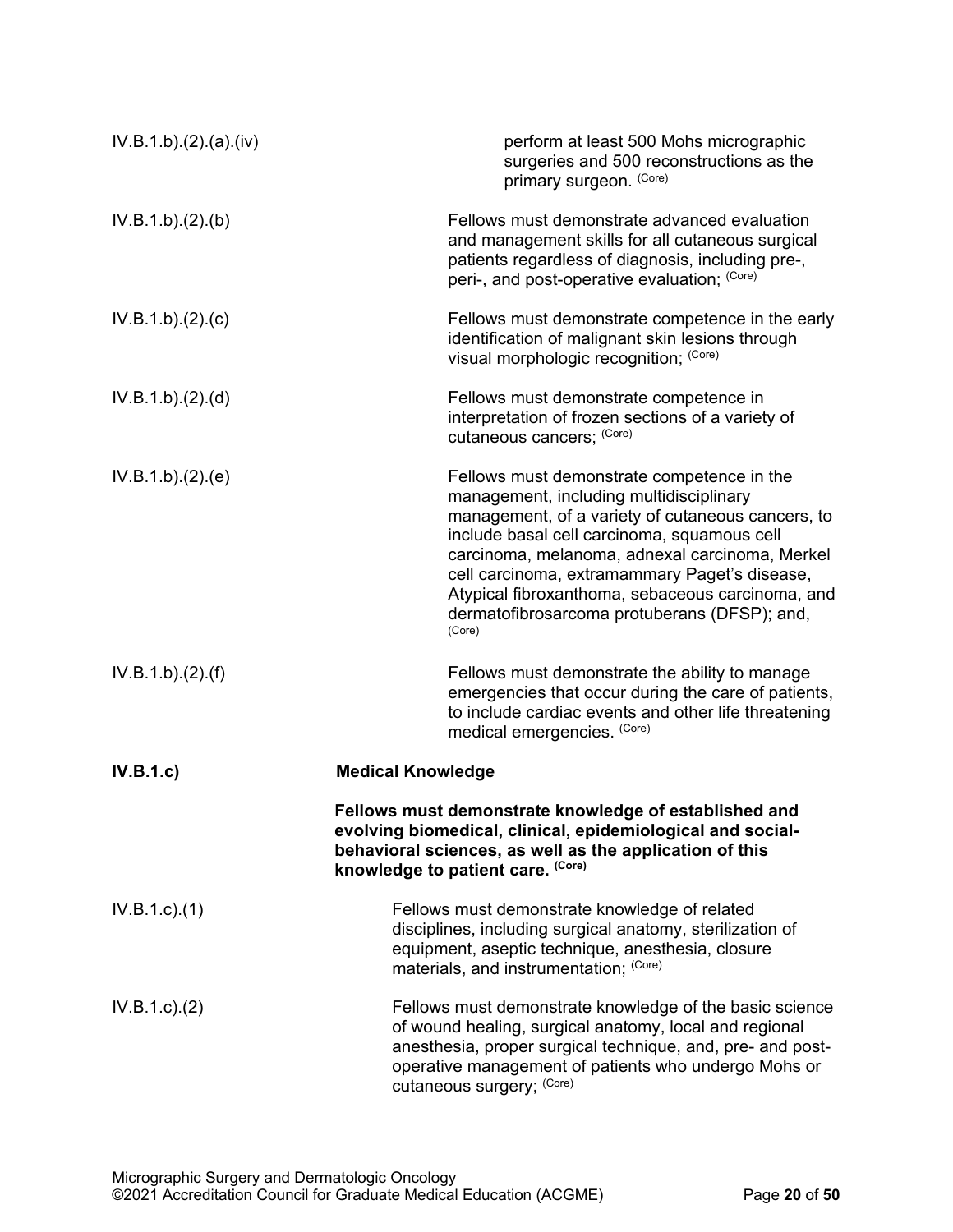| IV.B.1.c.3)     | Fellows must demonstrate knowledge of non-surgical<br>treatments for cutaneous malignancies, non-surgical<br>therapies for the prevention of cutaneous malignancies,<br>and when surgical treatment is not the optimal primary<br>therapy for a patient with a cutaneous malignancy; (Core)                                                      |
|-----------------|--------------------------------------------------------------------------------------------------------------------------------------------------------------------------------------------------------------------------------------------------------------------------------------------------------------------------------------------------|
| $IV.B.1.c.$ (4) | Fellows must demonstrate knowledge of cutaneous<br>metastatic disease from primary skin cancers and non-<br>cutaneous malignancies, to include appropriate diagnostic<br>evaluation, surgical management, and when referral to<br>other specialists is appropriate; and, (Core)                                                                  |
| IV.B.1.c. (5)   | Fellows must demonstrate in-depth knowledge of clinical<br>diagnosis, biology, and pathology of skin tumors, as well<br>as laboratory interpretation related to diagnosis and<br>surgical treatment. (Core)                                                                                                                                      |
| IV.B.1.d)       | <b>Practice-based Learning and Improvement</b>                                                                                                                                                                                                                                                                                                   |
|                 | Fellows must demonstrate the ability to investigate and<br>evaluate their care of patients, to appraise and assimilate<br>scientific evidence, and to continuously improve patient care<br>based on constant self-evaluation and lifelong learning. (Core)                                                                                       |
| learning.       | Background and Intent: Practice-based learning and improvement is one of the<br>defining characteristics of being a physician. It is the ability to investigate and<br>evaluate the care of patients, to appraise and assimilate scientific evidence, and to<br>continuously improve patient care based on constant self-evaluation and lifelong |
|                 | The intention of this Competency is to help a fellow refine the habits of mind required<br>to continuously pursue quality improvement, well past the completion of fellowship.                                                                                                                                                                   |
| IV.B.1.e        | <b>Interpersonal and Communication Skills</b>                                                                                                                                                                                                                                                                                                    |
|                 | Fellows must demonstrate interpersonal and communication<br>skills that result in the effective exchange of information and<br>collaboration with patients, their families, and health<br>professionals. (Core)                                                                                                                                  |
| IV.B.1.f)       | <b>Systems-based Practice</b>                                                                                                                                                                                                                                                                                                                    |
|                 | Fellows must demonstrate an awareness of and<br>in a sin die die eilanderen sinderisk sin al-                                                                                                                                                                                                                                                    |

**responsiveness to the larger context and system of health care, including the social determinants of health, as well as the ability to call effectively on other resources to provide optimal health care. (Core)**

# <span id="page-20-0"></span>**IV.C. Curriculum Organization and Fellow Experiences**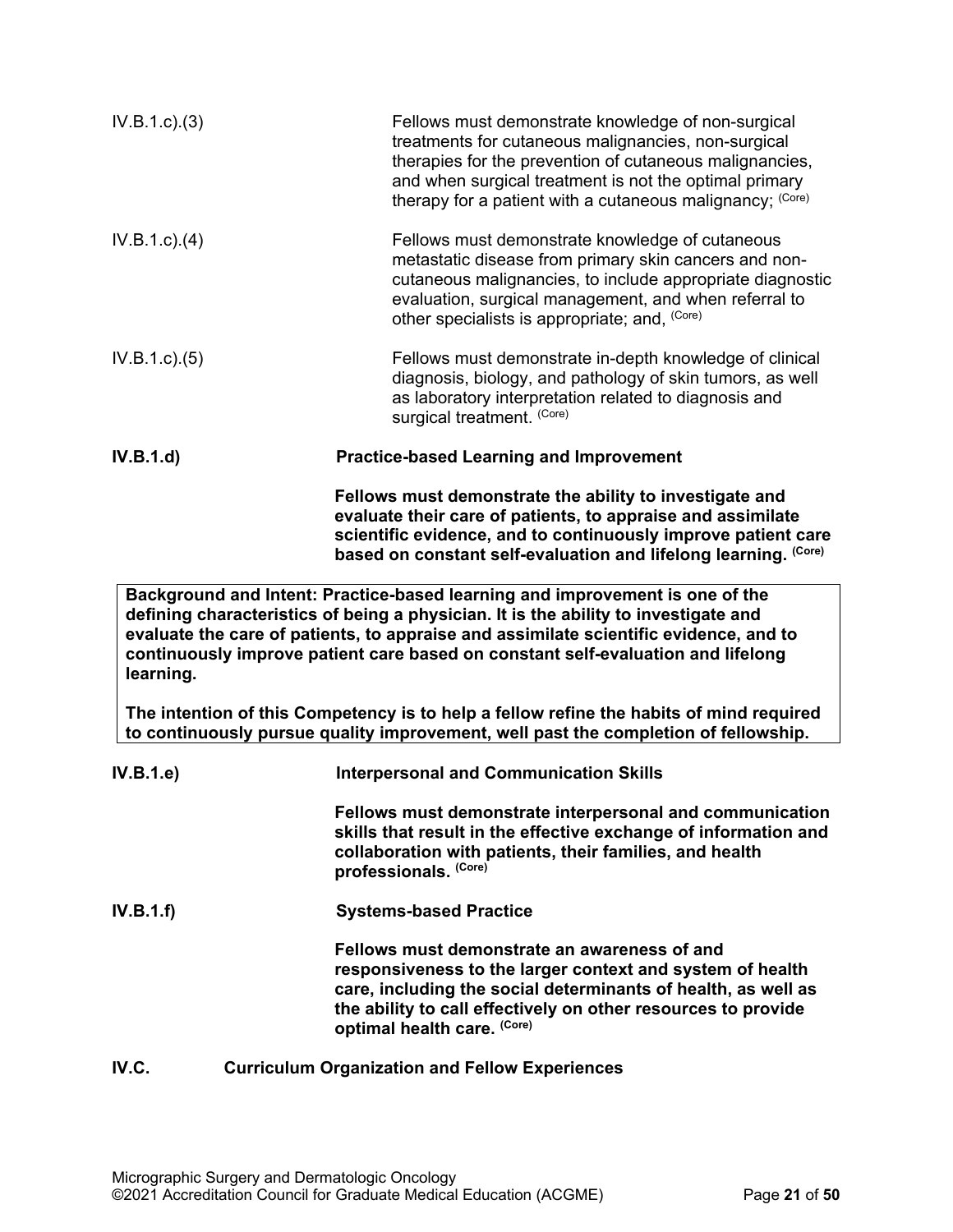| <b>IV.C.1.</b> | The curriculum must be structured to optimize fellow educational<br>experiences, the length of these experiences, and supervisory<br>continuity. (Core)                                                                                                                                                                                                             |
|----------------|---------------------------------------------------------------------------------------------------------------------------------------------------------------------------------------------------------------------------------------------------------------------------------------------------------------------------------------------------------------------|
| IV.C.1.a)      | Assignment of rotations must be structured to minimize the<br>frequency of rotational transitions, and rotations must be of<br>sufficient length to provide a quality educational experience<br>defined by continuity of patient care, ongoing supervision,<br>longitudinal relationships with faculty members, and high-quality<br>assessment and feedback. (Core) |
| IV.C.1.b)      | Clinical experiences should be structured to facilitate learning in a<br>manner that allows the fellows to function as part of an effective<br>interprofessional team that works together longitudinally with<br>shared goals of patient safety and quality improvement. (Core)                                                                                     |
| IV.C.1.c)      | Maintenance of skills in the primary specialty or other aspects of<br>procedural dermatology beyond micrographic surgery and<br>dermatologic oncology should be limited to one half-day per week.<br>(Core)                                                                                                                                                         |
| <b>IV.C.2.</b> | The program must provide instruction and experience in pain<br>management if applicable for the subspecialty, including recognition<br>of the signs of addiction. (Core)                                                                                                                                                                                            |
| IV.C.3.        | The program must provide an organized, systematic, and progressive<br>educational experience that includes both clinical and didactic exposure<br>for physicians seeking to acquire advanced competence as dermatologic<br>surgeons. (Core)                                                                                                                         |
| IV.C.4.        | There must be didactic sessions centered around a structured curriculum,<br>to include a regularly-held journal club. (Core)                                                                                                                                                                                                                                        |
| IV.C.5.        | Didactic sessions should include regularly scheduled and held lectures,<br>tutorials, seminars, multidisciplinary conferences, and conferences that<br>consider complications, outcomes, and utilization review. (Detail)                                                                                                                                           |
| IV.C.6.        | Didactics must include participation by the fellow in a multidisciplinary<br>tumor board for presentation of patients with advanced or aggressive<br>cutaneous malignancies. (Core)                                                                                                                                                                                 |
| IV.C.7.        | Programs must provide organized education and experience in all current<br>aspects of micrographic surgery and dermatologic oncology. (Core)                                                                                                                                                                                                                        |
|                | This must include:                                                                                                                                                                                                                                                                                                                                                  |
| IV.C.7.a)      | instruction and experience in Mohs micrographic surgery, and<br>reconstruction of resultant surgical defects in a variety of anatomic<br>locations using a variety of methods, to include complex<br>cutaneous closures, local flaps, grafts, and staged reconstruction<br>techniques; (Core)                                                                       |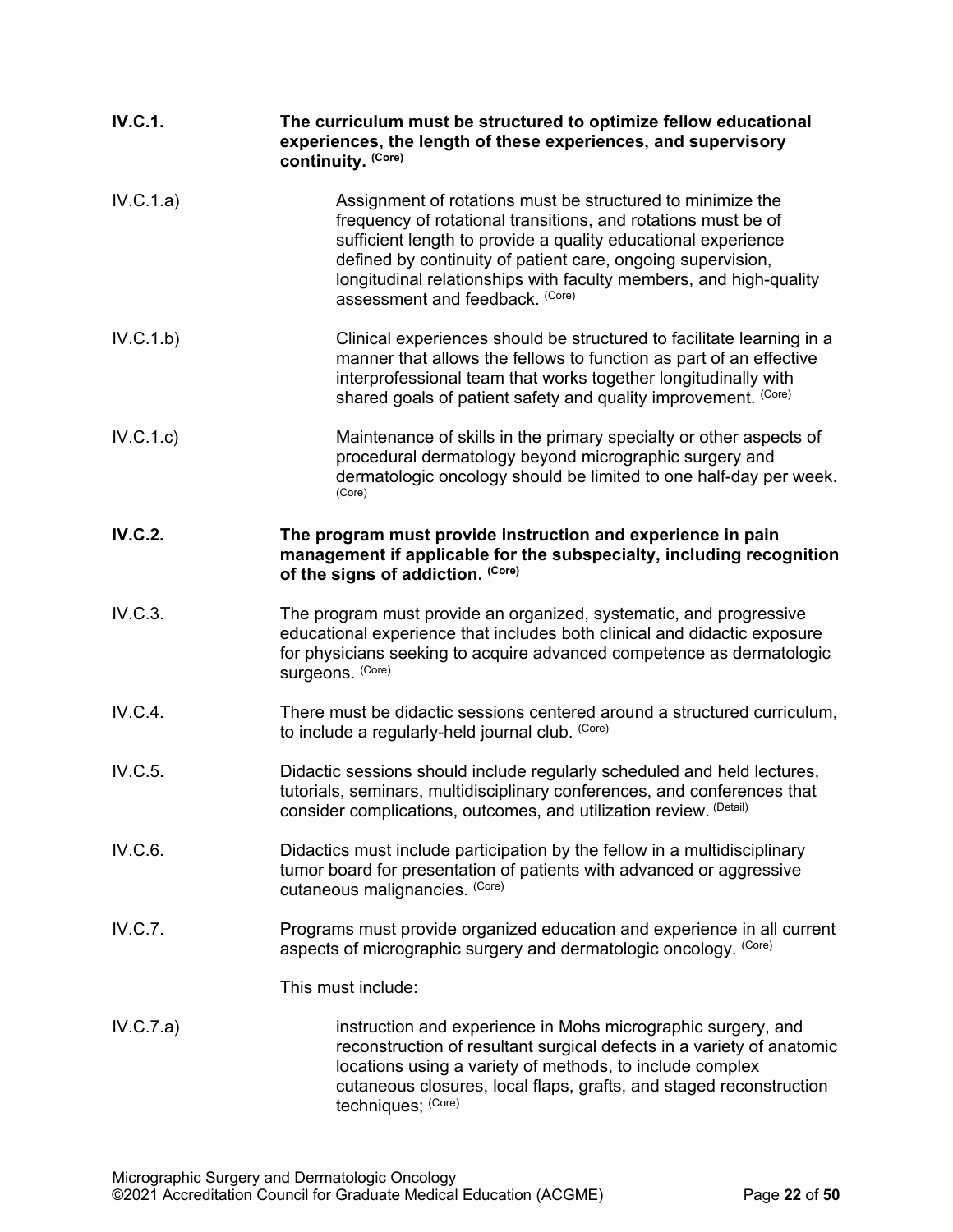| IV.C.7.b)        | instruction and experience in non-surgical alternative treatments<br>for cutaneous malignancies, such as cryosurgery, curettage and<br>electrosurgery, chemical destructive techniques, and laser and<br>light modalities; and, (Core)                                                                        |
|------------------|---------------------------------------------------------------------------------------------------------------------------------------------------------------------------------------------------------------------------------------------------------------------------------------------------------------|
| IV.C.7.c)        | instruction in procedures of an aesthetic nature, including<br>cutaneous soft tissue augmentation with injectable filler material,<br>dermabrasion, skin resurfacing and tightening techniques, and<br>laser procedures used to improve aesthetic appearance following<br>cutaneous oncologic surgery. (Core) |
| $IV.C.7.c$ $(1)$ | Instruction in these procedures must provide fellows with<br>the ability to properly assess the value of these<br>techniques, as well as those of new techniques used to<br>enhance restoration of the skins normal appearance and<br>function. (Core)                                                        |
| IV.C.8.          | The program must provide each fellow with formal education in setting up<br>and operating a frozen section laboratory capable of processing sections<br>for Mohs micrographic surgery. (Core)                                                                                                                 |
| IV.C.8.a)        | The program must provide training and experience in supervising<br>and training laboratory personnel. (Core)                                                                                                                                                                                                  |
| IV.C.9.          | Fellows must have experience working with health care personnel from<br>dermatology, dermatopathology, and medical oncology. (Core)                                                                                                                                                                           |
| IV.C.10.         | Fellows must have experience in radiation oncology to ensure an ability to<br>effectively work with other specialties essential to the optimal<br>management of cutaneous oncology patients. (Core)                                                                                                           |
| IV.C.11.         | Fellows must be actively engaged in teaching. (Core)                                                                                                                                                                                                                                                          |
| IV.C.12.         | Fellow experience should also include interaction with general surgery,<br>ophthalmology, otolaryngology, plastic surgery, and radiation oncology to<br>ensure a broad knowledge of specialties essential to the optimal<br>management of cutaneous malignancies. (Detail)                                    |
| IV.C.13.         | Fellows must record all of their surgical cases in the ACGME Case Log<br>System. (Core)                                                                                                                                                                                                                       |
| IV.D.            | <b>Scholarship</b>                                                                                                                                                                                                                                                                                            |

<span id="page-22-0"></span>*Medicine is both an art and a science. The physician is a humanistic scientist who cares for patients. This requires the ability to think critically, evaluate the literature, appropriately assimilate new knowledge, and practice lifelong learning. The program and faculty must create an environment that fosters the acquisition of such skills through fellow participation in scholarly activities as defined in the subspecialty-specific*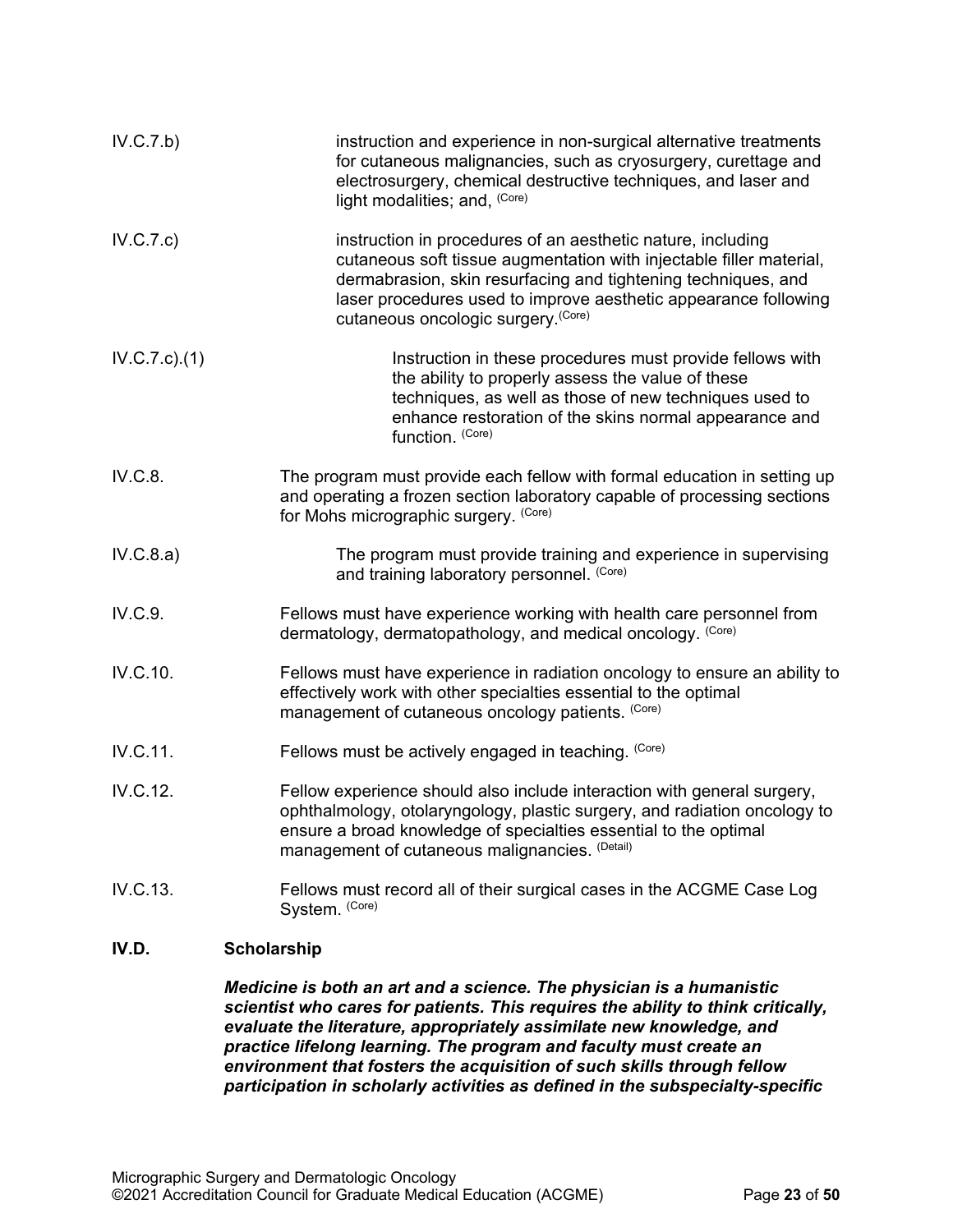*Program Requirements. Scholarly activities may include discovery, integration, application, and teaching.*

*The ACGME recognizes the diversity of fellowships and anticipates that programs prepare physicians for a variety of roles, including clinicians, scientists, and educators. It is expected that the program's scholarship will reflect its mission(s) and aims, and the needs of the community it serves. For example, some programs may concentrate their scholarly activity on quality improvement, population health, and/or teaching, while other programs might choose to utilize more classic forms of biomedical research as the focus for scholarship.*

- **IV.D.1. Program Responsibilities**
- **IV.D.1.a) The program must demonstrate evidence of scholarly activities, consistent with its mission(s) and aims. (Core)**
- IV.D.1.b) The program must demonstrate evidence that the program director and core faculty members are engaged in scholarly activities, serving as role-models to the fellows. (Core)

# **IV.D.2. Faculty Scholarly Activity**

IV.D.2.a) The program must demonstrate dissemination of scholarly activity within and external to the program through peer-reviewed publication, faculty members' participation in grand rounds, posters, workshops, quality improvement presentations, podium presentations, grant leadership, non-peer-reviewed print/electronic resources, articles or publications, book chapters, textbooks, webinars, service on professional committees, or service as a journal reviewer, journal editorial board member, or editor. (Outcome)

# **IV.D.3. Fellow Scholarly Activity**

- IV.D.3.a) Each fellow must participate in scholarly activity by publishing or preparing one or more manuscripts suitable for submission to a peer-reviewed publication and/or giving at least one presentation at a regional or national professional society meeting on topics relevant to micrographic surgery and dermatologic oncology.<br>(Outcome)
- <span id="page-23-0"></span>**V. Evaluation**
- <span id="page-23-1"></span>**V.A. Fellow Evaluation**
- **V.A.1. Feedback and Evaluation**

**Background and Intent: Feedback is ongoing information provided regarding aspects of one's performance, knowledge, or understanding. The faculty empower fellows to provide much of that feedback themselves in a spirit of continuous learning and self-**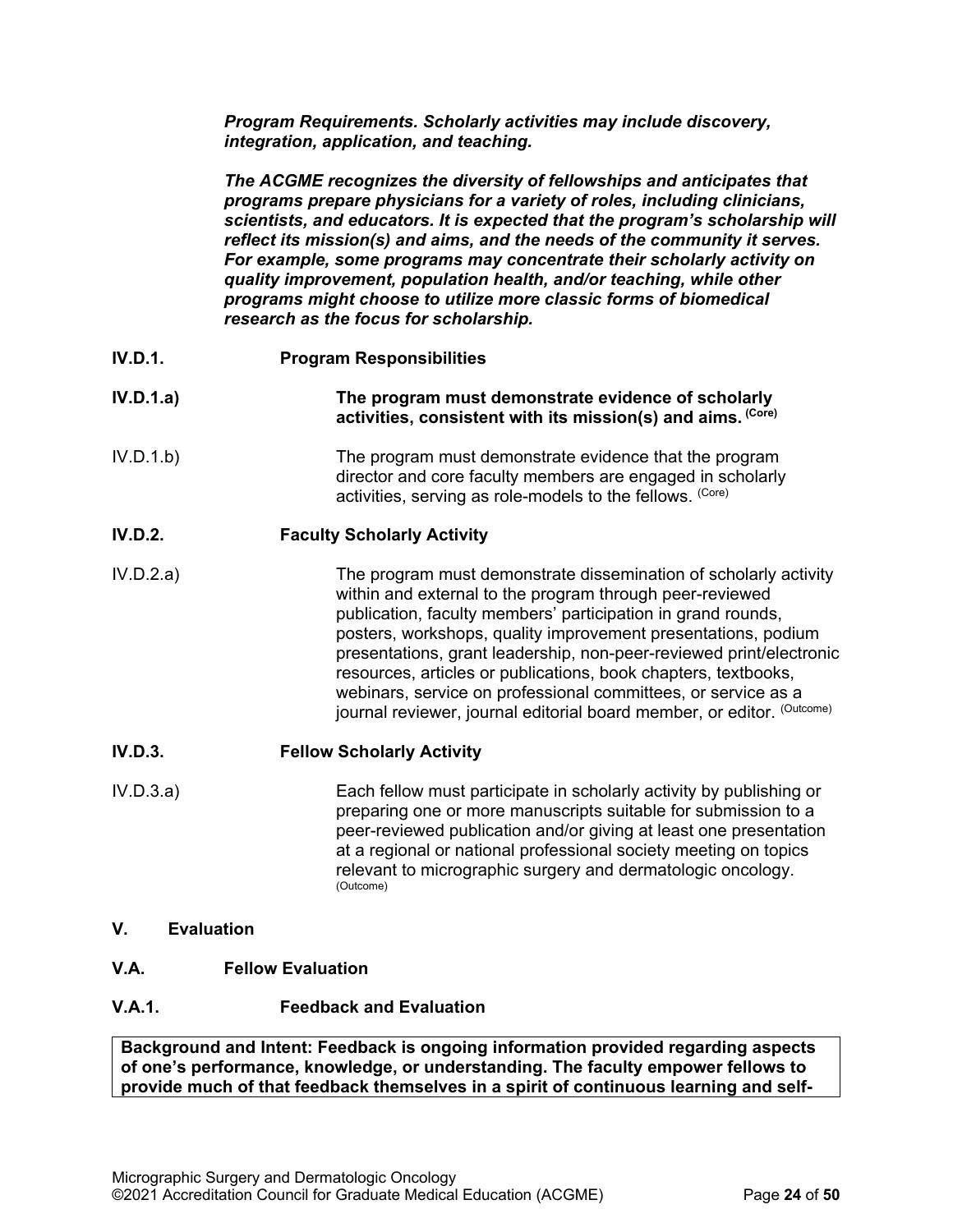**reflection. Feedback from faculty members in the context of routine clinical care should be frequent, and need not always be formally documented.**

**Formative and summative evaluation have distinct definitions. Formative evaluation is**  *monitoring fellow learning* **and providing ongoing feedback that can be used by fellows to improve their learning in the context of provision of patient care or other educational opportunities. More specifically, formative evaluations help:**

- **fellows identify their strengths and weaknesses and target areas that need work**
- **program directors and faculty members recognize where fellows are struggling and address problems immediately**

**Summative evaluation is** *evaluating a fellow's learning* **by comparing the fellows against the goals and objectives of the rotation and program, respectively. Summative evaluation is utilized to make decisions about promotion to the next level of training, or program completion.**

**End-of-rotation and end-of-year evaluations have both summative and formative components. Information from a summative evaluation can be used formatively when fellows or faculty members use it to guide their efforts and activities in subsequent rotations and to successfully complete the fellowship program.**

**Feedback, formative evaluation, and summative evaluation compare intentions with accomplishments, enabling the transformation of a new specialist to one with growing subspecialty expertise.** 

**V.A.1.a) Faculty members must directly observe, evaluate, and frequently provide feedback on fellow performance during each rotation or similar educational assignment. (Core)**

**Background and Intent: Faculty members should provide feedback frequently throughout the course of each rotation. Fellows require feedback from faculty members to reinforce well-performed duties and tasks, as well as to correct deficiencies. This feedback will allow for the development of the learner as they strive to achieve the Milestones. More frequent feedback is strongly encouraged for fellows who have deficiencies that may result in a poor final rotation evaluation.**

| V.A.1.b)          | Evaluation must be documented at the completion of the<br>assignment. (Core)                                                                             |
|-------------------|----------------------------------------------------------------------------------------------------------------------------------------------------------|
| V.A.1.b)(1)       | Evaluations must be completed at least every three<br>months. (Core)                                                                                     |
| V.A.1.c)          | The program must provide an objective performance<br>evaluation based on the Competencies and the subspecialty-<br>specific Milestones, and must: (Core) |
| $V.A.1.c$ . $(1)$ | use multiple evaluators (e.g., faculty members, peers,<br>patients, self, and other professional staff members);<br>and, (Core)                          |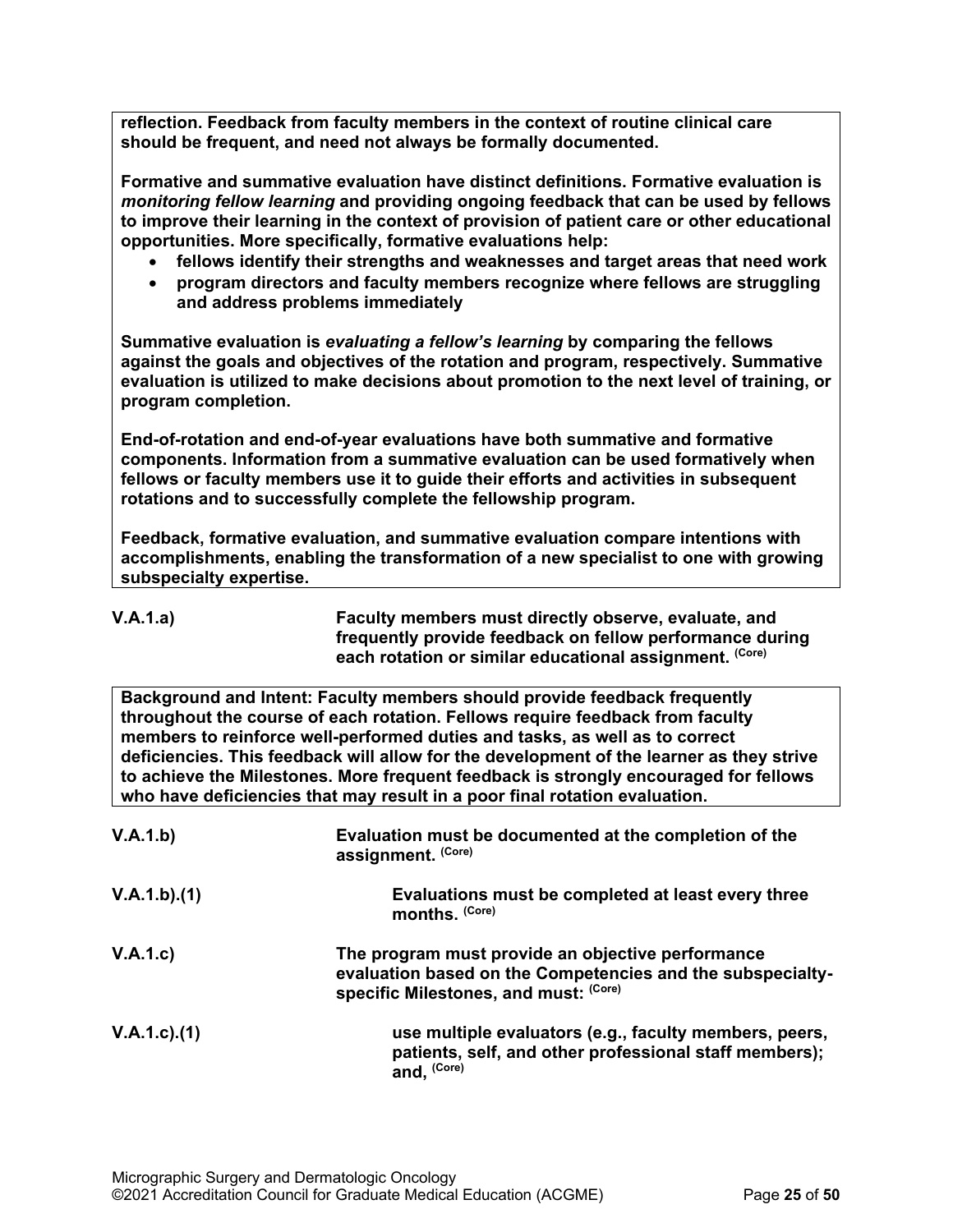**Committee for its synthesis of progressive fellow performance and improvement toward unsupervised practice. (Core)**

**Background and Intent: The trajectory to autonomous practice in a subspecialty is documented by the subspecialty-specific Milestones evaluation during fellowship. These Milestones detail the progress of a fellow in attaining skill in each competency domain. It is expected that the most growth in fellowship education occurs in patient care and medical knowledge, while the other four domains of competency must be ensured in the context of the subspecialty. They are developed by a subspecialty group and allow evaluation based on observable behaviors. The Milestones are considered formative and should be used to identify learning needs. This may lead to focused or general curricular revision in any given program or to individualized learning plans for any specific fellow.**

| V.A.1.d           | The program director or their designee, with input from the<br><b>Clinical Competency Committee, must:</b>                                                                   |
|-------------------|------------------------------------------------------------------------------------------------------------------------------------------------------------------------------|
| V.A.1.d)(1)       | meet with and review with each fellow their<br>documented semi-annual evaluation of performance,<br>including progress along the subspecialty-specific<br>Milestones. (Core) |
| $V.A.1.d$ . $(2)$ | develop plans for fellows failing to progress, following<br>institutional policies and procedures. (Core)                                                                    |

**Background and Intent: Learning is an active process that requires effort from the teacher and the learner. Faculty members evaluate a fellow's performance at least at the end of each rotation. The program director or their designee will review those evaluations, including their progress on the Milestones, at a minimum of every six months. Fellows should be encouraged to reflect upon the evaluation, using the information to reinforce well-performed tasks or knowledge or to modify deficiencies in knowledge or practice. Working together with the faculty members, fellows should develop an individualized learning plan.**

**Fellows who are experiencing difficulties with achieving progress along the Milestones may require intervention to address specific deficiencies. Such intervention, documented in an individual remediation plan developed by the program director or a faculty mentor and the fellow, will take a variety of forms based on the specific learning needs of the fellow. However, the ACGME recognizes that there are situations which require more significant intervention that may alter the time course of fellow progression. To ensure due process, it is essential that the program director follow institutional policies and procedures.**

**V.A.1.e) The evaluations of a fellow's performance must be accessible for review by the fellow. (Core)**

**V.A.2. Final Evaluation**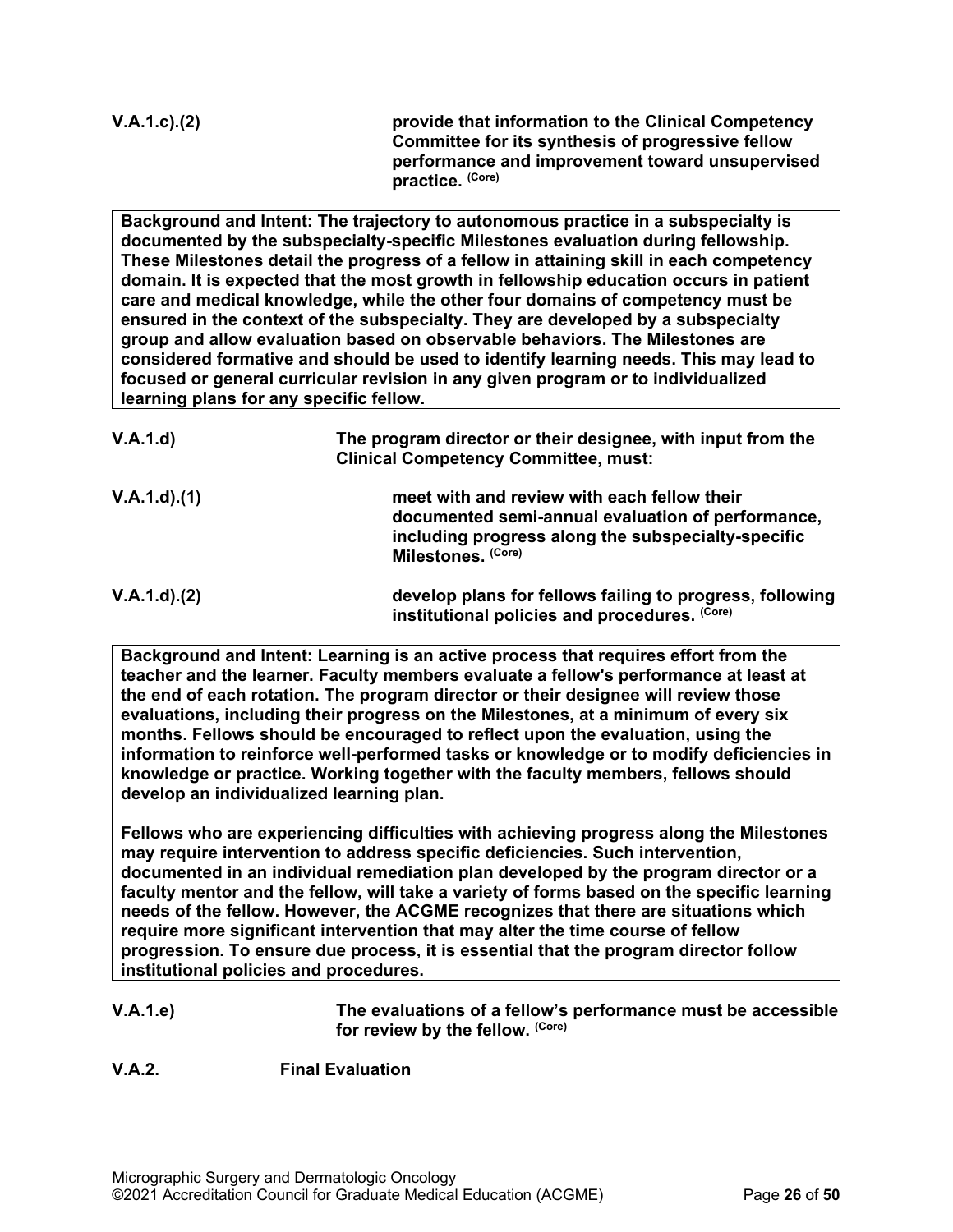<span id="page-26-0"></span>

| V.A.2.a)        | The program director must provide a final evaluation for each<br>fellow upon completion of the program. (Core)                                                                                                                                                                                                               |
|-----------------|------------------------------------------------------------------------------------------------------------------------------------------------------------------------------------------------------------------------------------------------------------------------------------------------------------------------------|
| V.A.2.a)(1)     | The subspecialty-specific Milestones, and when<br>applicable the subspecialty-specific Case Logs, must<br>be used as tools to ensure fellows are able to engage<br>in autonomous practice upon completion of the<br>program. (Core)                                                                                          |
| V.A.2.a)(2)     | The final evaluation must:                                                                                                                                                                                                                                                                                                   |
| V.A.2.a)(2).(a) | become part of the fellow's permanent record<br>maintained by the institution, and must be<br>accessible for review by the fellow in<br>accordance with institutional policy; (Core)                                                                                                                                         |
| V.A.2.a)(2).(b) | verify that the fellow has demonstrated the<br>knowledge, skills, and behaviors necessary to<br>enter autonomous practice; (Core)                                                                                                                                                                                            |
| V.A.2.a)(2).(c) | consider recommendations from the Clinical<br>Competency Committee; and, (Core)                                                                                                                                                                                                                                              |
| V.A.2.a)(2).(d) | be shared with the fellow upon completion of<br>the program. (Core)                                                                                                                                                                                                                                                          |
| V.A.3.          | A Clinical Competency Committee must be appointed by the<br>program director. (Core)                                                                                                                                                                                                                                         |
| V.A.3.a)        | At a minimum the Clinical Competency Committee must<br>include three members, at least one of whom is a core faculty<br>member. Members must be faculty members from the same<br>program or other programs, or other health professionals<br>who have extensive contact and experience with the<br>program's fellows. (Core) |
| V.A.3.b)        | The Clinical Competency Committee must:                                                                                                                                                                                                                                                                                      |
| V.A.3.b)(1)     | review all fellow evaluations at least semi-annually;<br>(Core)                                                                                                                                                                                                                                                              |
| V.A.3.b)(2)     | determine each fellow's progress on achievement of<br>the subspecialty-specific Milestones; and, (Core)                                                                                                                                                                                                                      |
| V.A.3.b)(3)     | meet prior to the fellows' semi-annual evaluations and<br>advise the program director regarding each fellow's<br>progress. (Core)                                                                                                                                                                                            |
| V.B.            | <b>Faculty Evaluation</b>                                                                                                                                                                                                                                                                                                    |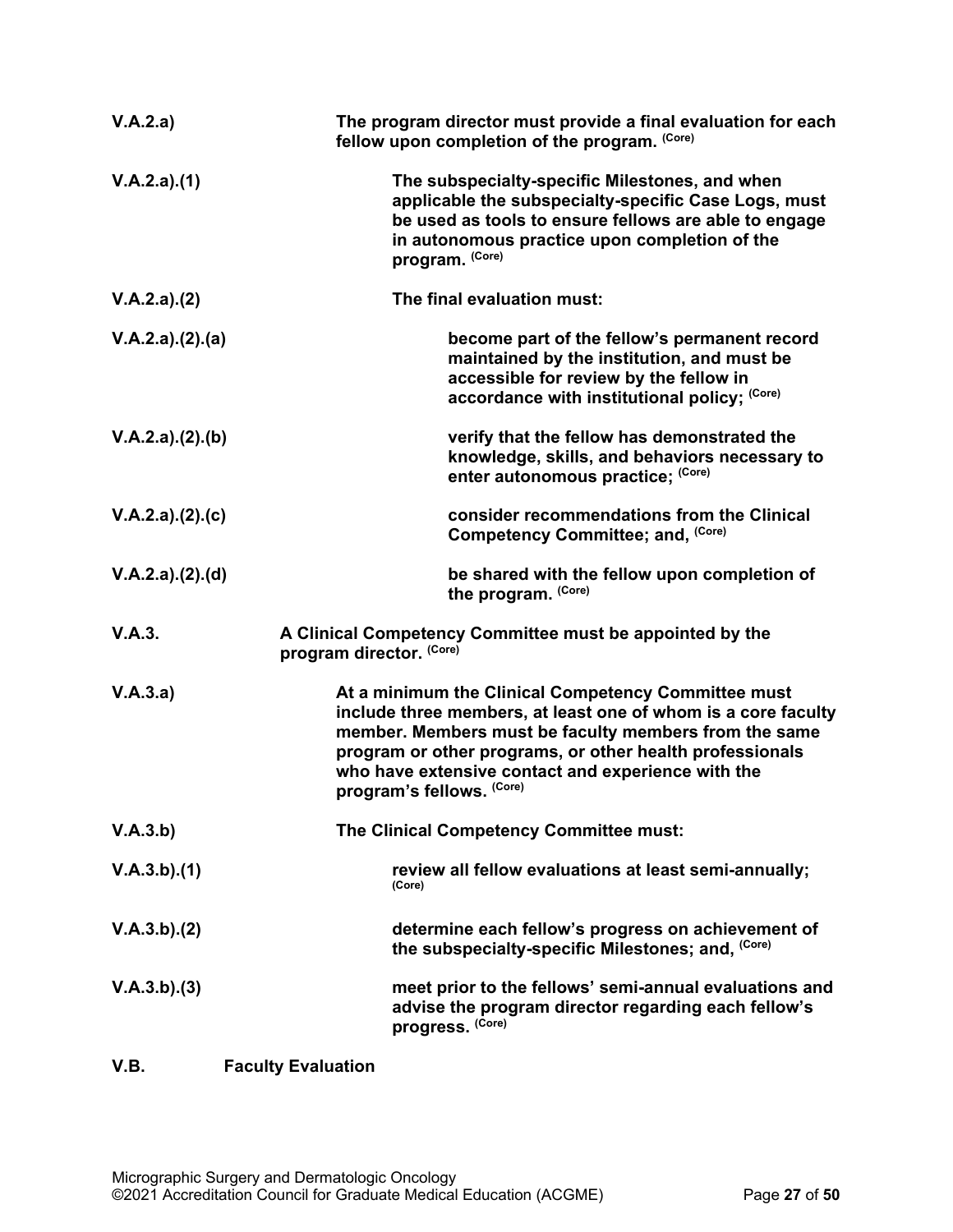# **V.B.1. The program must have a process to evaluate each faculty member's performance as it relates to the educational program at least annually. (Core)**

**Background and Intent: The program director is responsible for the education program and for whom delivers it. While the term faculty may be applied to physicians within a given institution for other reasons, it is applied to fellowship program faculty members only through approval by a program director. The development of the faculty improves the education, clinical, and research aspects of a program. Faculty members have a strong commitment to the fellow and desire to provide optimal education and work opportunities. Faculty members must be provided feedback on their contribution to the mission of the program. All faculty members who interact with fellows desire feedback on their education, clinical care, and research. If a faculty member does not interact with fellows, feedback is not required. With regard to the diverse operating environments and configurations, the fellowship program director may need to work with others to determine the effectiveness of the program's faculty performance with regard to their role in the educational program. All teaching faculty members should have their educational efforts evaluated by the fellows in a confidential and anonymous manner. Other aspects for the feedback may include research or clinical productivity, review of patient outcomes, or peer review of scholarly activity. The process should reflect the local environment and identify the necessary information. The feedback from the various sources should be summarized and provided to the faculty on an annual basis by a member of the leadership team of the program.**

| V.B.1.a) | This evaluation must include a review of the faculty member's<br>clinical teaching abilities, engagement with the educational<br>program, participation in faculty development related to their<br>skills as an educator, clinical performance, professionalism,<br>and scholarly activities. (Core) |
|----------|------------------------------------------------------------------------------------------------------------------------------------------------------------------------------------------------------------------------------------------------------------------------------------------------------|
|          |                                                                                                                                                                                                                                                                                                      |

- **V.B.1.b) This evaluation must include written, confidential evaluations by the fellows. (Core)**
- **V.B.2. Faculty members must receive feedback on their evaluations at least annually. (Core)**

**Background and Intent: The quality of the faculty's teaching and clinical care is a determinant of the quality of the program and the quality of the fellows' future clinical care. Therefore, the program has the responsibility to evaluate and improve the program faculty members' teaching, scholarship, professionalism, and quality care. This section mandates annual review of the program's faculty members for this purpose, and can be used as input into the Annual Program Evaluation.**

- <span id="page-27-0"></span>**V.C. Program Evaluation and Improvement**
- **V.C.1. The program director must appoint the Program Evaluation Committee to conduct and document the Annual Program Evaluation as part of the program's continuous improvement process. (Core)**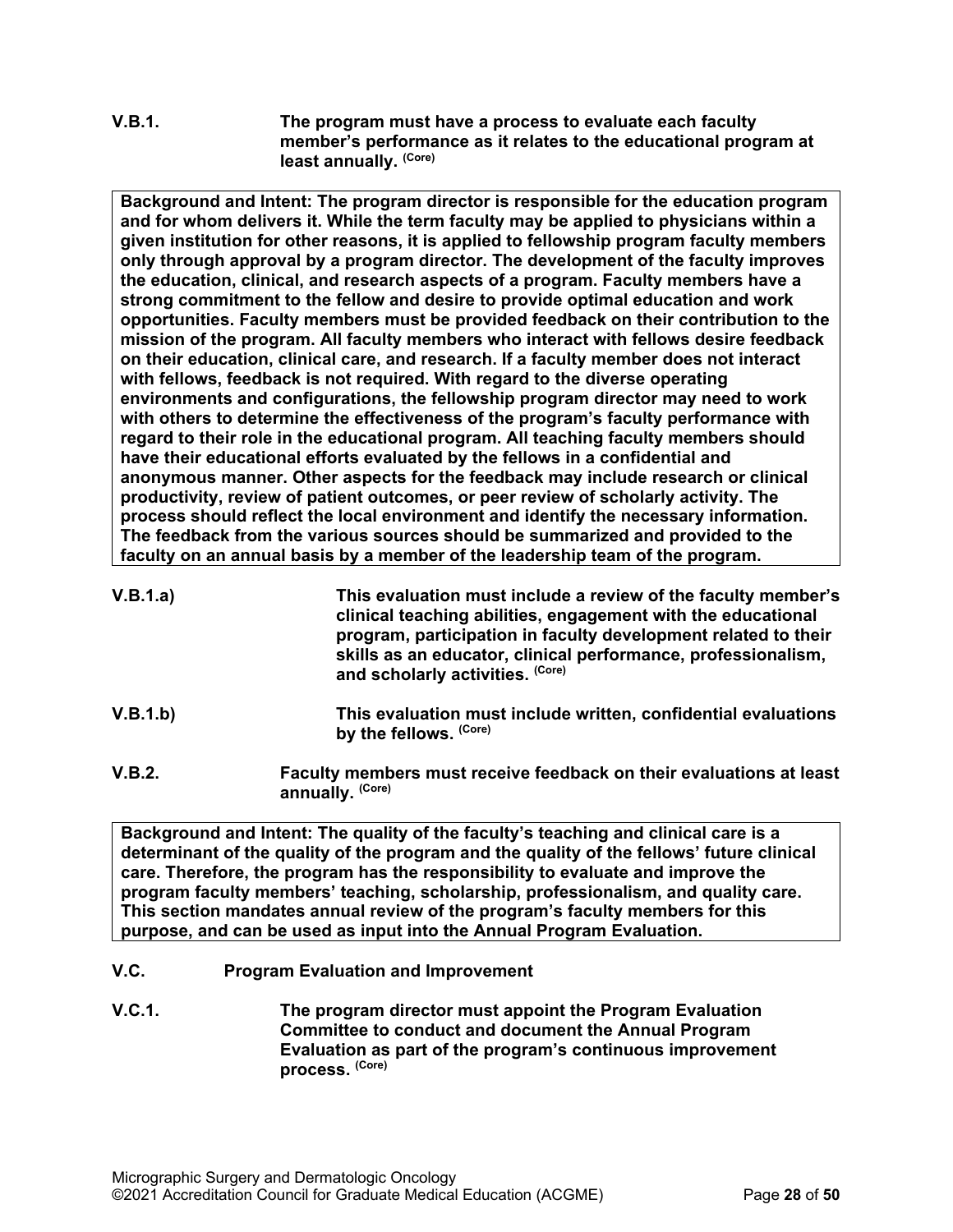| V.C.1.a)    | The Program Evaluation Committee must be composed of at<br>least two program faculty members, at least one of whom is a<br>core faculty member, and at least one fellow. (Core) |
|-------------|---------------------------------------------------------------------------------------------------------------------------------------------------------------------------------|
| V.C.1.b)    | <b>Program Evaluation Committee responsibilities must include:</b>                                                                                                              |
| V.C.1.b)(1) | acting as an advisor to the program director, through<br>program oversight; (Core)                                                                                              |
| V.C.1.b)(2) | review of the program's self-determined goals and<br>progress toward meeting them; (Core)                                                                                       |
| V.C.1.b)(3) | guiding ongoing program improvement, including<br>development of new goals, based upon outcomes;<br>and, (Core)                                                                 |
| V.C.1.b)(4) | review of the current operating environment to identify<br>strengths, challenges, opportunities, and threats as<br>related to the program's mission and aims. (Core)            |

**Background and Intent: In order to achieve its mission and train quality physicians, a program must evaluate its performance and plan for improvement in the Annual Program Evaluation. Performance of fellows and faculty members is a reflection of program quality, and can use metrics that reflect the goals that a program has set for itself. The Program Evaluation Committee utilizes outcome parameters and other data to assess the program's progress toward achievement of its goals and aims.**

| V.C.1.c)        | The Program Evaluation Committee should consider the<br>following elements in its assessment of the program:                               |
|-----------------|--------------------------------------------------------------------------------------------------------------------------------------------|
| V.C.1.c).(1)    | fellow performance; (Core)                                                                                                                 |
| V.C.1.c). (2)   | faculty development; and, (Core)                                                                                                           |
| $V.C.1.c).$ (3) | progress on the previous year's action plan(s). (Core)                                                                                     |
| V.C.1.d)        | The Program Evaluation Committee must evaluate the<br>program's mission and aims, strengths, areas for<br>improvement, and threats. (Core) |
| V.C.1.e)        | The annual review, including the action plan, must:                                                                                        |
| V.C.1.e).(1)    | be distributed to and discussed with the members of<br>the teaching faculty and the fellows; and, (Core)                                   |
| V.C.1.e). (2)   | be submitted to the DIO. (Core)                                                                                                            |
| V.C.2.          | The program must participate in a Self-Study prior to its 10-Year<br><b>Accreditation Site Visit. (Core)</b>                               |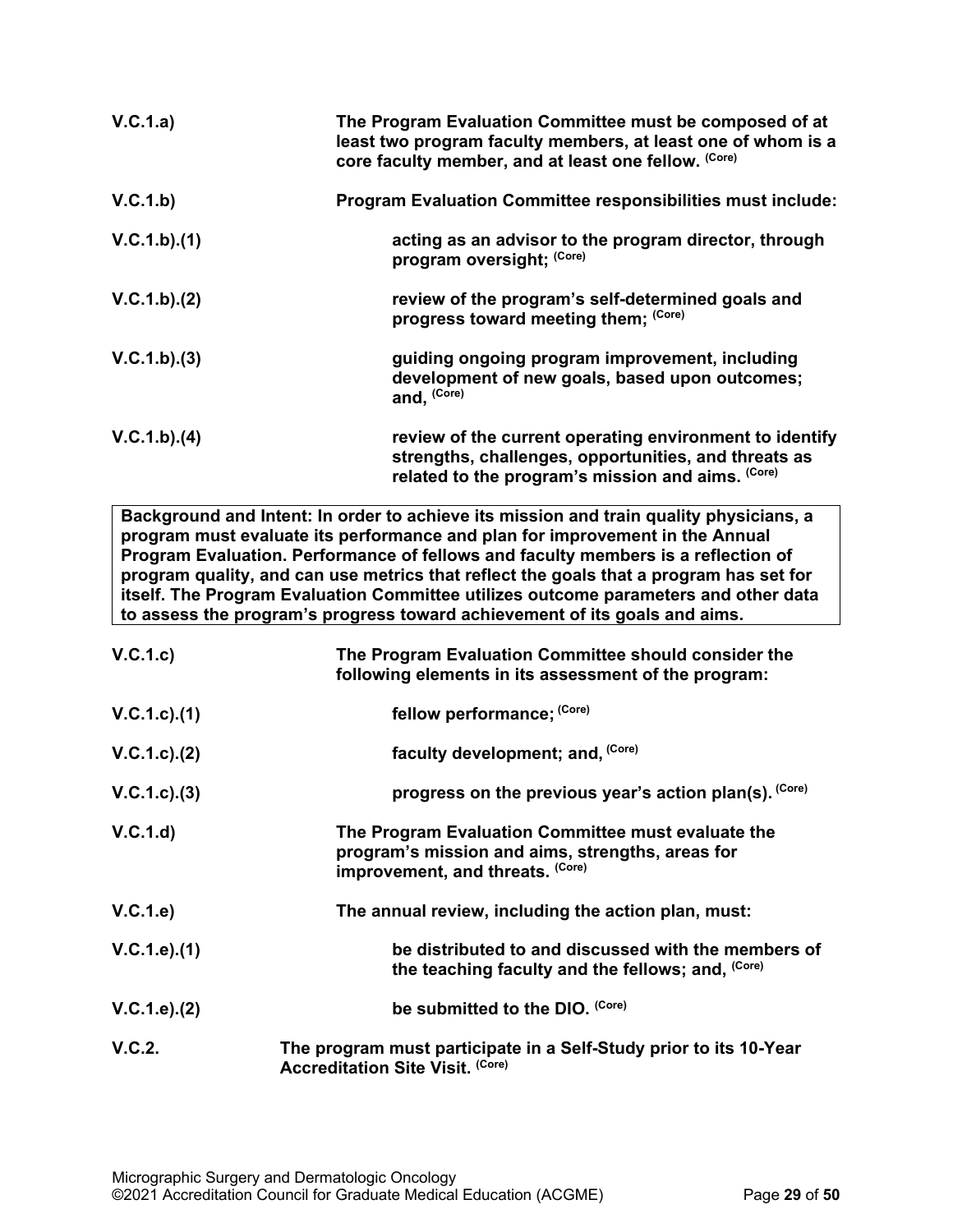**Background and Intent: Outcomes of the documented Annual Program Evaluation can be integrated into the 10-year Self-Study process. The Self-Study is an objective, comprehensive evaluation of the fellowship program, with the aim of improving it. Underlying the Self-Study is this longitudinal evaluation of the program and its learning environment, facilitated through sequential Annual Program Evaluations that focus on the required components, with an emphasis on program strengths and selfidentified areas for improvement. Details regarding the timing and expectations for the Self-Study and the 10-Year Accreditation Site Visit are provided in the** *ACGME Manual of Policies and Procedures***. Additionally, a description of the [Self-Study process,](http://acgme.org/What-We-Do/Accreditation/Self-Study) as well as information on how to prepare for the [10-Year Accreditation Site Visit,](http://www.acgme.org/What-We-Do/Accreditation/Site-Visit/Eight-Steps-to-Prepare-for-the-10-Year-Accreditation-Site-Visit) is available on the ACGME website.**

| V.C.3.   | One goal of ACGME-accredited education is to educate physicians<br>who seek and achieve board certification. One measure of the<br>effectiveness of the educational program is the ultimate pass rate.                                                                                                                                       |
|----------|----------------------------------------------------------------------------------------------------------------------------------------------------------------------------------------------------------------------------------------------------------------------------------------------------------------------------------------------|
|          | The program director should encourage all eligible program<br>graduates to take the certifying examination offered by the<br>applicable American Board of Medical Specialties (ABMS) member<br>board or American Osteopathic Association (AOA) certifying board.                                                                             |
| V.C.3.a) | For subspecialties in which the ABMS member board and/or<br>AOA certifying board offer(s) an annual written exam, in the<br>preceding three years, the program's aggregate pass rate of<br>those taking the examination for the first time must be higher<br>than the bottom fifth percentile of programs in that<br>subspecialty. (Outcome) |
| V.C.3.b) | For subspecialties in which the ABMS member board and/or<br>AOA certifying board offer(s) a biennial written exam, in the<br>preceding six years, the program's aggregate pass rate of<br>those taking the examination for the first time must be higher<br>than the bottom fifth percentile of programs in that<br>subspecialty. (Outcome)  |
| V.C.3.c  | For subspecialties in which the ABMS member board and/or<br>AOA certifying board offer(s) an annual oral exam, in the<br>preceding three years, the program's aggregate pass rate of<br>those taking the examination for the first time must be higher<br>than the bottom fifth percentile of programs in that<br>subspecialty. (Outcome)    |
| V.C.3.d  | For subspecialties in which the ABMS member board and/or<br>AOA certifying board offer(s) a biennial oral exam, in the<br>preceding six years, the program's aggregate pass rate of<br>those taking the examination for the first time must be higher<br>than the bottom fifth percentile of programs in that<br>subspecialty. (Outcome)     |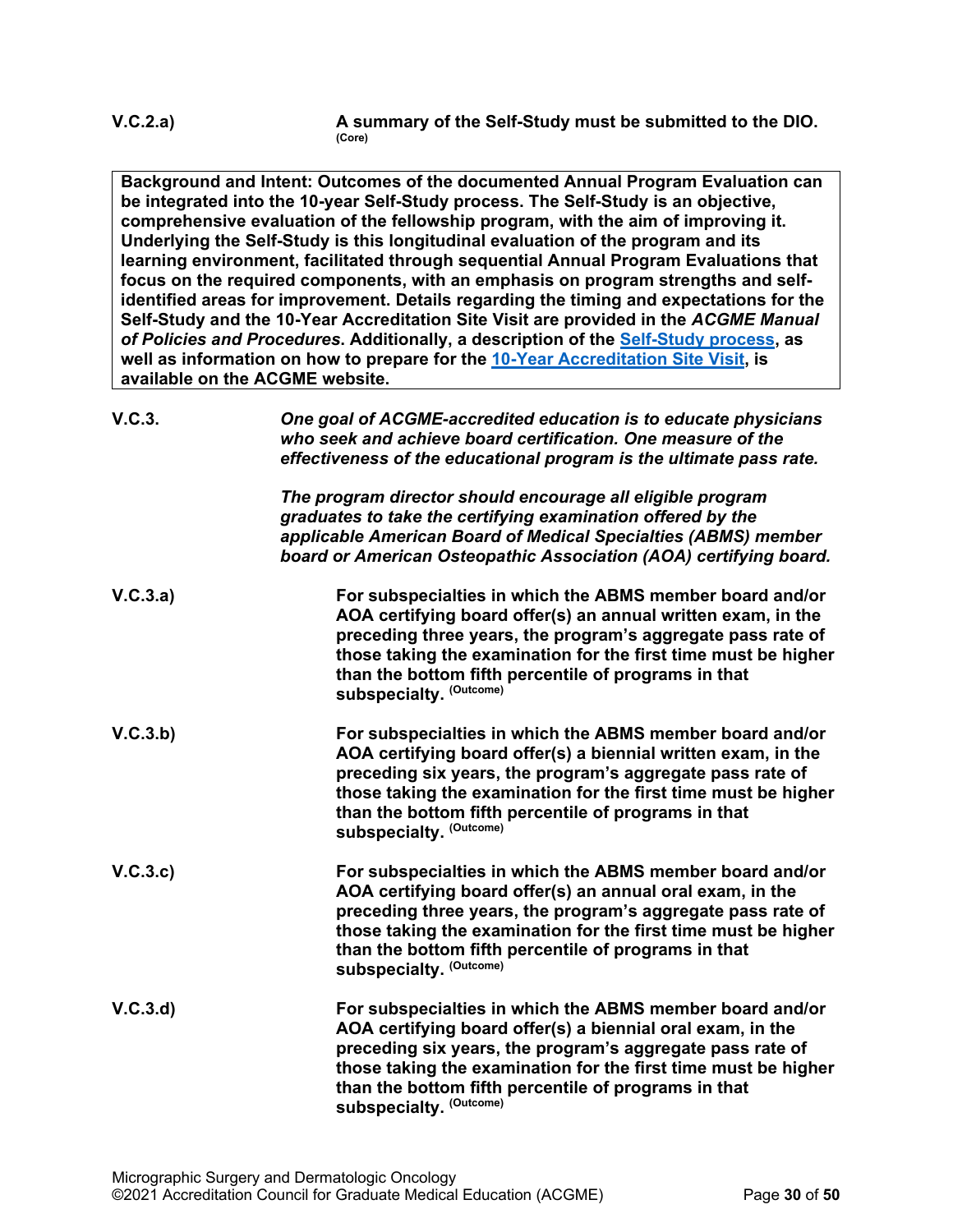**V.C.3.e) For each of the exams referenced in V.C.3.a)-d), any program whose graduates over the time period specified in the requirement have achieved an 80 percent pass rate will have met this requirement, no matter the percentile rank of the program for pass rate in that subspecialty. (Outcome)**

**Background and Intent: Setting a single standard for pass rate that works across subspecialties is not supportable based on the heterogeneity of the psychometrics of different examinations. By using a percentile rank, the performance of the lower five percent (fifth percentile) of programs can be identified and set on a path to curricular and test preparation reform.**

**There are subspecialties where there is a very high board pass rate that could leave successful programs in the bottom five percent (fifth percentile) despite admirable performance. These high-performing programs should not be cited, and V.C.3.e) is designed to address this.**

#### **V.C.3.f) Programs must report, in ADS, board certification status annually for the cohort of board-eligible fellows that graduated seven years earlier. (Core)**

**Background and Intent: It is essential that fellowship programs demonstrate knowledge and skill transfer to their fellows. One measure of that is the qualifying or initial certification exam pass rate. Another important parameter of the success of the program is the ultimate board certification rate of its graduates. Graduates are eligible for up to seven years from fellowship graduation for initial certification. The ACGME will calculate a rolling three-year average of the ultimate board certification rate at seven years post-graduation, and the Review Committees will monitor it.**

**The Review Committees will track the rolling seven-year certification rate as an indicator of program quality. Programs are encouraged to monitor their graduates' performance on board certification examinations.**

**In the future, the ACGME may establish parameters related to ultimate board certification rates.**

<span id="page-30-0"></span>**VI. The Learning and Working Environment**

*Fellowship education must occur in the context of a learning and working environment that emphasizes the following principles:*

- *Excellence in the safety and quality of care rendered to patients by fellows today*
- *Excellence in the safety and quality of care rendered to patients by today's fellows in their future practice*
- *Excellence in professionalism through faculty modeling of:*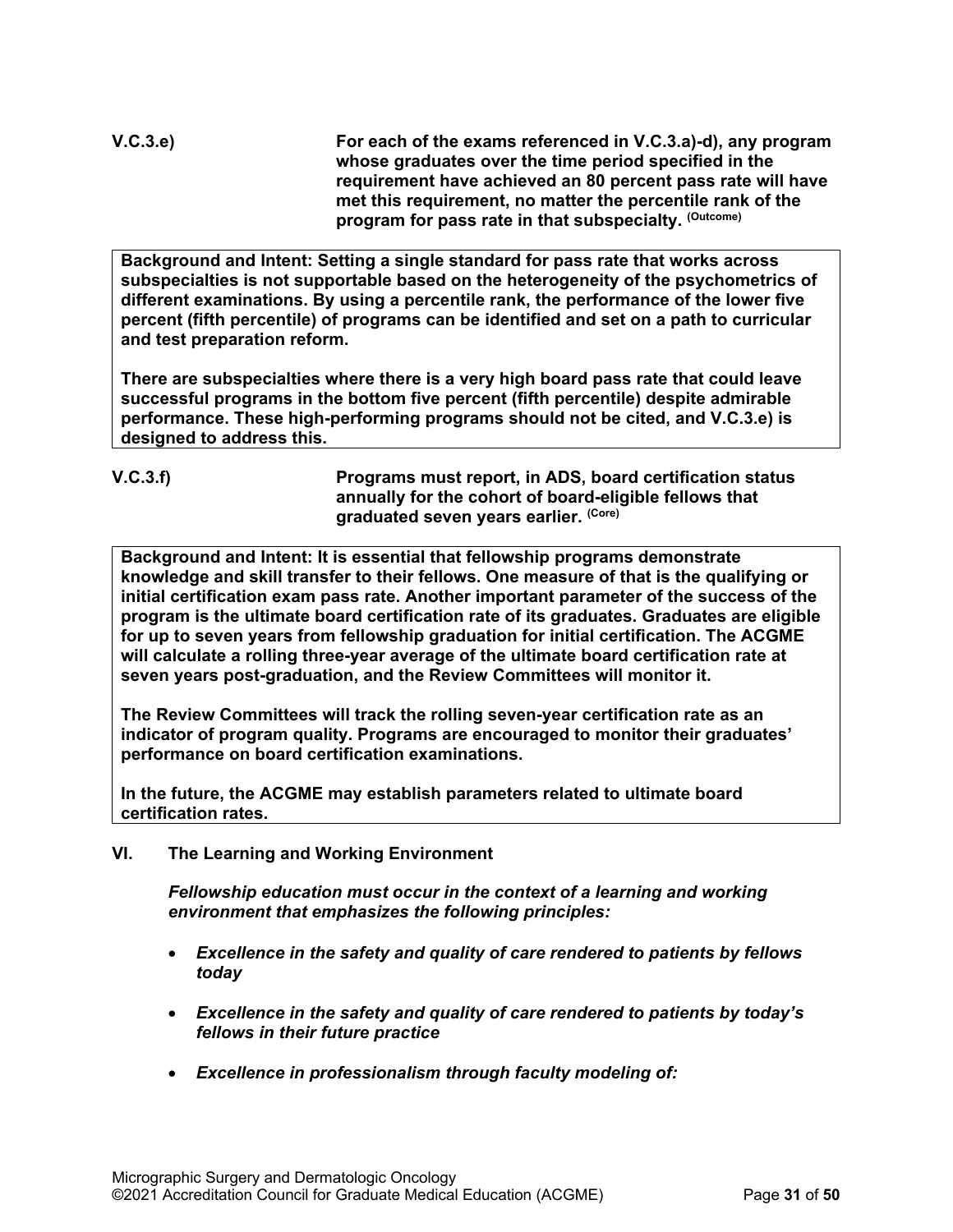- o *the effacement of self-interest in a humanistic environment that supports the professional development of physicians*
- o *the joy of curiosity, problem-solving, intellectual rigor, and discovery*
- *Commitment to the well-being of the students, residents, fellows, faculty members, and all members of the health care team*

**Background and Intent: The revised requirements are intended to provide greater flexibility within an established framework, allowing programs and fellows more discretion to structure clinical education in a way that best supports the above principles of professional development. With this increased flexibility comes the responsibility for programs and fellows to adhere to the 80-hour maximum weekly limit (unless a rotation-specific exception is granted by a Review Committee), and to utilize flexibility in a manner that optimizes patient safety, fellow education, and fellow wellbeing. The requirements are intended to support the development of a sense of professionalism by encouraging fellows to make decisions based on patient needs and their own well-being, without fear of jeopardizing their program's accreditation status. In addition, the proposed requirements eliminate the burdensome documentation requirement for fellows to justify clinical and educational work hour variations.**

**Clinical and educational work hours represent only one part of the larger issue of conditions of the learning and working environment, and Section VI has now been expanded to include greater attention to patient safety and fellow and faculty member well-being. The requirements are intended to support programs and fellows as they strive for excellence, while also ensuring ethical, humanistic training. Ensuring that flexibility is used in an appropriate manner is a shared responsibility of the program and fellows. With this flexibility comes a responsibility for fellows and faculty members to recognize the need to hand off care of a patient to another provider when a fellow is too fatigued to provide safe, high quality care and for programs to ensure that fellows remain within the 80-hour maximum weekly limit.**

- <span id="page-31-0"></span>**VI.A. Patient Safety, Quality Improvement, Supervision, and Accountability**
- **VI.A.1. Patient Safety and Quality Improvement**

*All physicians share responsibility for promoting patient safety and enhancing quality of patient care. Graduate medical education must prepare fellows to provide the highest level of clinical care with continuous focus on the safety, individual needs, and humanity of their patients. It is the right of each patient to be cared for by fellows who are appropriately supervised; possess the requisite knowledge, skills, and abilities; understand the limits of their knowledge and experience; and seek assistance as required to provide optimal patient care.*

*Fellows must demonstrate the ability to analyze the care they provide, understand their roles within health care teams, and play an active role in system improvement processes. Graduating fellows*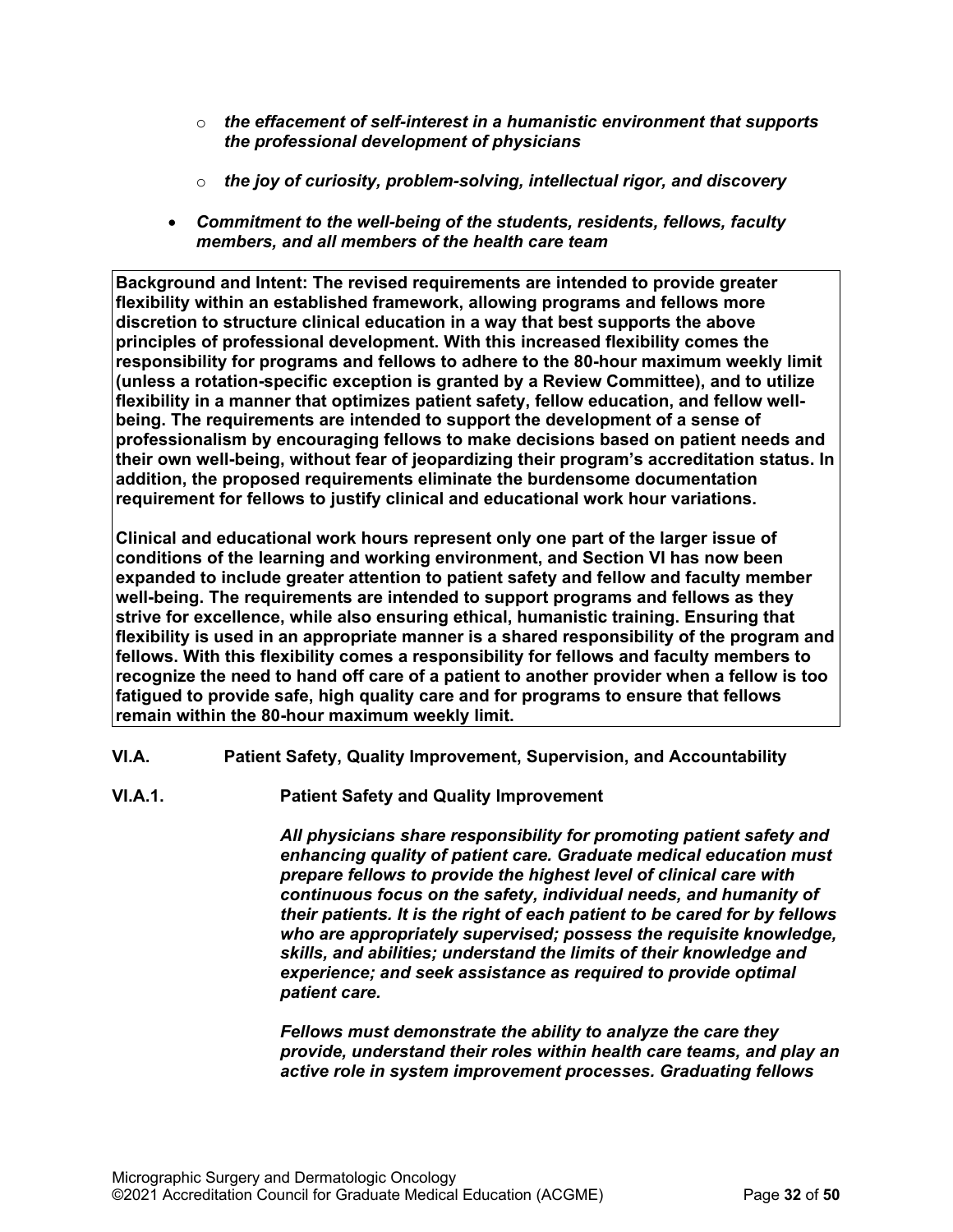|                 | will apply these skills to critique their future unsupervised practice<br>and effect quality improvement measures.                                                                                                                                                                                                                                                                                                                                          |
|-----------------|-------------------------------------------------------------------------------------------------------------------------------------------------------------------------------------------------------------------------------------------------------------------------------------------------------------------------------------------------------------------------------------------------------------------------------------------------------------|
|                 | It is necessary for fellows and faculty members to consistently work<br>in a well-coordinated manner with other health care professionals to<br>achieve organizational patient safety goals.                                                                                                                                                                                                                                                                |
| VI.A.1.a)       | <b>Patient Safety</b>                                                                                                                                                                                                                                                                                                                                                                                                                                       |
| VI.A.1.a)(1)    | <b>Culture of Safety</b>                                                                                                                                                                                                                                                                                                                                                                                                                                    |
|                 | A culture of safety requires continuous identification<br>of vulnerabilities and a willingness to transparently<br>deal with them. An effective organization has formal<br>mechanisms to assess the knowledge, skills, and<br>attitudes of its personnel toward safety in order to<br>identify areas for improvement.                                                                                                                                       |
| VI.A.1.a)(1)(a) | The program, its faculty, residents, and fellows<br>must actively participate in patient safety<br>systems and contribute to a culture of safety.<br>(Core)                                                                                                                                                                                                                                                                                                 |
| VI.A.1.a)(1)(b) | The program must have a structure that<br>promotes safe, interprofessional, team-based<br>care. (Core)                                                                                                                                                                                                                                                                                                                                                      |
| VI.A.1.a)(2)    | <b>Education on Patient Safety</b>                                                                                                                                                                                                                                                                                                                                                                                                                          |
|                 | Programs must provide formal educational activities<br>that promote patient safety-related goals, tools, and<br>techniques. (Core)                                                                                                                                                                                                                                                                                                                          |
|                 | Background and Intent: Optimal patient safety occurs in the setting of a coordinated<br>interprofessional learning and working environment.                                                                                                                                                                                                                                                                                                                 |
| VI.A.1.a)(3)    | <b>Patient Safety Events</b>                                                                                                                                                                                                                                                                                                                                                                                                                                |
|                 | Reporting, investigation, and follow-up of adverse<br>events, near misses, and unsafe conditions are pivotal<br>mechanisms for improving patient safety, and are<br>essential for the success of any patient safety<br>program. Feedback and experiential learning are<br>essential to developing true competence in the ability<br>to identify causes and institute sustainable systems-<br>based changes to ameliorate patient safety<br>vulnerabilities. |
| VI.A.1.a)(3)(a) | Residents, fellows, faculty members, and other<br>clinical staff members must:                                                                                                                                                                                                                                                                                                                                                                              |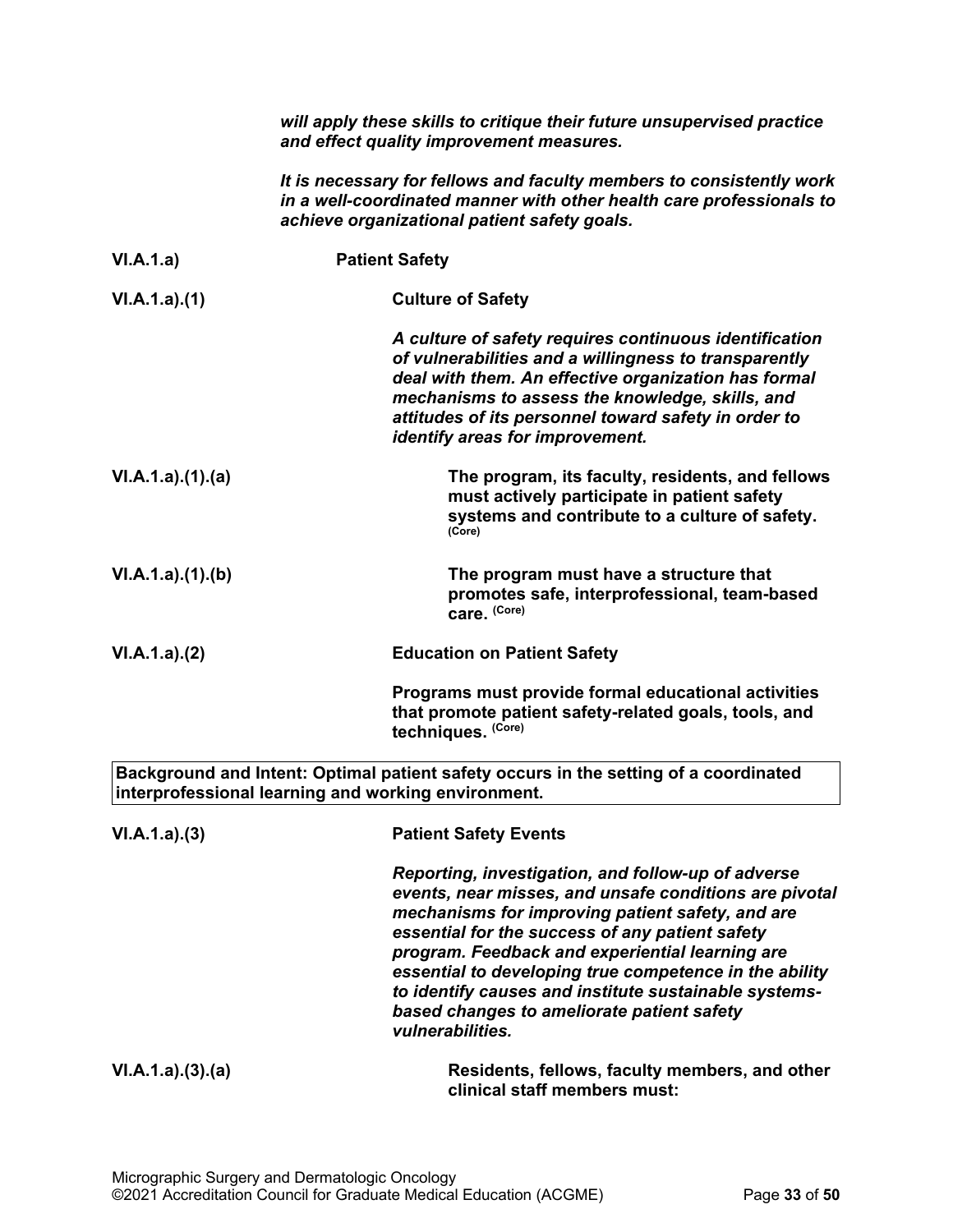| VI.A.1.a)(3)(a)(i)    | know their responsibilities in reporting<br>patient safety events at the clinical site;<br>(Core)                                                                                                                                                                          |
|-----------------------|----------------------------------------------------------------------------------------------------------------------------------------------------------------------------------------------------------------------------------------------------------------------------|
| VI.A.1.a)(3).(a).(ii) | know how to report patient safety<br>events, including near misses, at the<br>clinical site; and, (Core)                                                                                                                                                                   |
| VI.A.1.a)(3)(a)(iii)  | be provided with summary information<br>of their institution's patient safety<br>reports. (Core)                                                                                                                                                                           |
| VI.A.1.a)(3)(b)       | Fellows must participate as team members in<br>real and/or simulated interprofessional clinical<br>patient safety activities, such as root cause<br>analyses or other activities that include<br>analysis, as well as formulation and<br>implementation of actions. (Core) |
| VI.A.1.a)(4)          | Fellow Education and Experience in Disclosure of<br><b>Adverse Events</b>                                                                                                                                                                                                  |
|                       | Patient-centered care requires patients, and when<br>appropriate families, to be apprised of clinical<br>situations that affect them, including adverse events.<br>This is an important skill for faculty physicians to<br>model, and for fellows to develop and apply.    |
| VI.A.1.a)(4)(a)       | All fellows must receive training in how to<br>disclose adverse events to patients and<br>families. (Core)                                                                                                                                                                 |
| VI.A.1.a)(4)(b)       | Fellows should have the opportunity to<br>participate in the disclosure of patient safety<br>events, real or simulated. (Detail)t                                                                                                                                          |
| VI.A.1.b)             | <b>Quality Improvement</b>                                                                                                                                                                                                                                                 |
| VI.A.1.b)(1)          | <b>Education in Quality Improvement</b>                                                                                                                                                                                                                                    |
|                       | A cohesive model of health care includes quality-<br>related goals, tools, and techniques that are necessary<br>in order for health care professionals to achieve<br>quality improvement goals.                                                                            |
| VI.A.1.b)(1)(a)       | Fellows must receive training and experience in<br>quality improvement processes, including an<br>understanding of health care disparities. (Core)                                                                                                                         |
| VI.A.1.b)(2)          | <b>Quality Metrics</b>                                                                                                                                                                                                                                                     |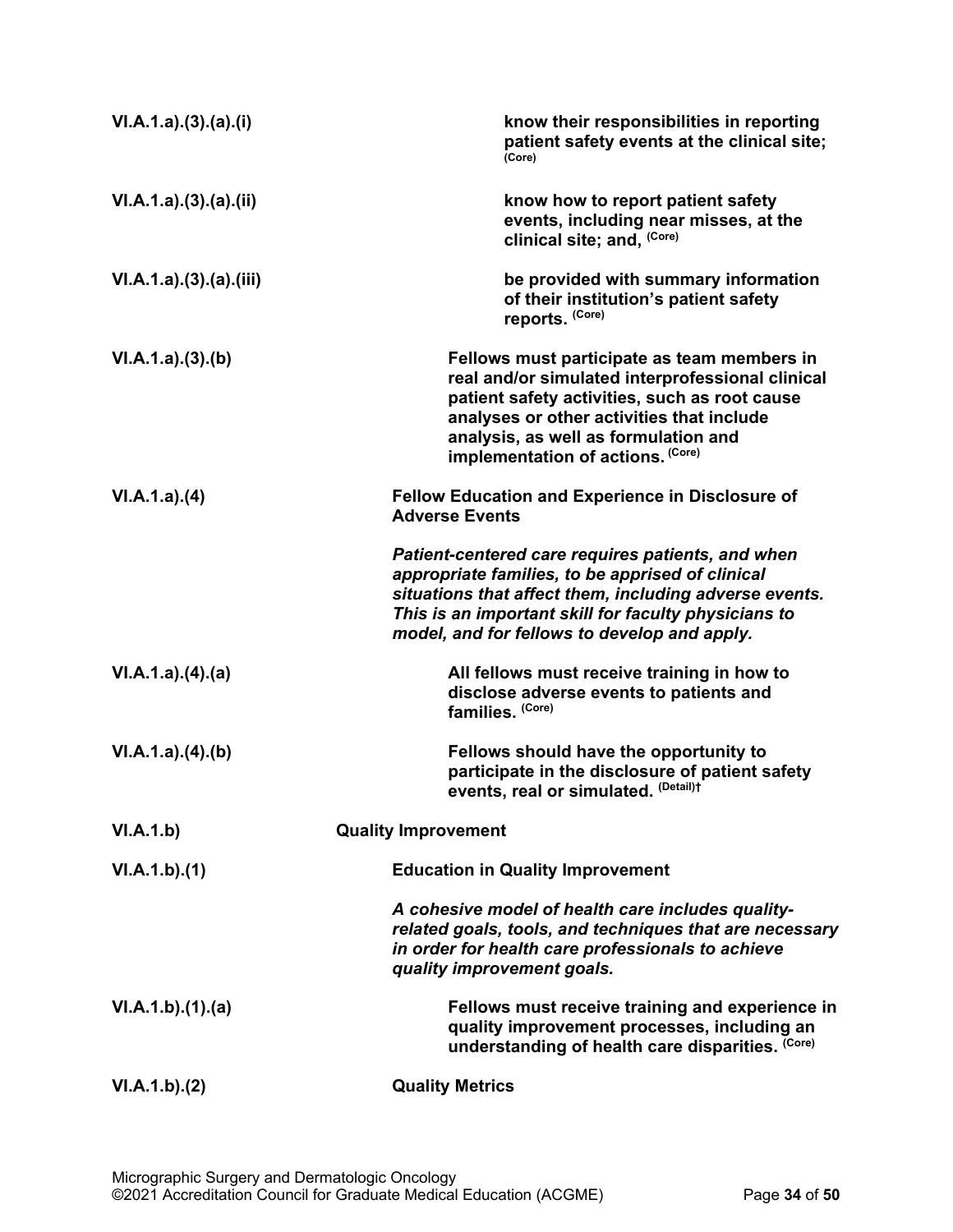|                    | Access to data is essential to prioritizing activities for<br>care improvement and evaluating success of<br>improvement efforts.                                                                                                                                                                                                                                                                                                                      |
|--------------------|-------------------------------------------------------------------------------------------------------------------------------------------------------------------------------------------------------------------------------------------------------------------------------------------------------------------------------------------------------------------------------------------------------------------------------------------------------|
| VI.A.1.b)(2).(a)   | Fellows and faculty members must receive data<br>on quality metrics and benchmarks related to<br>their patient populations. (Core)                                                                                                                                                                                                                                                                                                                    |
| VI.A.1.b)(3)       | <b>Engagement in Quality Improvement Activities</b>                                                                                                                                                                                                                                                                                                                                                                                                   |
|                    | <b>Experiential learning is essential to developing the</b><br>ability to identify and institute sustainable systems-<br>based changes to improve patient care.                                                                                                                                                                                                                                                                                       |
| VI.A.1.b)(3).(a)   | Fellows must have the opportunity to<br>participate in interprofessional quality<br>improvement activities. (Core)                                                                                                                                                                                                                                                                                                                                    |
| VI.A.1.b)(3)(a)(i) | This should include activities aimed at<br>reducing health care disparities. (Detail)                                                                                                                                                                                                                                                                                                                                                                 |
| VI.A.2.            | <b>Supervision and Accountability</b>                                                                                                                                                                                                                                                                                                                                                                                                                 |
| VI.A.2.a)          | Although the attending physician is ultimately responsible for<br>the care of the patient, every physician shares in the<br>responsibility and accountability for their efforts in the<br>provision of care. Effective programs, in partnership with<br>their Sponsoring Institutions, define, widely communicate,<br>and monitor a structured chain of responsibility and<br>accountability as it relates to the supervision of all patient<br>care. |
|                    | Supervision in the setting of graduate medical education<br>provides safe and effective care to patients; ensures each<br>fellow's development of the skills, knowledge, and attitudes<br>required to enter the unsupervised practice of medicine; and<br>establishes a foundation for continued professional growth.                                                                                                                                 |
| VI.A.2.a)(1)       | Each patient must have an identifiable and<br>appropriately-credentialed and privileged attending<br>physician (or licensed independent practitioner as<br>specified by the applicable Review Committee) who is<br>responsible and accountable for the patient's care.<br>(Core)                                                                                                                                                                      |
| VI.A.2.a)(1).(a)   | This information must be available to fellows,<br>faculty members, other members of the health<br>care team, and patients. (Core)                                                                                                                                                                                                                                                                                                                     |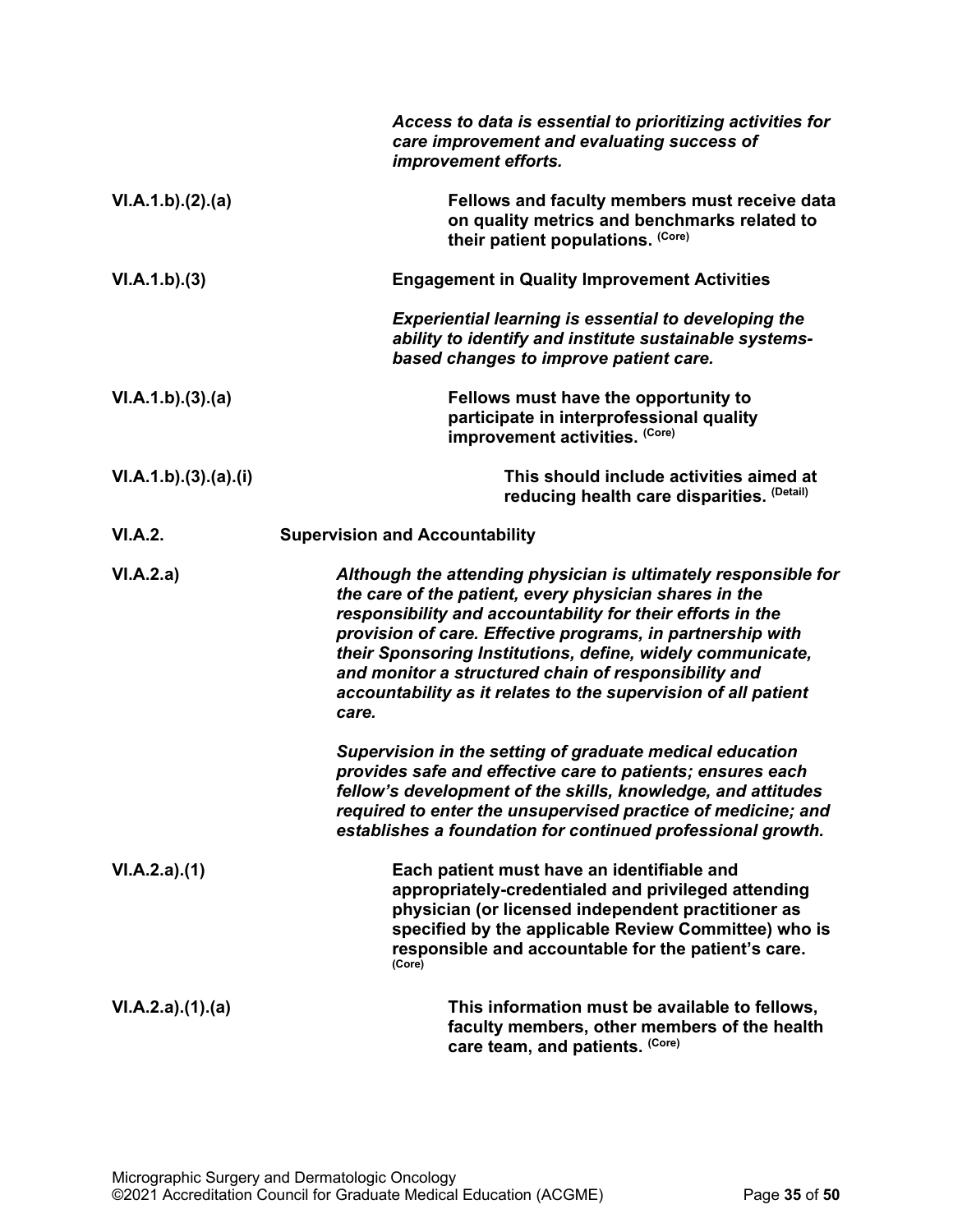| VI.A.2.a)(1)(b)           | Fellows and faculty members must inform each<br>patient of their respective roles in that patient's<br>care when providing direct patient care. (Core)                                                                                                                                                                                                                                                                                                                                                                                                                                                                                                                                                                                                                                |
|---------------------------|---------------------------------------------------------------------------------------------------------------------------------------------------------------------------------------------------------------------------------------------------------------------------------------------------------------------------------------------------------------------------------------------------------------------------------------------------------------------------------------------------------------------------------------------------------------------------------------------------------------------------------------------------------------------------------------------------------------------------------------------------------------------------------------|
| VI.A.2.b)                 | Supervision may be exercised through a variety of methods.<br>For many aspects of patient care, the supervising physician<br>may be a more advanced fellow. Other portions of care<br>provided by the fellow can be adequately supervised by the<br>appropriate availability of the supervising faculty member or<br>fellow, either on site or by means of telecommunication<br>technology. Some activities require the physical presence of<br>the supervising faculty member. In some circumstances,<br>supervision may include post-hoc review of fellow-delivered<br>care with feedback.                                                                                                                                                                                          |
|                           | Background and Intent: Appropriate supervision is essential for patient safety and<br>high-quality teaching. Supervision is also contextual. There is tremendous diversity of<br>fellow patient interactions, education and training locations, and fellow skills and<br>abilities even at the same level of the educational program. The degree of supervision<br>is expected to evolve progressively as a fellow gains more experience, even with the<br>same patient condition or procedure. All fellows have a level of supervision<br>commensurate with their level of autonomy in practice; this level of supervision may<br>be enhanced based on factors such as patient safety, complexity, acuity, urgency, risk<br>of serious adverse events, or other pertinent variables. |
| VI.A.2.b)(1)              | The program must demonstrate that the appropriate<br>level of supervision in place for all fellows is based on<br>each fellow's level of training and ability, as well as<br>patient complexity and acuity. Supervision may be<br>exercised through a variety of methods, as appropriate<br>to the situation. (Core)                                                                                                                                                                                                                                                                                                                                                                                                                                                                  |
| VI.A.2.b).(2)             | The program must define when physical presence of a<br>supervising physician is required. (Core)                                                                                                                                                                                                                                                                                                                                                                                                                                                                                                                                                                                                                                                                                      |
| VI.A.2.c)                 | <b>Levels of Supervision</b>                                                                                                                                                                                                                                                                                                                                                                                                                                                                                                                                                                                                                                                                                                                                                          |
|                           | To promote appropriate fellow supervision while providing<br>for graded authority and responsibility, the program must use<br>the following classification of supervision: (Core)                                                                                                                                                                                                                                                                                                                                                                                                                                                                                                                                                                                                     |
| VI.A.2.c.(1)              | <b>Direct Supervision:</b>                                                                                                                                                                                                                                                                                                                                                                                                                                                                                                                                                                                                                                                                                                                                                            |
| $VI.A.2.c$ . $(1).$ $(a)$ | the supervising physician is physically present<br>with the fellow during the key portions of the<br>patient interaction. (Core)                                                                                                                                                                                                                                                                                                                                                                                                                                                                                                                                                                                                                                                      |
| VI.A.2.c)(1).(a)(i)       | Physician faculty members must supervise<br>fellows. (Core)                                                                                                                                                                                                                                                                                                                                                                                                                                                                                                                                                                                                                                                                                                                           |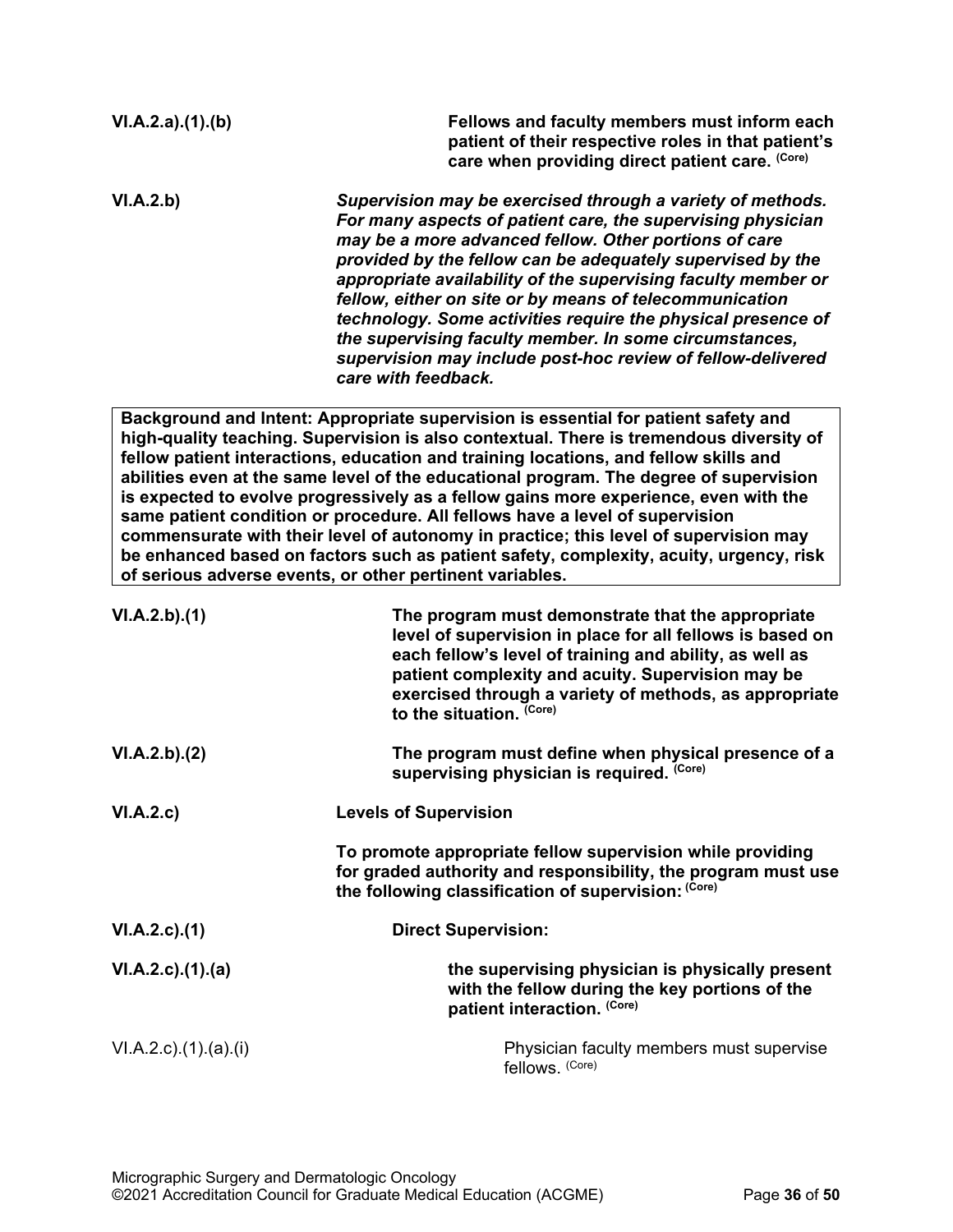| $VI.A.2.c$ . $(1).$ $(a).$ $(ii)$ | All fellows must have direct supervision<br>available at all times. (Detail)                                                                                                                                                                               |
|-----------------------------------|------------------------------------------------------------------------------------------------------------------------------------------------------------------------------------------------------------------------------------------------------------|
| $VI.A.2.c$ . $(2)$                | Indirect Supervision: the supervising physician is not<br>providing physical or concurrent visual or audio<br>supervision but is immediately available to the fellow<br>for guidance and is available to provide appropriate<br>direct supervision. (Core) |
| VI.A.2.c.3)                       | Oversight – the supervising physician is available to<br>provide review of procedures/encounters with<br>feedback provided after care is delivered. (Core)                                                                                                 |
| VI.A.2.d                          | The privilege of progressive authority and responsibility,<br>conditional independence, and a supervisory role in patient<br>care delegated to each fellow must be assigned by the<br>program director and faculty members. (Core)                         |
| VI.A.2.d)(1)                      | The program director must evaluate each fellow's<br>abilities based on specific criteria, guided by the<br>Milestones. (Core)                                                                                                                              |
| $VI.A.2.d$ $.(2)$                 | <b>Faculty members functioning as supervising</b><br>physicians must delegate portions of care to fellows<br>based on the needs of the patient and the skills of<br>each fellow. (Core)                                                                    |
| VI.A.2.d)(3)                      | Fellows should serve in a supervisory role to junior<br>fellows and residents in recognition of their progress<br>toward independence, based on the needs of each<br>patient and the skills of the individual resident or<br>fellow. (Detail)              |
| VI.A.2.e)                         | Programs must set guidelines for circumstances and events<br>in which fellows must communicate with the supervising<br>faculty member(s). (Core)                                                                                                           |
| VI.A.2.e.(1)                      | Each fellow must know the limits of their scope of<br>authority, and the circumstances under which the<br>fellow is permitted to act with conditional<br>independence. (Outcome)                                                                           |
| oversight.                        | Background and Intent: The ACGME Glossary of Terms defines conditional<br>independence as: Graded, progressive responsibility for patient care with defined                                                                                                |
| VI.A.2.f)                         | Faculty supervision assignments must be of sufficient<br>duration to assess the knowledge and skills of each fellow<br>and to delegate to the fellow the appropriate level of patient<br>care authority and responsibility. (Core)                         |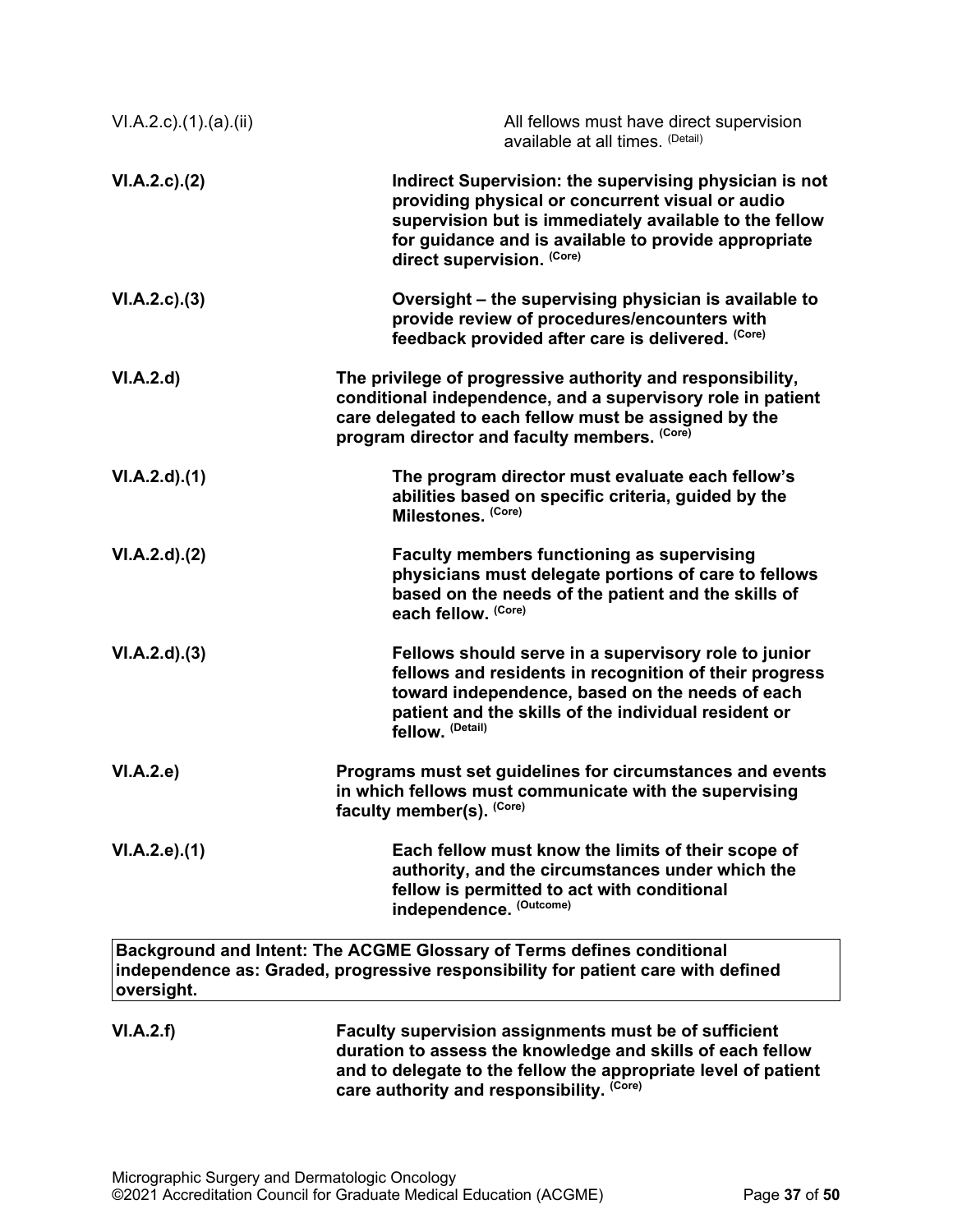<span id="page-37-0"></span>

| VI.B.          | <b>Professionalism</b>                                                                                                                                                                                                                                                                             |
|----------------|----------------------------------------------------------------------------------------------------------------------------------------------------------------------------------------------------------------------------------------------------------------------------------------------------|
| <b>VI.B.1.</b> | Programs, in partnership with their Sponsoring Institutions, must<br>educate fellows and faculty members concerning the professional<br>responsibilities of physicians, including their obligation to be<br>appropriately rested and fit to provide the care required by their<br>patients. (Core) |
| VI.B.2.        | The learning objectives of the program must:                                                                                                                                                                                                                                                       |
| VI.B.2.a)      | be accomplished through an appropriate blend of supervised<br>patient care responsibilities, clinical teaching, and didactic<br>educational events; (Core)                                                                                                                                         |
| VI.B.2.b)      | be accomplished without excessive reliance on fellows to<br>fulfill non-physician obligations; and, (Core)                                                                                                                                                                                         |

**Background and Intent: Routine reliance on fellows to fulfill non-physician obligations increases work compression for fellows and does not provide an optimal educational experience. Non-physician obligations are those duties which in most institutions are performed by nursing and allied health professionals, transport services, or clerical staff. Examples of such obligations include transport of patients from the wards or units for procedures elsewhere in the hospital; routine blood drawing for laboratory tests; routine monitoring of patients when off the ward; and clerical duties, such as scheduling. While it is understood that fellows may be expected to do any of these things on occasion when the need arises, these activities should not be performed by fellows routinely and must be kept to a minimum to optimize fellow education.**

**VI.B.2.c) ensure manageable patient care responsibilities. (Core)**

**Background and Intent: The Common Program Requirements do not define "manageable patient care responsibilities" as this is variable by specialty and PGY level. Review Committees will provide further detail regarding patient care responsibilities in the applicable specialty-specific Program Requirements and accompanying FAQs. However, all programs, regardless of specialty, should carefully assess how the assignment of patient care responsibilities can affect work compression.**

| VI.B.3.   | The program director, in partnership with the Sponsoring Institution,<br>must provide a culture of professionalism that supports patient<br>safety and personal responsibility. (Core) |
|-----------|----------------------------------------------------------------------------------------------------------------------------------------------------------------------------------------|
| VI.B.4.   | Fellows and faculty members must demonstrate an understanding<br>of their personal role in the:                                                                                        |
| VI.B.4.a) | provision of patient- and family-centered care; (Outcome)                                                                                                                              |
| VI.B.4.b) | safety and welfare of patients entrusted to their care,<br>including the ability to report unsafe conditions and adverse<br>events: (Outcome)                                          |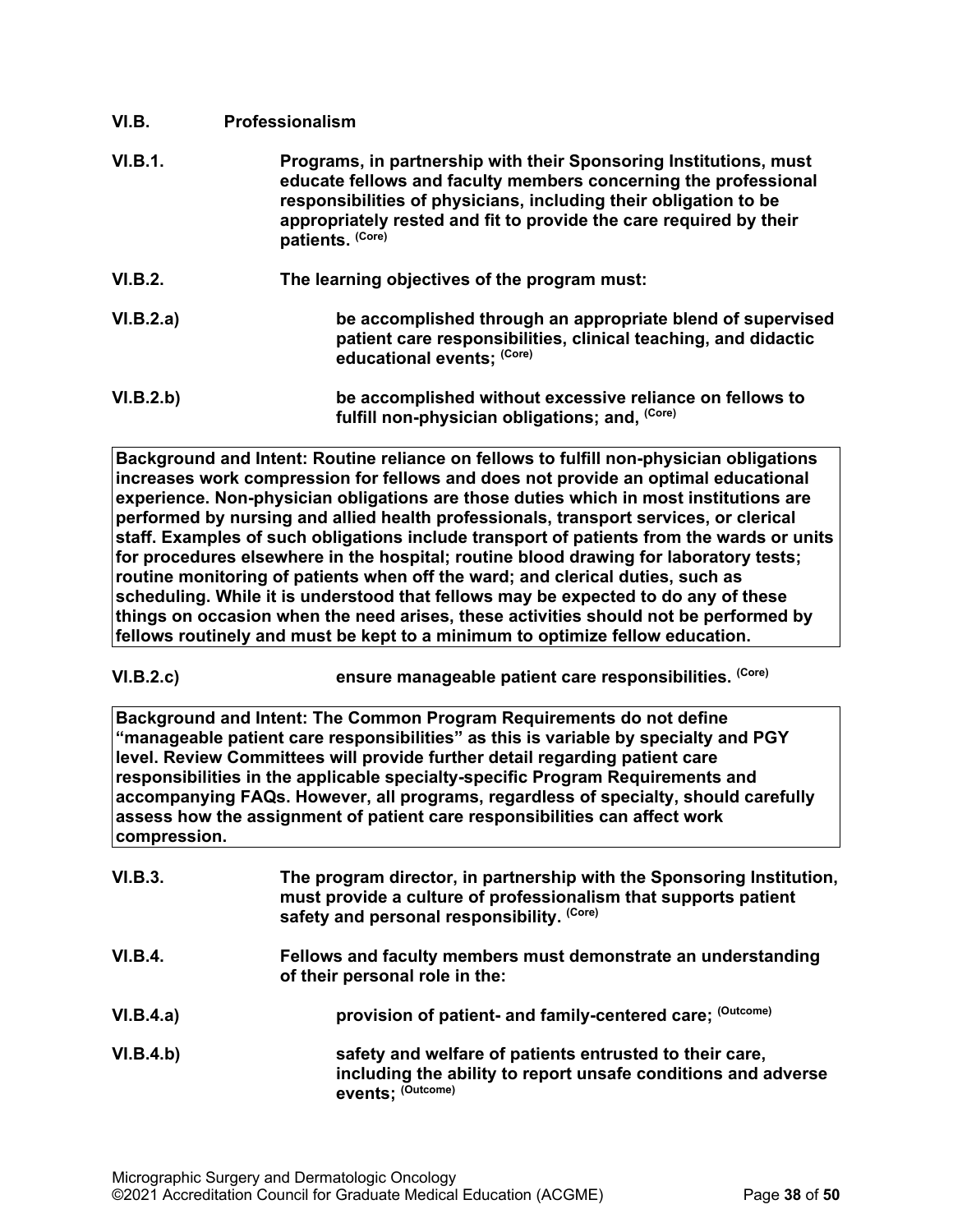**Background and Intent: This requirement emphasizes that responsibility for reporting unsafe conditions and adverse events is shared by all members of the team and is not solely the responsibility of the fellow.**

**VI.B.4.c) assurance of their fitness for work, including: (Outcome)**

**Background and Intent: This requirement emphasizes the professional responsibility of faculty members and fellows to arrive for work adequately rested and ready to care for patients. It is also the responsibility of faculty members, fellows, and other members of the care team to be observant, to intervene, and/or to escalate their concern about fellow and faculty member fitness for work, depending on the situation, and in accordance with institutional policies.**

| $VI.B.4.c$ ). $(1)$ | management of their time before, during, and after<br>clinical assignments; and, (Outcome)                                                                                                                                                                                                                                           |
|---------------------|--------------------------------------------------------------------------------------------------------------------------------------------------------------------------------------------------------------------------------------------------------------------------------------------------------------------------------------|
| $VI.B.4.c$ ). $(2)$ | recognition of impairment, including from illness,<br>fatigue, and substance use, in themselves, their peers,<br>and other members of the health care team. (Outcome)                                                                                                                                                                |
| VI.B.4.d)           | commitment to lifelong learning; (Outcome)                                                                                                                                                                                                                                                                                           |
| VI.B.4.e            | monitoring of their patient care performance improvement<br>indicators; and, (Outcome)                                                                                                                                                                                                                                               |
| VI.B.4.f)           | accurate reporting of clinical and educational work hours,<br>patient outcomes, and clinical experience data. (Outcome)                                                                                                                                                                                                              |
| VI.B.5.             | All fellows and faculty members must demonstrate responsiveness<br>to patient needs that supersedes self-interest. This includes the<br>recognition that under certain circumstances, the best interests of<br>the patient may be served by transitioning that patient's care to<br>another qualified and rested provider. (Outcome) |
| <b>VI.B.6.</b>      | Programs, in partnership with their Sponsoring Institutions, must<br>provide a professional, equitable, respectful, and civil environment<br>that is free from discrimination, sexual and other forms of<br>harassment, mistreatment, abuse, or coercion of students, fellows,<br>faculty, and staff. (Core)                         |
| <b>VI.B.7.</b>      | Programs, in partnership with their Sponsoring Institutions, should<br>have a process for education of fellows and faculty regarding<br>unprofessional behavior and a confidential process for reporting,<br>investigating, and addressing such concerns. (Core)                                                                     |
| VI.C.               | <b>Well-Being</b>                                                                                                                                                                                                                                                                                                                    |

<span id="page-38-0"></span>*Psychological, emotional, and physical well-being are critical in the development of the competent, caring, and resilient physician and require*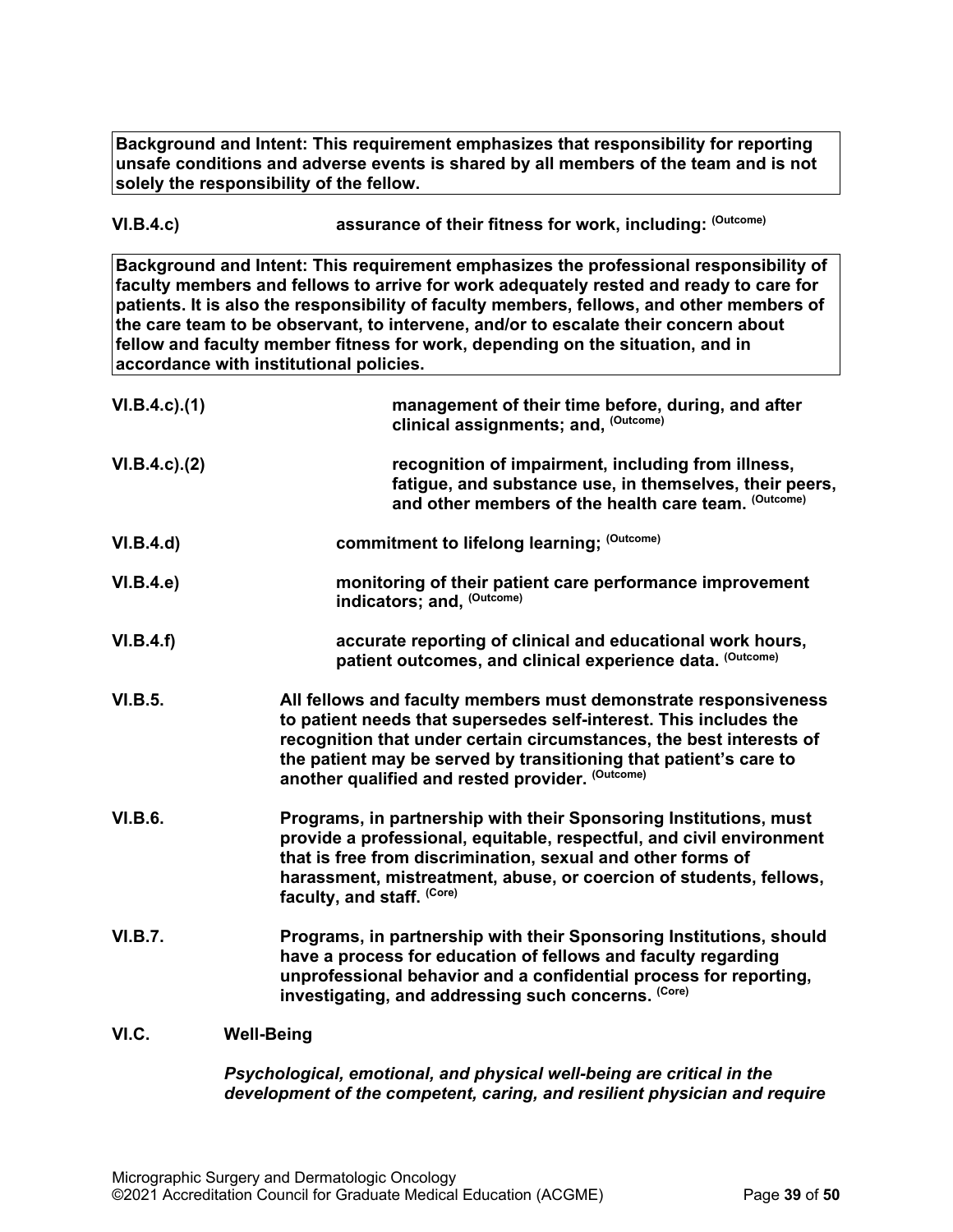*proactive attention to life inside and outside of medicine. Well-being requires that physicians retain the joy in medicine while managing their own real life stresses. Self-care and responsibility to support other members of the health care team are important components of professionalism; they are also skills that must be modeled, learned, and nurtured in the context of other aspects of fellowship training.*

*Fellows and faculty members are at risk for burnout and depression. Programs, in partnership with their Sponsoring Institutions, have the same responsibility to address well-being as other aspects of resident competence. Physicians and all members of the health care team share responsibility for the well-being of each other. For example, a culture which encourages covering for colleagues after an illness without the expectation of reciprocity reflects the ideal of professionalism. A positive culture in a clinical learning environment models constructive behaviors, and prepares fellows with the skills and attitudes needed to thrive throughout their careers.*

**Background and Intent: The ACGME is committed to addressing physician well-being for individuals and as it relates to the learning and working environment. The creation of a learning and working environment with a culture of respect and accountability for physician well-being is crucial to physicians' ability to deliver the safest, best possible care to patients. The ACGME is leveraging its resources in four key areas to support the ongoing focus on physician well-being: education, influence, research, and collaboration. Information regarding the ACGME's ongoing efforts in this area is available on the ACGME website.**

**As these efforts evolve, information will be shared with programs seeking to develop and/or strengthen their own well-being initiatives. In addition, there are many activities that programs can utilize now to assess and support physician well-being. These include culture of safety surveys, ensuring the availability of counseling services, and attention to the safety of the entire health care team.**

| <b>VI.C.1.</b> | The responsibility of the program, in partnership with the<br>Sponsoring Institution, to address well-being must include:                                                                                                                                                                                                      |
|----------------|--------------------------------------------------------------------------------------------------------------------------------------------------------------------------------------------------------------------------------------------------------------------------------------------------------------------------------|
| VI.C.1.a)      | efforts to enhance the meaning that each fellow finds in the<br>experience of being a physician, including protecting time<br>with patients, minimizing non-physician obligations,<br>providing administrative support, promoting progressive<br>autonomy and flexibility, and enhancing professional<br>relationships: (Core) |
| VI.C.1.b)      | attention to scheduling, work intensity, and work<br>compression that impacts fellow well-being; (Core)                                                                                                                                                                                                                        |
| VI.C.1.c)      | evaluating workplace safety data and addressing the safety of<br>fellows and faculty members; (Core)                                                                                                                                                                                                                           |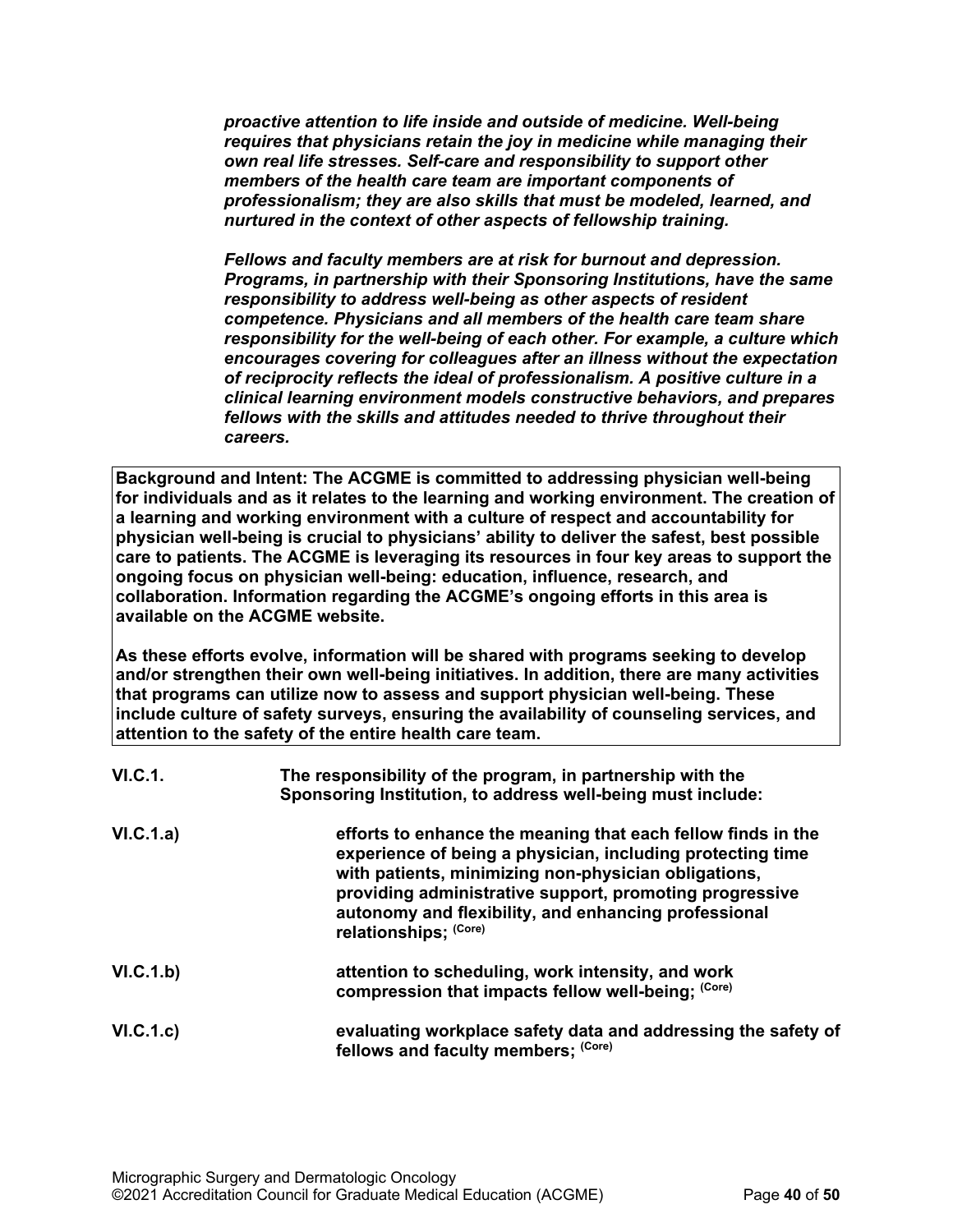**Background and Intent: This requirement emphasizes the responsibility shared by the Sponsoring Institution and its programs to gather information and utilize systems that monitor and enhance fellow and faculty member safety, including physical safety. Issues to be addressed include, but are not limited to, monitoring of workplace injuries, physical or emotional violence, vehicle collisions, and emotional well-being after adverse events.**

**VI.C.1.d) policies and programs that encourage optimal fellow and faculty member well-being; and, (Core)**

**Background and Intent: Well-being includes having time away from work to engage with family and friends, as well as to attend to personal needs and to one's own health, including adequate rest, healthy diet, and regular exercise.**

**VI.C.1.d).(1) Fellows must be given the opportunity to attend medical, mental health, and dental care appointments, including those scheduled during their working hours. (Core)**

**Background and Intent: The intent of this requirement is to ensure that fellows have the opportunity to access medical and dental care, including mental health care, at times that are appropriate to their individual circumstances. Fellows must be provided with time away from the program as needed to access care, including appointments scheduled during their working hours.**

**VI.C.1.e) attention to fellow and faculty member burnout, depression, and substance use disorder. The program, in partnership with its Sponsoring Institution, must educate faculty members and fellows in identification of the symptoms of burnout, depression, and substance use disorder, including means to assist those who experience these conditions. Fellows and faculty members must also be educated to recognize those symptoms in themselves and how to seek appropriate care. The program, in partnership with its Sponsoring Institution, must: (Core)**

**Background and Intent: Programs and Sponsoring Institutions are encouraged to review materials in order to create systems for identification of burnout, depression, and substance use disorder. Materials and more information are available on the Physician Well-being section of the ACGME website [\(http://www.acgme.org/What-We-](http://www.acgme.org/What-We-Do/Initiatives/Physician-Well-Being)[Do/Initiatives/Physician-Well-Being\)](http://www.acgme.org/What-We-Do/Initiatives/Physician-Well-Being).**

**VI.C.1.e).(1) encourage fellows and faculty members to alert the program director or other designated personnel or programs when they are concerned that another fellow, resident, or faculty member may be displaying signs of burnout, depression, a substance use disorder, suicidal ideation, or potential for violence; (Core)**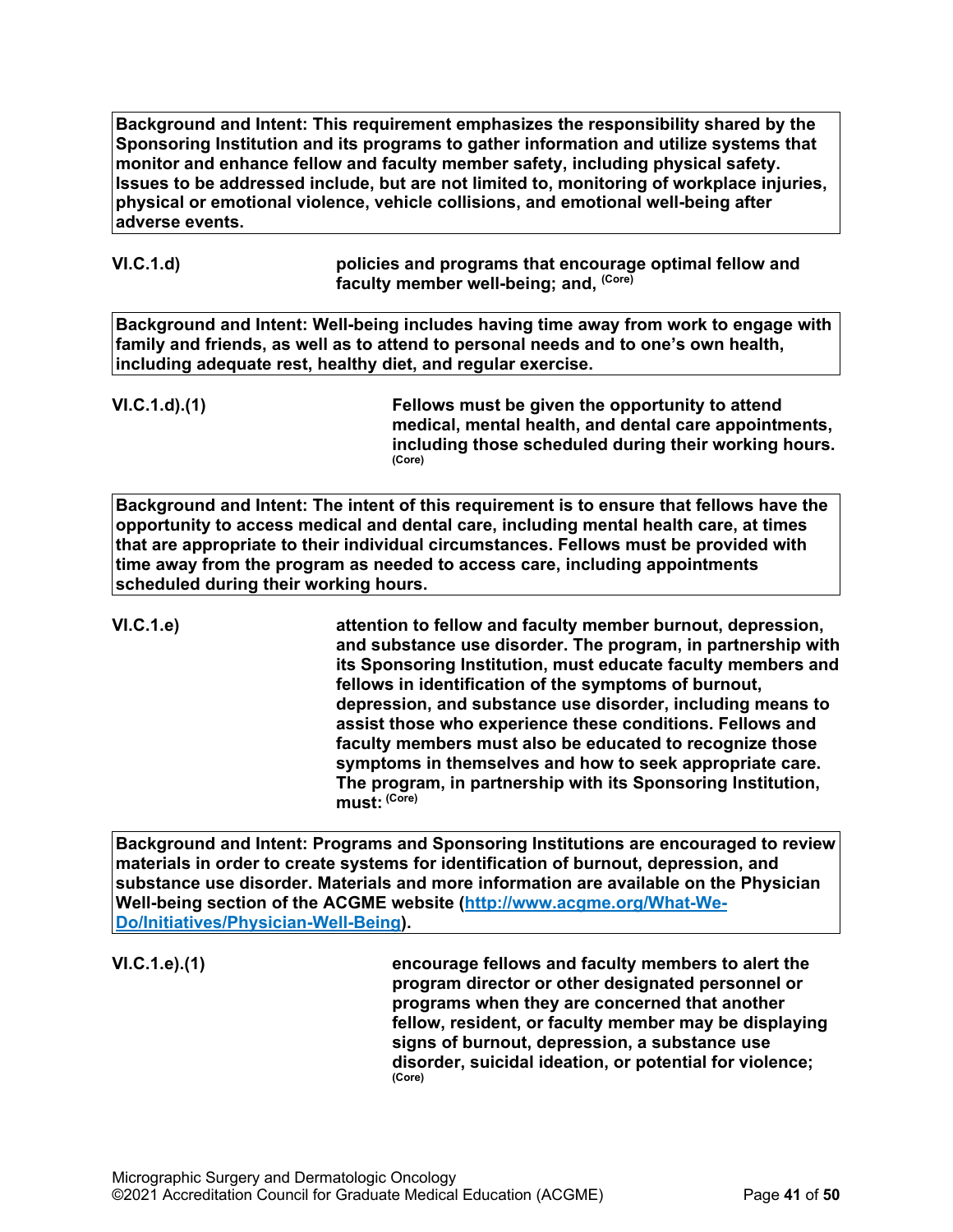**Background and Intent: Individuals experiencing burnout, depression, a substance use disorder, and/or suicidal ideation are often reluctant to reach out for help due to the stigma associated with these conditions, and are concerned that seeking help may have a negative impact on their career. Recognizing that physicians are at increased risk in these areas, it is essential that fellows and faculty members are able to report their concerns when another fellow or faculty member displays signs of any of these conditions, so that the program director or other designated personnel, such as the department chair, may assess the situation and intervene as necessary to facilitate access to appropriate care. Fellows and faculty members must know which personnel, in addition to the program director, have been designated with this responsibility; those personnel and the program director should be familiar with the institution's impaired physician policy and any employee health, employee assistance, and/or wellness programs within the institution. In cases of physician impairment, the program director or designated personnel should follow the policies of their institution for reporting.**

| VI.C.1.e). (2) | provide access to appropriate tools for self-screening;<br>and, (Core)                                                                                |
|----------------|-------------------------------------------------------------------------------------------------------------------------------------------------------|
| VI.C.1.e). (3) | provide access to confidential, affordable mental<br>health assessment, counseling, and treatment,<br>including access to urgent and emergent care 24 |
|                | hours a day, seven days a week. (Core)                                                                                                                |

**Background and Intent: The intent of this requirement is to ensure that fellows have immediate access at all times to a mental health professional (psychiatrist, psychologist, Licensed Clinical Social Worker, Primary Mental Health Nurse Practitioner, or Licensed Professional Counselor) for urgent or emergent mental health issues. In-person, telemedicine, or telephonic means may be utilized to satisfy this requirement. Care in the Emergency Department may be necessary in some cases, but not as the primary or sole means to meet the requirement.**

**The reference to affordable counseling is intended to require that financial cost not be a barrier to obtaining care.**

| VI.C.2.   | There are circumstances in which fellows may be unable to attend<br>work, including but not limited to fatigue, illness, family<br>emergencies, and parental leave. Each program must allow an<br>appropriate length of absence for fellows unable to perform their<br>patient care responsibilities. (Core) |
|-----------|--------------------------------------------------------------------------------------------------------------------------------------------------------------------------------------------------------------------------------------------------------------------------------------------------------------|
| VI.C.2.a) | The program must have policies and procedures in place to<br>ensure coverage of patient care. (Core)                                                                                                                                                                                                         |
| VI.C.2.b) | These policies must be implemented without fear of negative<br>consequences for the fellow who is or was unable to provide<br>the clinical work. (Core)                                                                                                                                                      |

**Background and Intent: Fellows may need to extend their length of training depending on length of absence and specialty board eligibility requirements. Teammates should assist colleagues in need and equitably reintegrate them upon return.**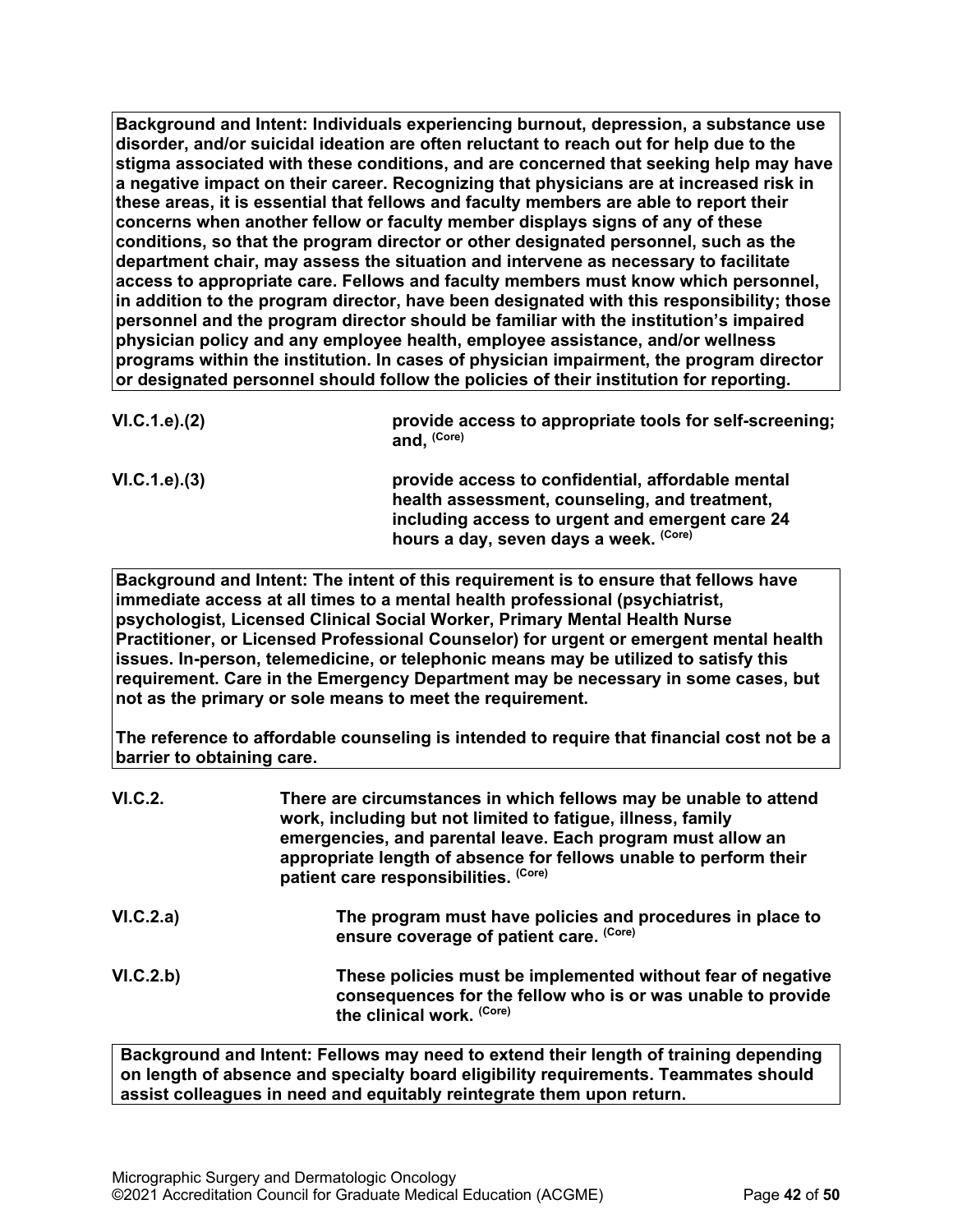<span id="page-42-0"></span>

| VI.D.     | <b>Fatigue Mitigation</b>                                                                                                                              |
|-----------|--------------------------------------------------------------------------------------------------------------------------------------------------------|
| VI.D.1.   | <b>Programs must:</b>                                                                                                                                  |
| VI.D.1.a) | educate all faculty members and fellows to recognize the<br>signs of fatigue and sleep deprivation; (Core)                                             |
| VI.D.1.b) | educate all faculty members and fellows in alertness<br>management and fatigue mitigation processes; and, (Core)                                       |
| VI.D.1.c  | encourage fellows to use fatigue mitigation processes to<br>manage the potential negative effects of fatigue on patient<br>care and learning. (Detail) |

**Background and Intent: Providing medical care to patients is physically and mentally demanding. Night shifts, even for those who have had enough rest, cause fatigue. Experiencing fatigue in a supervised environment during training prepares fellows for managing fatigue in practice. It is expected that programs adopt fatigue mitigation processes and ensure that there are no negative consequences and/or stigma for using fatigue mitigation strategies.**

**This requirement emphasizes the importance of adequate rest before and after clinical responsibilities. Strategies that may be used include, but are not limited to, strategic napping; the judicious use of caffeine; availability of other caregivers; time management to maximize sleep off-duty; learning to recognize the signs of fatigue, and selfmonitoring performance and/or asking others to monitor performance; remaining active to promote alertness; maintaining a healthy diet; using relaxation techniques to fall asleep; maintaining a consistent sleep routine; exercising regularly; increasing sleep time before and after call; and ensuring sufficient sleep recovery periods.**

| VI.D.2. | Each program must ensure continuity of patient care, consistent<br>with the program's policies and procedures referenced in VI.C.2-<br>VI.C.2.b), in the event that a fellow may be unable to perform their<br>patient care responsibilities due to excessive fatique. (Core) |
|---------|-------------------------------------------------------------------------------------------------------------------------------------------------------------------------------------------------------------------------------------------------------------------------------|
| VI.D.3. | The program, in partnership with its Sponsoring Institution, must<br>ensure adequate sleep facilities and safe transportation options for<br>fellows who may be too fatigued to safely return home. (Core)                                                                    |
| VI.E.   | <b>Clinical Responsibilities, Teamwork, and Transitions of Care</b>                                                                                                                                                                                                           |
| VI.E.1. | <b>Clinical Responsibilities</b>                                                                                                                                                                                                                                              |
|         | The clinical responsibilities for each fellow must be based on PGY<br>level, patient safety, fellow ability, severity and complexity of patient<br>illness/condition, and available support services. (Core)                                                                  |

<span id="page-42-1"></span>**Background and Intent: The changing clinical care environment of medicine has meant that work compression due to high complexity has increased stress on fellows. Faculty**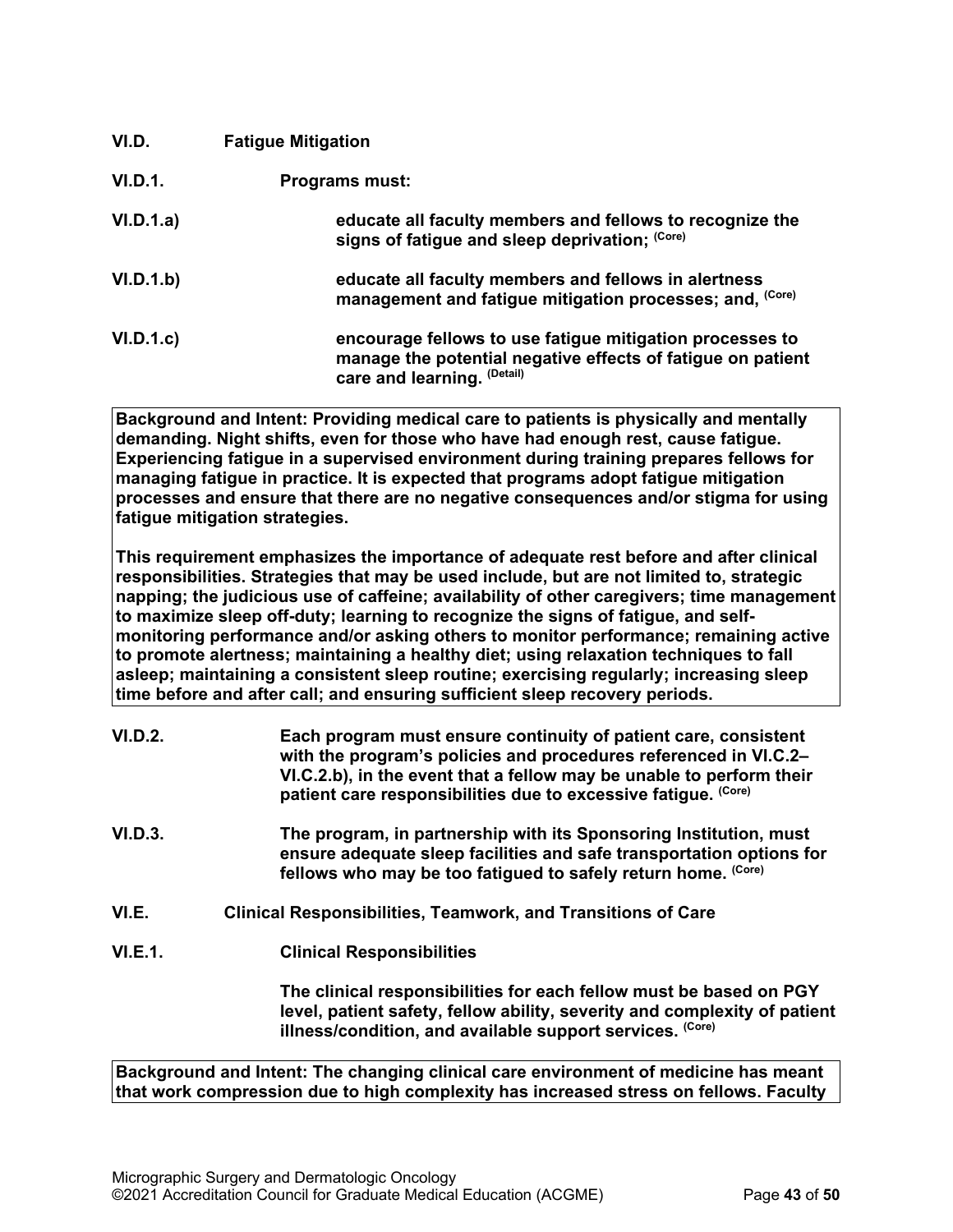**members and program directors need to make sure fellows function in an environment that has safe patient care and a sense of fellow well-being. Some Review Committees have addressed this by setting limits on patient admissions, and it is an essential responsibility of the program director to monitor fellow workload. Workload should be distributed among the fellow team and interdisciplinary teams to minimize work compression.**

# **VI.E.2. Teamwork**

<span id="page-43-0"></span>

|              | Fellows must care for patients in an environment that maximizes<br>communication. This must include the opportunity to work as a<br>member of effective interprofessional teams that are appropriate to<br>the delivery of care in the subspecialty and larger health system.<br>(Core)                         |
|--------------|-----------------------------------------------------------------------------------------------------------------------------------------------------------------------------------------------------------------------------------------------------------------------------------------------------------------|
| VI.E.2.a)    | Fellows must demonstrate the ability to work in an<br>interprofessional team that includes clinic management,<br>receptionists, nursing staff, histo-technicians, program faculty<br>members, and referring clinical personnel. (Outcome)                                                                       |
| VI.E.2.a)(1) | Each fellow must be an integral part of the evaluation,<br>management, and coordination of care of his or her<br>surgical patients, and must demonstrate the ability to lead<br>these interprofessional teams. (Outcome)                                                                                        |
| VI.E.3.      | <b>Transitions of Care</b>                                                                                                                                                                                                                                                                                      |
| VI.E.3.a)    | Programs must design clinical assignments to optimize<br>transitions in patient care, including their safety, frequency,<br>and structure. (Core)                                                                                                                                                               |
| VI.E.3.b)    | Programs, in partnership with their Sponsoring Institutions,<br>must ensure and monitor effective, structured hand-over<br>processes to facilitate both continuity of care and patient<br>safety. (Core)                                                                                                        |
| VI.E.3.c     | Programs must ensure that fellows are competent in<br>communicating with team members in the hand-over process.<br>(Outcome)                                                                                                                                                                                    |
| VI.E.3.d     | Programs and clinical sites must maintain and communicate<br>schedules of attending physicians and fellows currently<br>responsible for care. (Core)                                                                                                                                                            |
| VI.E.3.e     | Each program must ensure continuity of patient care,<br>consistent with the program's policies and procedures<br>referenced in VI.C.2-VI.C.2.b), in the event that a fellow may<br>be unable to perform their patient care responsibilities due to<br>excessive fatigue or illness, or family emergency. (Core) |
| VI.F.        | <b>Clinical Experience and Education</b>                                                                                                                                                                                                                                                                        |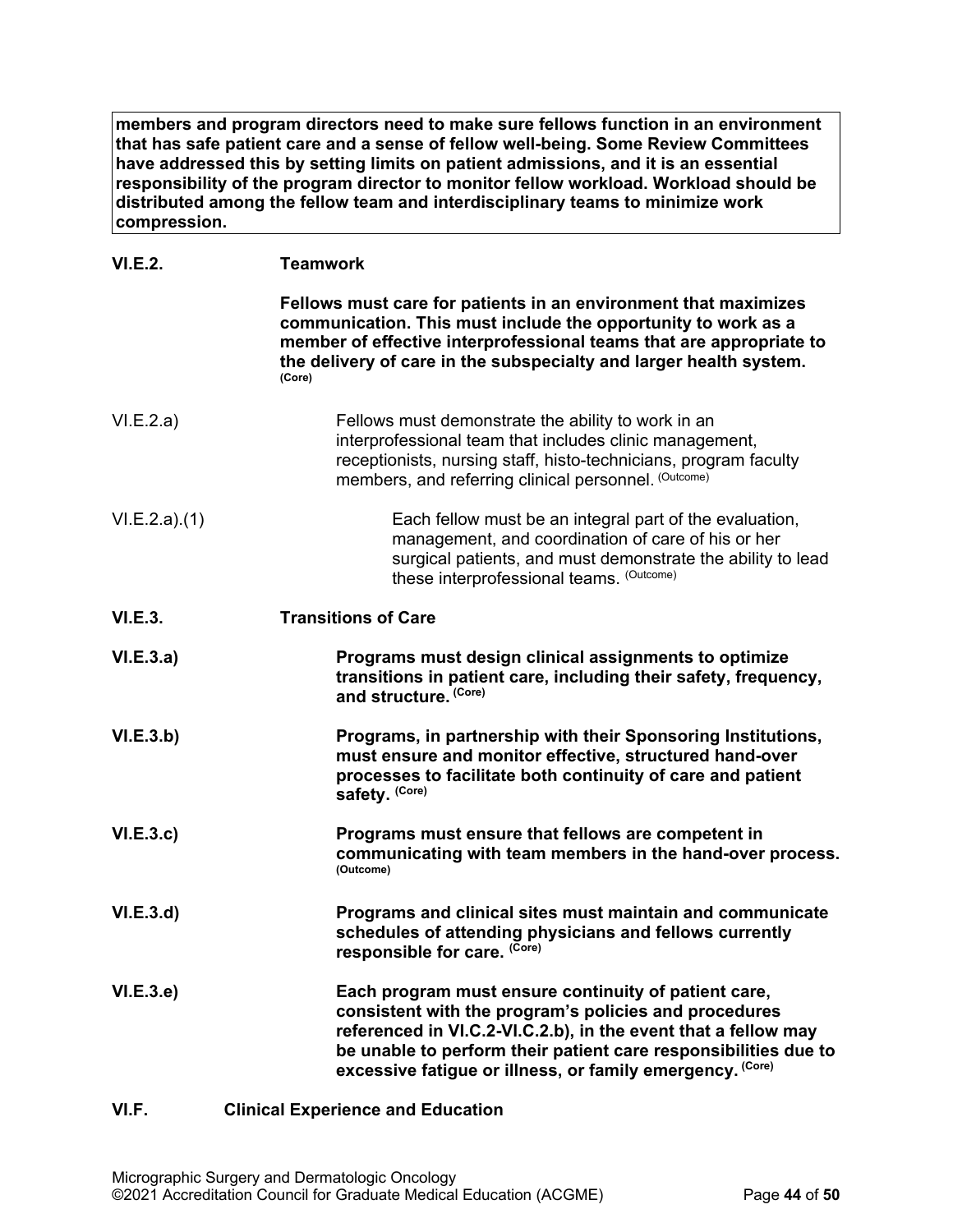*Programs, in partnership with their Sponsoring Institutions, must design an effective program structure that is configured to provide fellows with educational and clinical experience opportunities, as well as reasonable opportunities for rest and personal activities.*

**Background and Intent: In the new requirements, the terms "clinical experience and education," "clinical and educational work," and "clinical and educational work hours" replace the terms "duty hours," "duty periods," and "duty." These changes have been made in response to concerns that the previous use of the term "duty" in reference to number of hours worked may have led some to conclude that fellows' duty to "clock out" on time superseded their duty to their patients.**

**VI.F.1. Maximum Hours of Clinical and Educational Work per Week**

**Clinical and educational work hours must be limited to no more than 80 hours per week, averaged over a four-week period, inclusive of all in-house clinical and educational activities, clinical work done from home, and all moonlighting. (Core)**

**Background and Intent: Programs and fellows have a shared responsibility to ensure that the 80-hour maximum weekly limit is not exceeded. While the requirement has been written with the intent of allowing fellows to remain beyond their scheduled work periods to care for a patient or participate in an educational activity, these additional hours must be accounted for in the allocated 80 hours when averaged over four weeks.**

# *Scheduling*

**While the ACGME acknowledges that, on rare occasions, a fellow may work in excess of 80 hours in a given week, all programs and fellows utilizing this flexibility will be required to adhere to the 80-hour maximum weekly limit when averaged over a fourweek period. Programs that regularly schedule fellows to work 80 hours per week and still permit fellows to remain beyond their scheduled work period are likely to exceed the 80-hour maximum, which would not be in substantial compliance with the requirement. These programs should adjust schedules so that fellows are scheduled to work fewer than 80 hours per week, which would allow fellows to remain beyond their scheduled work period when needed without violating the 80-hour requirement. Programs may wish to consider using night float and/or making adjustments to the frequency of in-house call to ensure compliance with the 80-hour maximum weekly limit.**

# *Oversight*

**With increased flexibility introduced into the Requirements, programs permitting this flexibility will need to account for the potential for fellows to remain beyond their assigned work periods when developing schedules, to avoid exceeding the 80-hour maximum weekly limit, averaged over four weeks. The ACGME Review Committees will strictly monitor and enforce compliance with the 80-hour requirement. Where violations of the 80-hour requirement are identified, programs will be subject to citation and at risk for an adverse accreditation action.**

#### *Work from Home*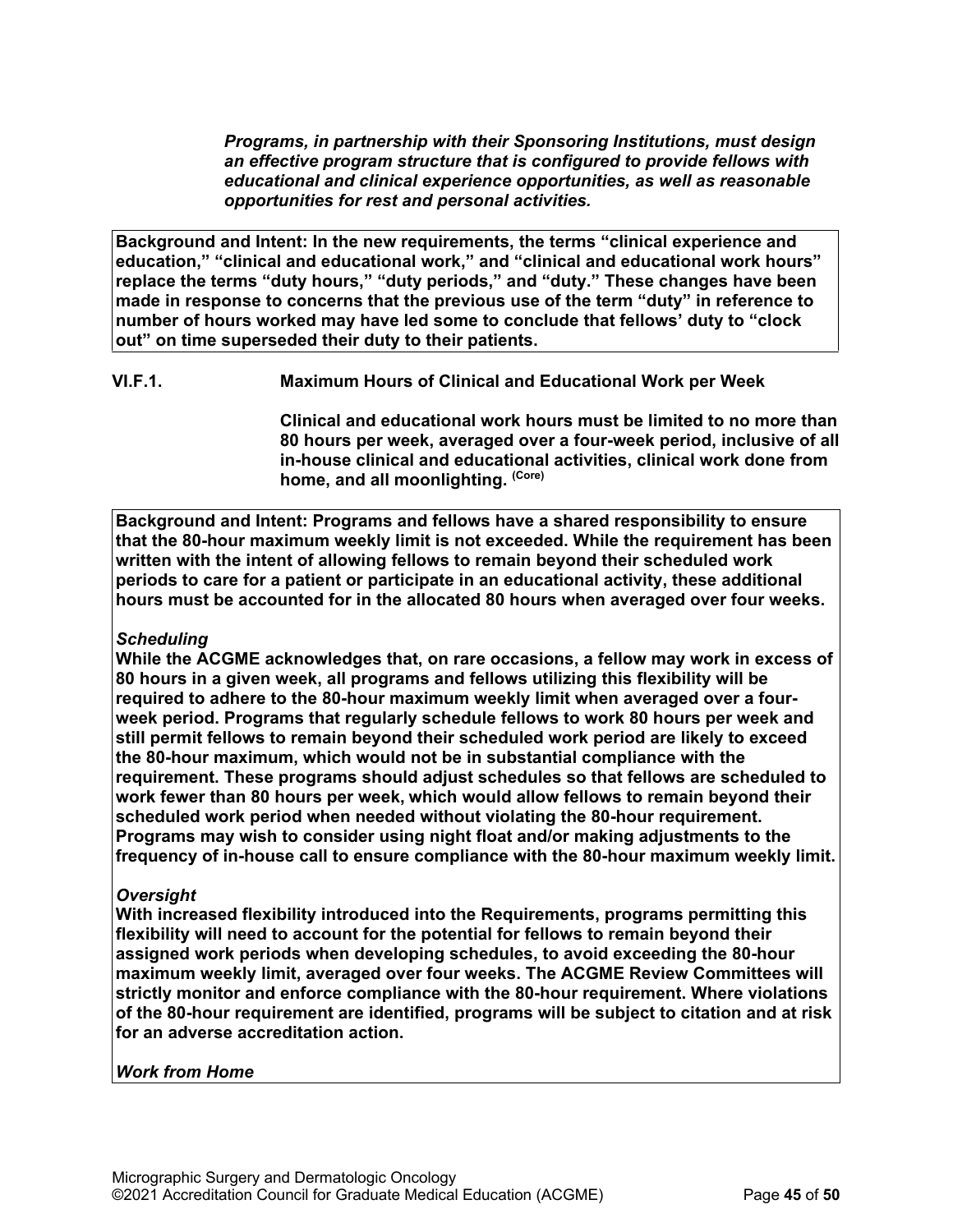**While the requirement specifies that clinical work done from home must be counted toward the 80-hour maximum weekly limit, the expectation remains that scheduling be structured so that fellows are able to complete most work on site during scheduled clinical work hours without requiring them to take work home. The new requirements acknowledge the changing landscape of medicine, including electronic health records, and the resulting increase in the amount of work fellows choose to do from home. The requirement provides flexibility for fellows to do this while ensuring that the time spent by fellows completing clinical work from home is accomplished within the 80-hour weekly maximum. Types of work from home that must be counted include using an electronic health record and taking calls from home. Reading done in preparation for the following day's cases, studying, and research done from home do not count toward the 80 hours. Fellow decisions to leave the hospital before their clinical work has been completed and to finish that work later from home should be made in consultation with the fellow's supervisor. In such circumstances, fellows should be mindful of their professional responsibility to complete work in a timely manner and to maintain patient confidentiality.**

**During the public comment period many individuals raised questions and concerns related to this change. Some questioned whether minute by minute tracking would be required; in other words, if a fellow spends three minutes on a phone call and then a few hours later spends two minutes on another call, will the fellow need to report that time. Others raised concerns related to the ability of programs and institutions to verify the accuracy of the information reported by fellows. The new requirements are not an attempt to micromanage this process. Fellows are to track the time they spend on clinical work from home and to report that time to the program. Decisions regarding whether to report infrequent phone calls of very short duration will be left to the individual fellow. Programs will need to factor in time fellows are spending on clinical work at home when schedules are developed to ensure that fellows are not working in excess of 80 hours per week, averaged over four weeks. There is no requirement that programs assume responsibility for documenting this time. Rather, the program's responsibility is ensuring that fellows report their time from home and that schedules are structured to ensure that fellows are not working in excess of 80 hours per week, averaged over four weeks.**

| VI.F.2.      | <b>Mandatory Time Free of Clinical Work and Education</b>                                                                                                                                                                                                                                               |
|--------------|---------------------------------------------------------------------------------------------------------------------------------------------------------------------------------------------------------------------------------------------------------------------------------------------------------|
| VI.F.2.a)    | The program must design an effective program structure that<br>is configured to provide fellows with educational<br>opportunities, as well as reasonable opportunities for rest<br>and personal well-being. (Core)                                                                                      |
| VI.F.2.b)    | Fellows should have eight hours off between scheduled<br>clinical work and education periods. (Detail)                                                                                                                                                                                                  |
| VI.F.2.b)(1) | There may be circumstances when fellows choose to<br>stay to care for their patients or return to the hospital<br>with fewer than eight hours free of clinical experience<br>and education. This must occur within the context of<br>the 80-hour and the one-day-off-in-seven<br>requirements. (Detail) |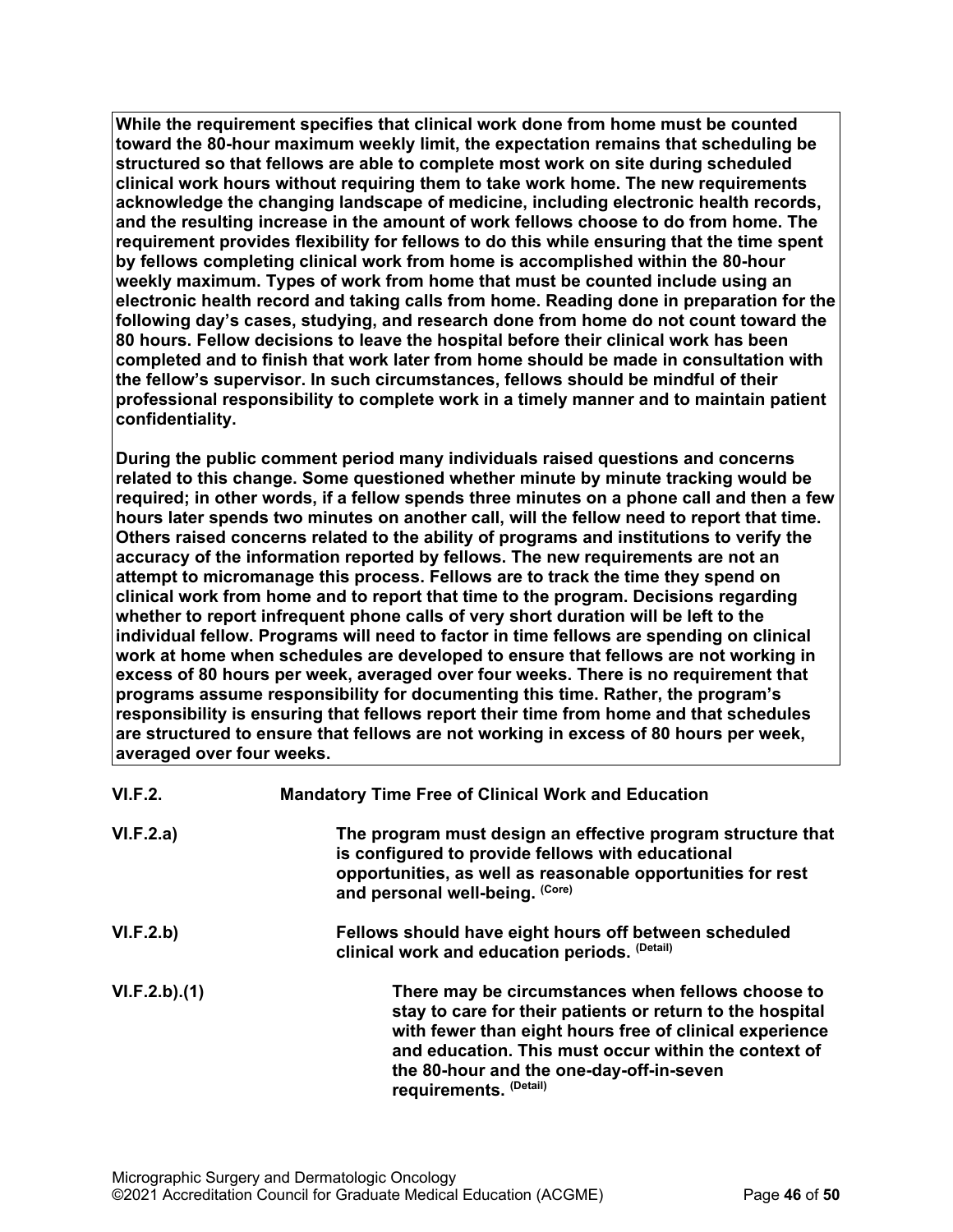**Background and Intent: While it is expected that fellow schedules will be structured to ensure that fellows are provided with a minimum of eight hours off between scheduled work periods, it is recognized that fellows may choose to remain beyond their scheduled time, or return to the clinical site during this time-off period, to care for a patient. The requirement preserves the flexibility for fellows to make those choices. It is also noted that the 80-hour weekly limit (averaged over four weeks) is a deterrent for scheduling fewer than eight hours off between clinical and education work periods, as it would be difficult for a program to design a schedule that provides fewer than eight hours off without violating the 80-hour rule.**

| VI.F.2.c) | Fellows must have at least 14 hours free of clinical work and |
|-----------|---------------------------------------------------------------|
|           | education after 24 hours of in-house call. <sup>(Core)</sup>  |

**Background and Intent: Fellows have a responsibility to return to work rested, and thus are expected to use this time away from work to get adequate rest. In support of this goal, fellows are encouraged to prioritize sleep over other discretionary activities.**

**VI.F.2.d) Fellows must be scheduled for a minimum of one day in seven free of clinical work and required education (when averaged over four weeks). At-home call cannot be assigned on these free days. (Core)**

**Background and Intent: The requirement provides flexibility for programs to distribute days off in a manner that meets program and fellow needs. It is strongly recommended that fellows' preference regarding how their days off are distributed be considered as schedules are developed. It is desirable that days off be distributed throughout the month, but some fellows may prefer to group their days off to have a "golden weekend, " meaning a consecutive Saturday and Sunday free from work. The requirement for one free day in seven should not be interpreted as precluding a golden weekend. Where feasible, schedules may be designed to provide fellows with a weekend, or two consecutive days, free of work. The applicable Review Committee will evaluate the number of consecutive days of work and determine whether they meet educational objectives. Programs are encouraged to distribute days off in a fashion that optimizes fellow well-being, and educational and personal goals. It is noted that a day off is defined in the ACGME Glossary of Terms as "one (1) continuous 24-hour period free from all administrative, clinical, and educational activities."**

| VI.F.3.         | <b>Maximum Clinical Work and Education Period Length</b>                                                                                                                            |
|-----------------|-------------------------------------------------------------------------------------------------------------------------------------------------------------------------------------|
| VI.F.3.a)       | Clinical and educational work periods for fellows must not<br>exceed 24 hours of continuous scheduled clinical<br>assignments. (Core)                                               |
| VI.F.3.a)(1)    | Up to four hours of additional time may be used for<br>activities related to patient safety, such as providing<br>effective transitions of care, and/or fellow education.<br>(Core) |
| VI.F.3.a)(1)(a) | Additional patient care responsibilities must not<br>be assigned to a fellow during this time. (Core)                                                                               |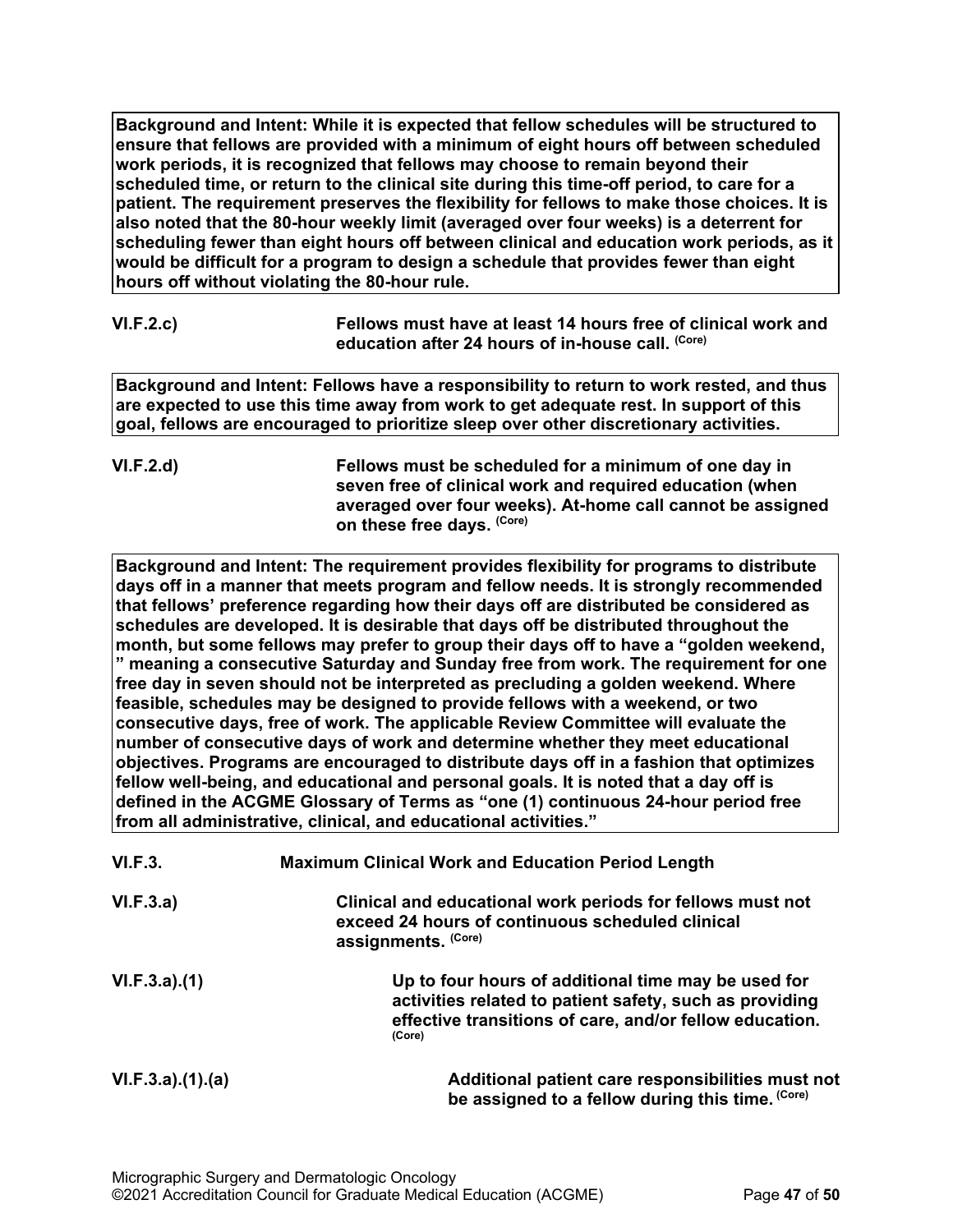**Background and Intent: The additional time referenced in VI.F.3.a).(1) should not be used for the care of new patients. It is essential that the fellow continue to function as a member of the team in an environment where other members of the team can assess fellow fatigue, and that supervision for post-call fellows is provided. This 24 hours and up to an additional four hours must occur within the context of 80-hour weekly limit, averaged over four weeks.**

| VI.F.4.      | <b>Clinical and Educational Work Hour Exceptions</b>                                                                                                                                                |
|--------------|-----------------------------------------------------------------------------------------------------------------------------------------------------------------------------------------------------|
| VI.F.4.a)    | In rare circumstances, after handing off all other<br>responsibilities, a fellow, on their own initiative, may elect to<br>remain or return to the clinical site in the following<br>circumstances: |
| VI.F.4.a)(1) | to continue to provide care to a single severely ill or<br>unstable patient; (Detail)                                                                                                               |
| VI.F.4.a)(2) | humanistic attention to the needs of a patient or<br>family; or, <sup>(Detail)</sup>                                                                                                                |
| VI.F.4.a)(3) | to attend unique educational events. (Detail)                                                                                                                                                       |
| VI.F.4.b)    | These additional hours of care or education will be counted<br>toward the 80-hour weekly limit. (Detail)                                                                                            |

**Background and Intent: This requirement is intended to provide fellows with some control over their schedules by providing the flexibility to voluntarily remain beyond the scheduled responsibilities under the circumstances described above. It is important to note that a fellow may remain to attend a conference, or return for a conference later in the day, only if the decision is made voluntarily. Fellows must not be required to stay. Programs allowing fellows to remain or return beyond the scheduled work and clinical education period must ensure that the decision to remain is initiated by the fellow and that fellows are not coerced. This additional time must be counted toward the 80-hour maximum weekly limit.**

| VI.F.4.c) | A Review Committee may grant rotation-specific exceptions<br>for up to 10 percent or a maximum of 88 clinical and<br>educational work hours to individual programs based on a<br>sound educational rationale.                           |
|-----------|-----------------------------------------------------------------------------------------------------------------------------------------------------------------------------------------------------------------------------------------|
|           | The Review Committee for Dermatology will not consider requests<br>for exceptions to the 80-hour limit to the fellows' work week.                                                                                                       |
| VI.F.5.   | <b>Moonlighting</b>                                                                                                                                                                                                                     |
| VI.F.5.a) | Moonlighting must not interfere with the ability of the fellow<br>to achieve the goals and objectives of the educational<br>program, and must not interfere with the fellow's fitness for<br>work nor compromise patient safety. (Core) |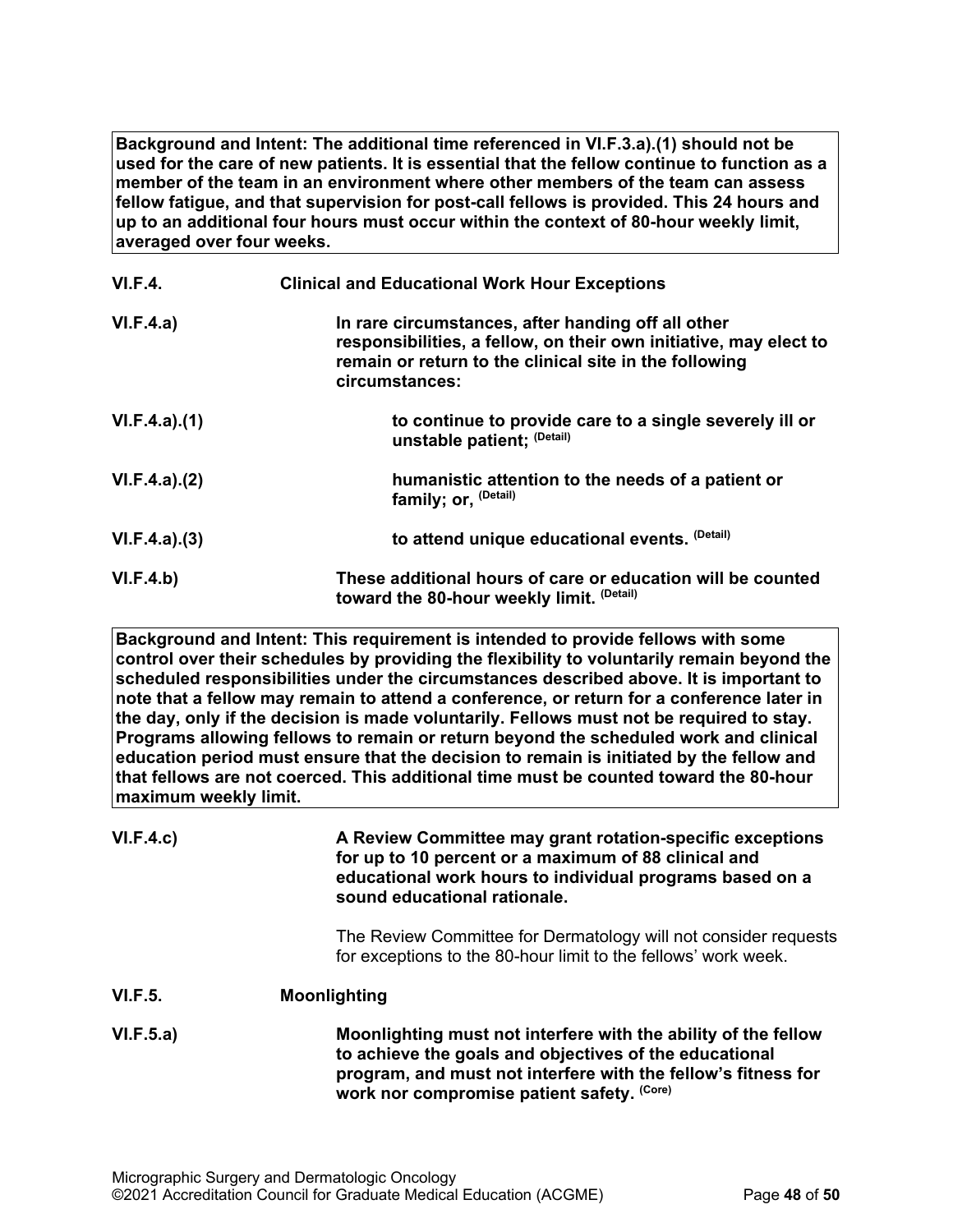**Background and Intent: For additional clarification of the expectations related to moonlighting, please refer to the Common Program Requirement FAQs (available at [http://www.acgme.org/What-We-Do/Accreditation/Common-Program-Requirements\)](http://www.acgme.org/What-We-Do/Accreditation/Common-Program-Requirements).**

**VI.F.6. In-House Night Float**

**Night float must occur within the context of the 80-hour and oneday-off-in-seven requirements. (Core)**

**Background and Intent: The requirement for no more than six consecutive nights of night float was removed to provide programs with increased flexibility in scheduling.**

**VI.F.7. Maximum In-House On-Call Frequency**

**Fellows must be scheduled for in-house call no more frequently than every third night (when averaged over a four-week period). (Core)**

**VI.F.8. At-Home Call**

**VI.F.8.a) Time spent on patient care activities by fellows on at-home call must count toward the 80-hour maximum weekly limit. The frequency of at-home call is not subject to the everythird-night limitation, but must satisfy the requirement for one day in seven free of clinical work and education, when averaged over four weeks. (Core)**

**VI.F.8.a).(1) At-home call must not be so frequent or taxing as to preclude rest or reasonable personal time for each fellow. (Core)**

**VI.F.8.b) Fellows are permitted to return to the hospital while on athome call to provide direct care for new or established patients. These hours of inpatient patient care must be included in the 80-hour maximum weekly limit. (Detail)**

**Background and Intent: This requirement has been modified to specify that clinical work done from home when a fellow is taking at-home call must count toward the 80-hour maximum weekly limit. This change acknowledges the often significant amount of time fellows devote to clinical activities when taking at-home call, and ensures that taking athome call does not result in fellows routinely working more than 80 hours per week. Athome call activities that must be counted include responding to phone calls and other forms of communication, as well as documentation, such as entering notes in an electronic health record. Activities such as reading about the next day's case, studying, or research activities do not count toward the 80-hour weekly limit.**